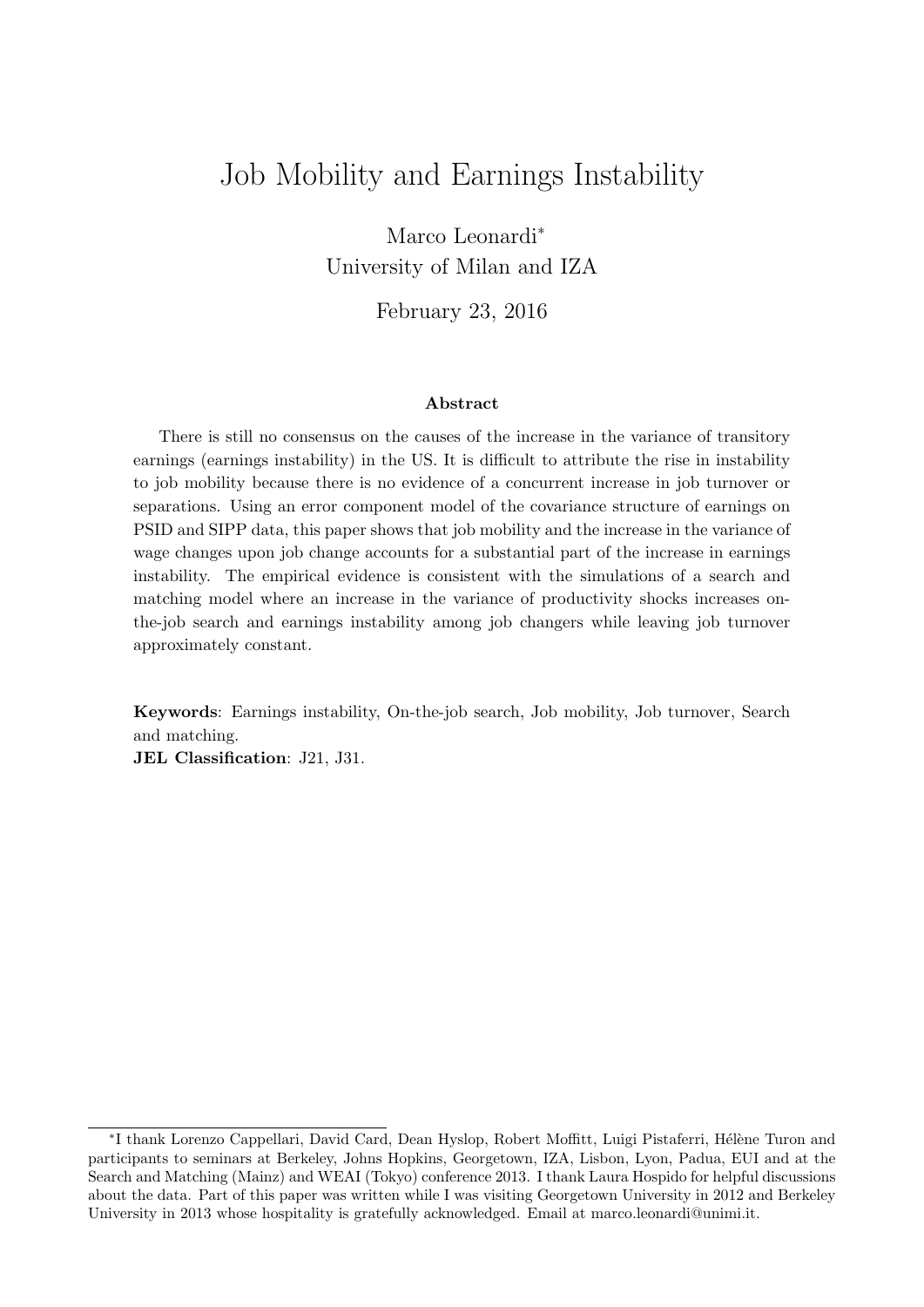## 1 Introduction

The evolution of earnings instability, i.e. the variance of the transitory component of individual earnings, in the US has been well researched since the work of Gottschalk and Moffitt (1994). Although most scholars agree that earnings instability has increased over time, little is known about the causes of its increase.<sup>[1](#page-1-0)</sup>

An increase in workers' mobility across jobs (voluntary and involuntary) can potentially lead to transitory fluctuations in earnings if workers either experience an intervening spell of unemployment or experience a change in wages when changing jobs. So far the link between workers' mobility and earnings instability has received scant attention in the vast literature on earnings dynamics probably because identifying a clear decline in job security and job stability has proved elusive: A considerable amount of research has studied the frequency of job changes but most studies found very little, if any, increase over time - at least until the late 1990s (see among others Jaeger and Huff-Stevens 1999; Neumark et al. 1999; Farber 2008; Davis et al. 2012). However, even if the frequency of job changes has not increased much, earnings instability as a consequence of job change may have increased if job changers experience higher wage losses/gains upon job change.

There are various pieces of evidence both at the individual and at the firm level which are suggestive that higher earnings instability may be associated with a higher variance of earnings changes. Using PSID data, Kambourov and Manovskii (2008, 2009) show that there is a substantial increase in workers' mobility across occupation; Poletaev and Robinson (2008) show that wage losses of displaced workers are larger the larger the distance of the 'portfolio' of skills of their occupations before and after job loss. There is also evidence of an increase in the variance of growth rates of sales, employment and wages at the firm level (Comin and Philippon 2006; Comin et al. 2009) and that productivity dispersion across plants is positively correlated with individual wage inequality (Dunne et al. 2004; Leonardi 2007; Barth et al. 2014).[2](#page-1-1)

<span id="page-1-0"></span><sup>1</sup>See Gottschalk and Moffitt (2009) and Meghir and Pistaferri (2011) for complete overviews of the literature. Recently Guvenen et al. (2014) claim that the evidence of increasing instability is weaker in administrative data.

<span id="page-1-1"></span><sup>2</sup>Between-firm wage inequality also holds for the distribution of wages in other countries: Card et al. (2013) find that much of the increase in wage inequality in Germany is explained by increasing inequality across firms; Christensen et al. (2005) show that the cross-firm variance in (log) wages accounts for 60% of the total wage variance in Danish data.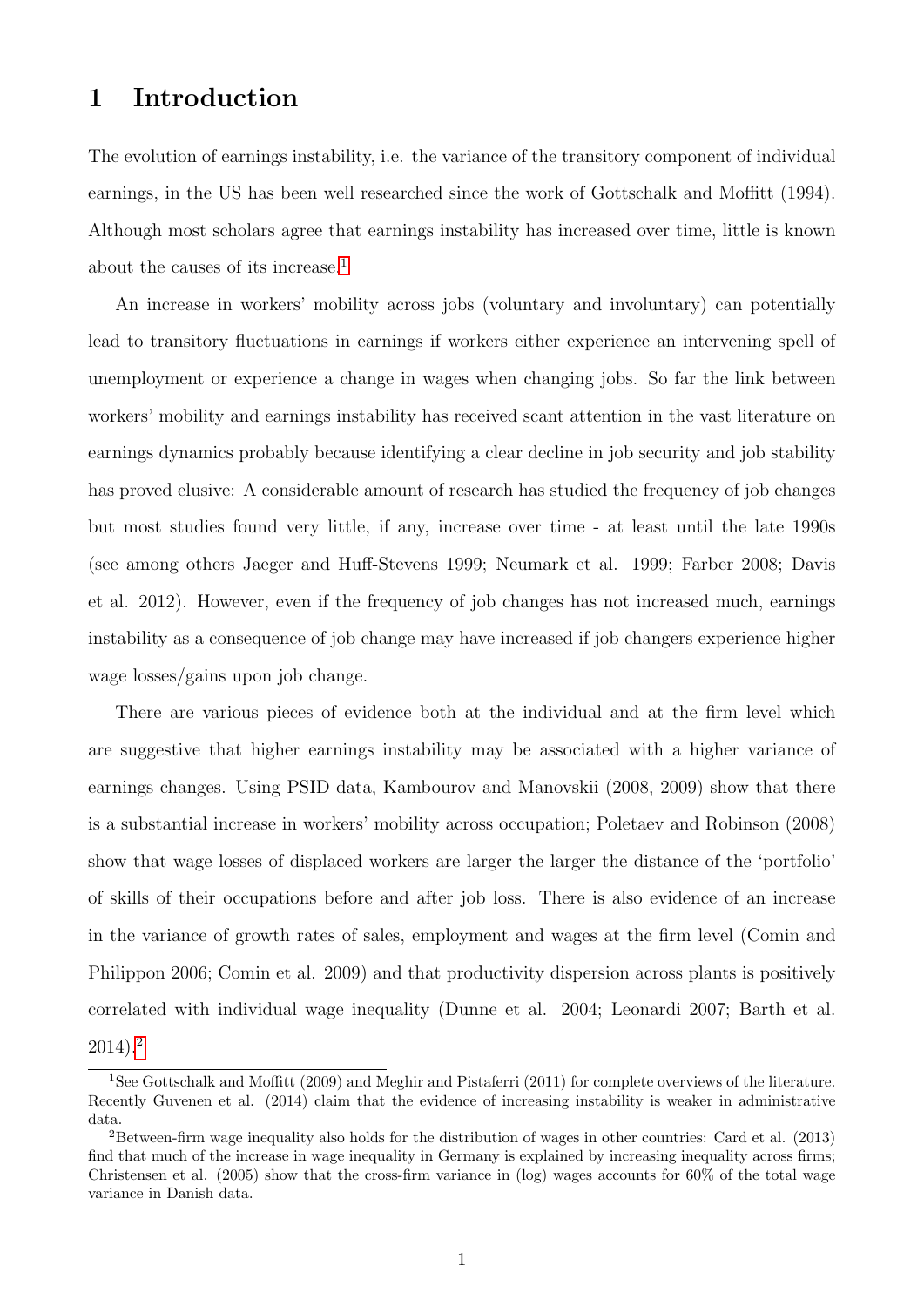The contribution of the present paper is twofold. In the first part of the paper, I assess the contribution of job changers to the evolution of the variance of earnings estimating an error component model. In addition to the traditional permanent and transitory components of wages, this model includes a match component (i.e. a shock to the worker-firm match whose variance is identified by job changers), to capture the idea that more inequality may result from workers changing jobs in an economy where firms become more unequal. I present complementary evidence from both PSID and SIPP data. The PSID is a necessary choice because is the only dataset that goes back for a sufficient period of time, however it is not the best dataset for looking at job changes because it averages earnings over different jobs. Therefore I complement the analysis using various waves of SIPP data, which cover a much shorter period of time but they record accurately job changes and the wage change between jobs. I find that the share of the variance of the match component in the total variance of earnings increases in both datasets, suggesting that job changers have an important role in explaining the evolution of instability over time.

The empirical results suggest the need to study the dispersion of productivity shocks across firms that may produce the divergence of earnings at the firm/match level. In the second part of the paper, I solve and calibrate an on-the-job search model with a mean-preserving spread of the distribution of productivity shocks which replicates the concurrent evidence of rising earnings instability and approximately constant job turnover. The model is based on the idea that there is a growing dispersion of productivities across firms and that job changers experience more instability in earnings because they match to an increasingly dispersed distribution of firms. The mean-preserving spread of the distribution of productivity shocks (shocks to the worker-firm match) induces more workers to search for better jobs and implies a larger increase in earnings instability for job changers than for job stayers. A stable job turnover is obtained when, in addition to an increase in the variance, there is also an increase in the mean of the distribution of productivity shocks (i.e. a non mean-preserving spread). In this case wages are higher, firms post less vacancies, and job turnover remains constant because not every search produces a new job match.

The last section of the paper provides a calibration of the model with plausible values of its parameters. The connection between the empirical part and the calibration section of the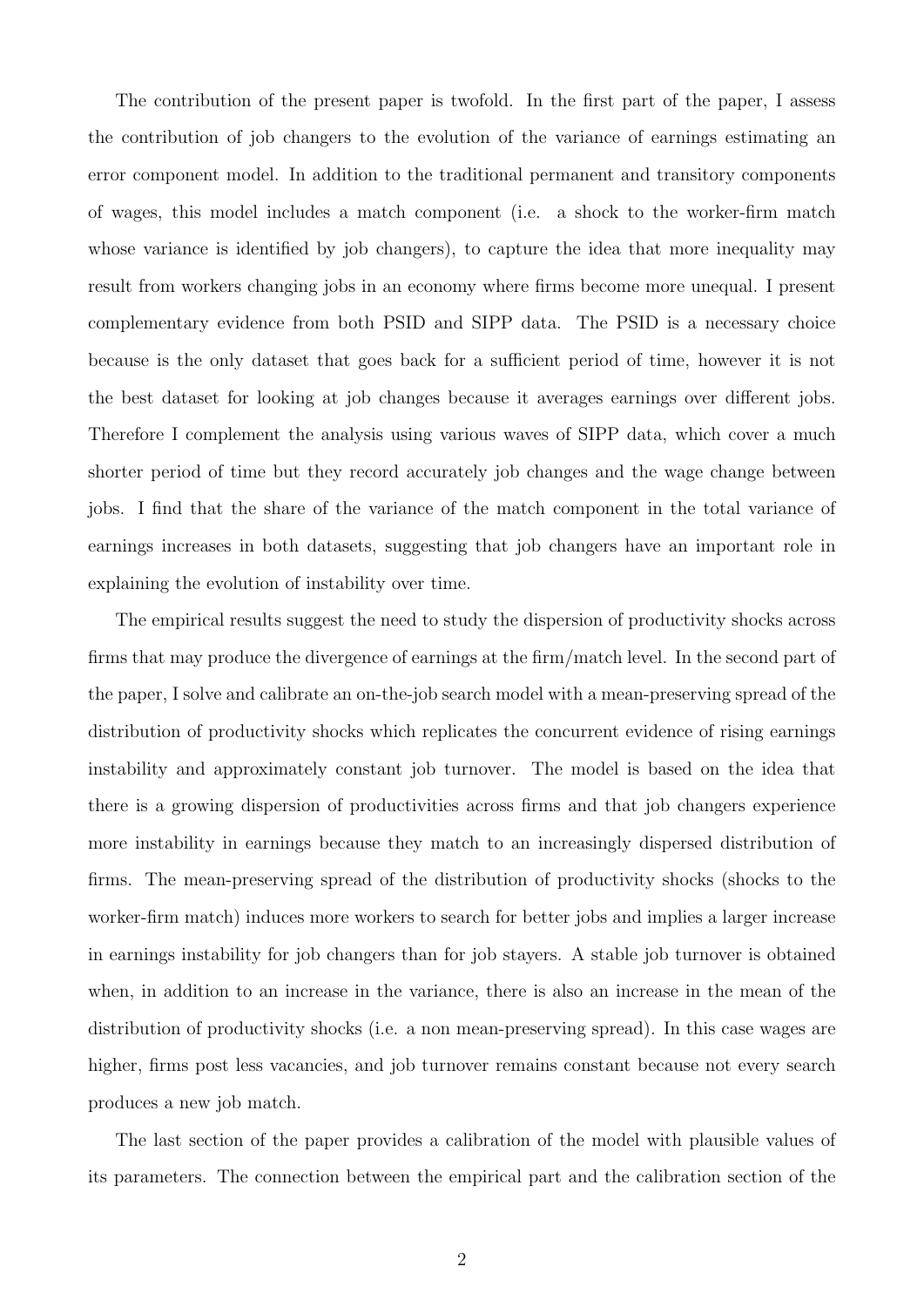paper is given by the estimates of the variance of the match component of wages, which I use to calibrate the parameter that governs the mean-preserving spread of the distribution of productivity shocks in the search model.

This paper is related to a number of branches of the literature. The empirical part of this paper is connected to a subset of the very large literature on earnings instability (both reduced form and structural) which has looked at the effects of job change. Some papers have looked at the effect of tenure on the permanent (Parent 2002) and transitory component of earnings (Cappellari and Leonardi 2015; Hospido 2012). Some other recent papers have focused on instability measures which include zero earnings, i.e., workers remaining without a job (Ziliak et al. 2011; Dynan et al. 2012; Celik et al. 2012; Cappellari and Jenkins 2014). Unlike this literature, the present paper looks explicitly at the contribution of job-to-job changers (i.e. without an intervening unemployment spell). I focus on job-to-job changers because the explanation of the rise in instability is likely to go beyond unemployment spells for two reasons: firstly unemployment declined in the 1990s while instability of low-skilled workers continued to increase (Gottschalk and Moffitt 2009) and secondly instability increased also for workers who did not experience unemployment (Huff-Stevens 2001).

A more structural strand of the literature on earnings instability has analyzed the economic forces behind the variability of earnings, building models which study individuals' behavior under restrictive functional assumptions (Flabbi and Leonardi 2010; Altonji et al. 2013). Low et al. (2010) distinguish between shocks and responses to shocks explicitly modeling job mobility in a search and matching framework.[3](#page-3-0) I borrow the empirical specification of the model from this paper, however, I do not model job mobility and work under the assumption that the sorting behavior of job changers across firms has not changed over time: I focus on trends rather than on the cross-sectional difference between job changers and stayers.

The on-the-job search model in the theoretical part of this paper is an application of Pissarides (1994, 2000) model to the analysis of the earnings variance of job stayers and job changers. Typically most papers use wage posting models (as opposed to Nash bargaining models) to study the behavior of wages because those models yield closed form expressions for

<span id="page-3-0"></span><sup>&</sup>lt;sup>3</sup>This strand of the literature is concerned about the sources of economic risk and the degree as to which individuals anticipate (or are insured against) the observed earnings changes. In the absence of this information, this literature models different types of uncertainty: one associated with employment risk (i.e. rates of arrival of job offers), the other with productivity risk (i.e. shocks to the firm-worker match).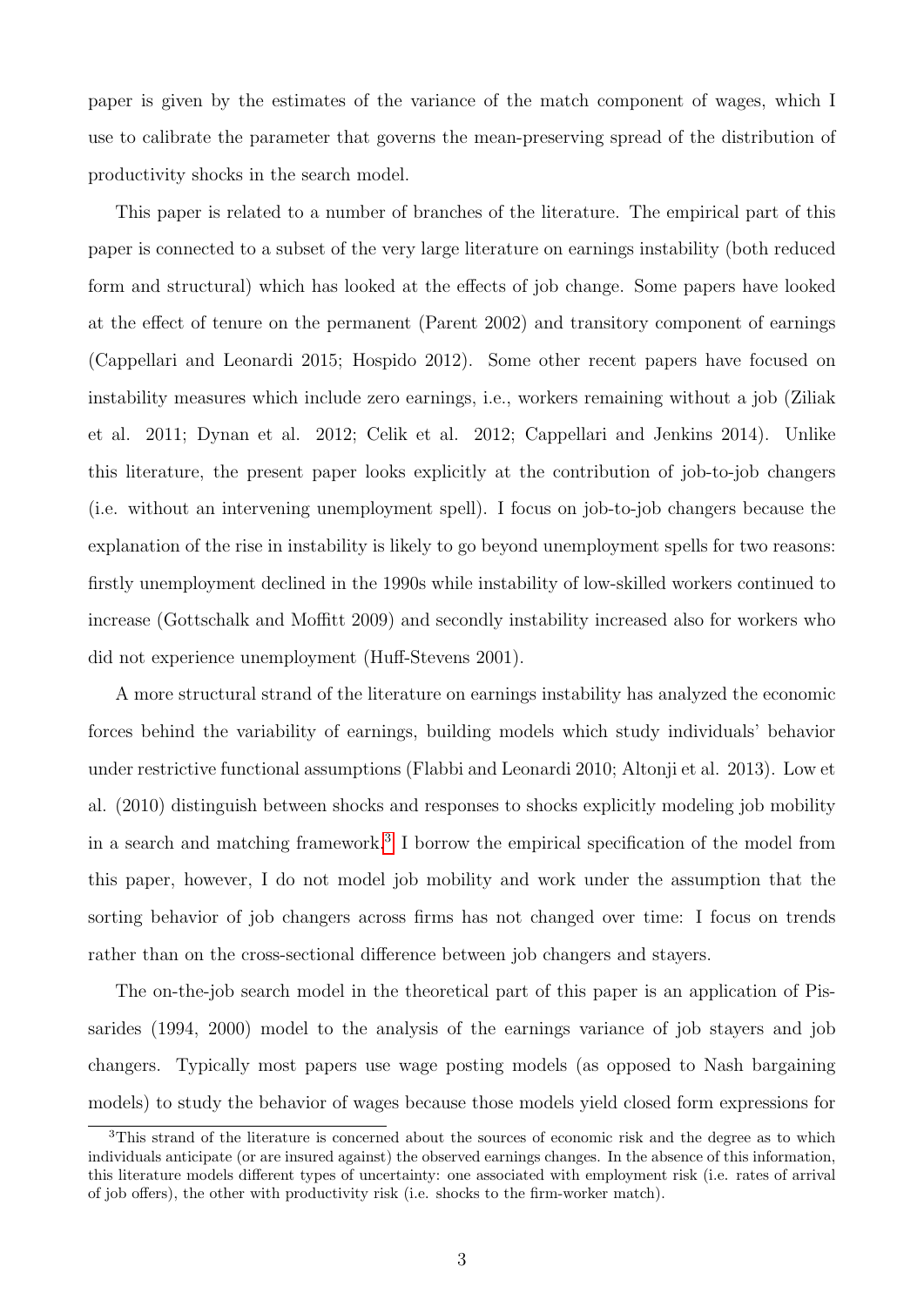the wage distribution (see among others Christensen et al. 2005). I show that it is possible to generate increasing inequality in an extension of a standard on-the-job search model with a Nash bargaining wage determination process. Hornstein et al. (2011) claim that the introduction of on-the-job search in a model with Nash bargaining is necessary to replicate the high residual wage dispersion in the US labor market. Unlike this literature, I focus on the increase of inequality: a mean-preserving spread of the distribution of productivity shocks increases on-the-job searches and wage changes upon a job change, giving job mobility an important role in explaining the increase in inequality. An additional account of the relation of this model with the existing literature will be given in Section [4](#page-16-0) when discussing the model's assumptions.

The rest of the paper proceeds as follows. Section [2](#page-4-0) presents the variance decomposition model, Section [3](#page-6-0) presents the results for both the PSID and SIPP data. Section [4](#page-16-0) presents a search and matching model adapted to the study of the earnings instability of job stayers and job changers. Section [5](#page-25-0) conducts a calibration exercise and Section [6](#page-33-0) summarizes some conclusions.

### <span id="page-4-0"></span>2 An Error Component Model

Past literature suggests that in US data (usually PSID data), permanent income is a martingale and transitory income is serially uncorrelated or a first order Moving Average process: see, for example, Meghir and Pistaferri (2004) and Blundell et al. (2008). Since I am interested in the role of job changers, I include in the model a match component of earnings:

$$
\log w_{ijt} = r_{it} + e_{it} + a_{ijt} \tag{1}
$$

where  $r_{it} = r_{it-1} + z_{it}$  is a random walk and  $z_{it} \sim N(0, \sigma_{zt}^2)$  denotes the permanent income shock which is normally, independently and identically distributed across individual  $i$  and year t. Here,  $e_{it} \sim N(0, \sigma_{et}^2)$  is the transitory shock and might be thought to represent also measurement error (Meghir and Pistaferri 2004). The match component  $a_{ijt} \sim N(0, \sigma_{at}^2)$  is assumed to be normal i.i.d. (i.e. each successive draw  $a_{ijt}$  is independent of the previous one) and constant over the life of the worker-firm relationship  $it$  which implies that the firm does not respond to outside offers and that returns to job tenure are very small.<sup>[4](#page-4-1)</sup> However, if the

<span id="page-4-1"></span><sup>&</sup>lt;sup>4</sup>This is a reasonable assumption because the effect of tenure on wages is generally agreed to be small: Altonji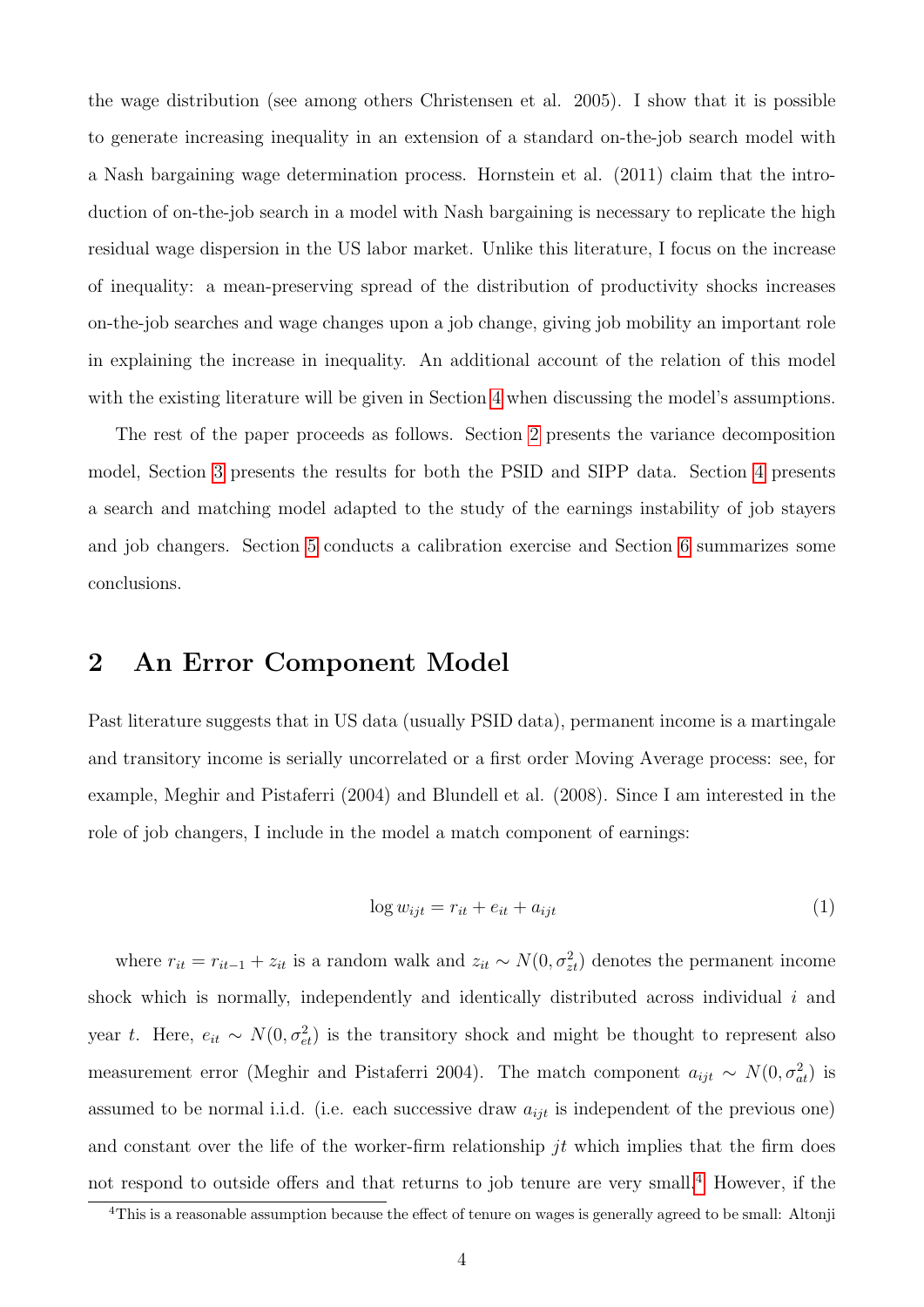worker switches employers between  $t-1$  and  $t$ , there will be some resulting wage growth, which is a sort of a mobility premium, denoted by  $\phi_{it} = (a_{ijt} - a_{ij(t-1)}) \sim N(0, \sigma_{\phi t}^2)$ . The purpose of the empirical part of the paper is to establish the relative importance of  $\sigma_{\phi}^2$  (which is equal to twice the variance of the match shock  $\sigma_a^2$  over time.

The index j may wrongly suggest an employer identifier in the employer-employee matched data. Unfortunately, matched data in the U.S. are not public use data. In the absence of matched data one cannot distinguish between firm and match effects, and so  $a_{ijt}$  denotes a constant match-specific component –additional to individual productivity– in which  $j(t-1)$ indicates the firm that the worker joined in period  $t - 1$  and jt the firm joined in t. Since the subscript j indicates that  $a_{ijt}$  refers to a match component (as opposed to an individual component), but may be confusing as a subscript of wages, it will dropped from wages from now on.

This model is used in Low et al. (2010) in their structural model of job mobility as a response to employment and productivity shocks. While their paper is focused on modeling job mobility decisions in a cross-sectional dimension, selection issues of workers into jobs are not central in my argument as long as the sorting behavior of workers across firms is invariant over time.

Match shocks are identified by job changers, in fact, the model in one-year differences is:

<span id="page-5-0"></span>
$$
\Delta log w_{it} = r_{it} - r_{it-1} + e_{it} - e_{it-1} + I(M_{it} = 1)(a_{ijt} - a_{ijt-1})
$$
\n(2)

where  $M_{it}$  is an indicator for whether the worker changed firms in year t. The model is estimated in first differences because the focus of the paper is on the effect of job changes on earnings instability, in the Estimation Appendix I discuss briefly the comparison with models estimated in levels.

As is common in this strand of the literature, the model is estimated by Minimum Distance and the variances of the wage shocks are identified by restrictions imposed on the moments of wage growth:

and Williams (2005) place the consensus tenure effect at between 6.6% and 11% per decade. Postel-Vinay and Robin (2002) and Cahuc et al. (2006) present search and matching models where firms respond to outside offers that will be briefly discussed in Section [4.](#page-16-0) Notice that this specification of the match component as an i.i.d. shock implies a random matching process between workers and firms that will be modeled in Section [4.](#page-16-0)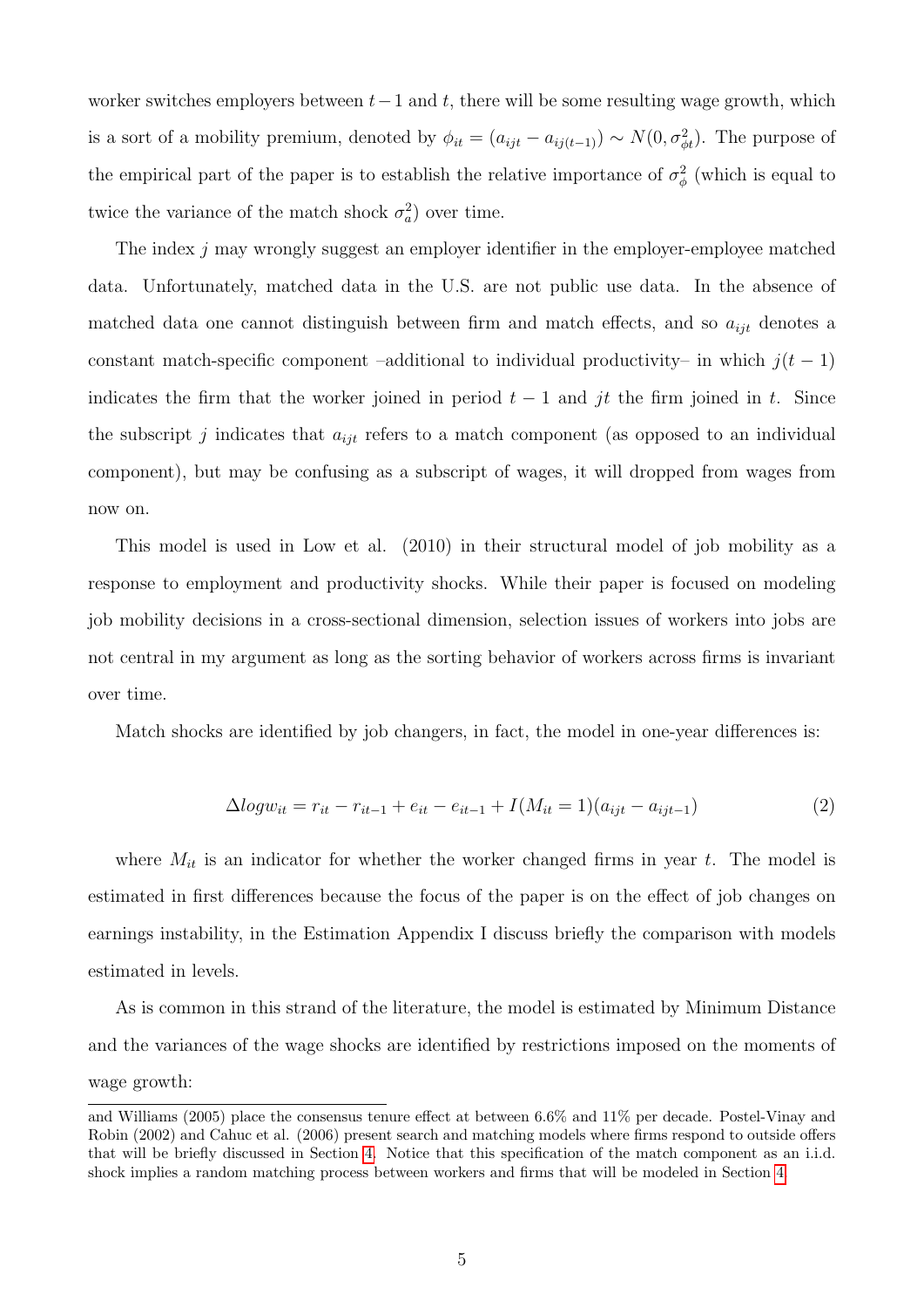<span id="page-6-2"></span>
$$
cov(\Delta log w_{it}, \Delta log w_{it}) = \sigma_{zt}^2 + \sigma_{et}^2 + \sigma_{et-1}^2 + I(M_{it} = 1)\sigma_{\phi t}^2
$$
\n(3)

$$
cov(\Delta log w_{it}, \Delta log w_{it-1}) = -\sigma_{et-1}^2 \tag{4}
$$

Notice that the variance  $\sigma_{\phi t}^2$  (which is equal to twice the variance of match shocks  $\sigma_{at}^2 + \sigma_{at-1}^2$ ) is identified by job changers, i.e. is conditional on  $M_{it} = 1$ . As mentioned in the Introduction, I use both PSID and SIPP data because they are complementary: the PSID data are consistent over time and cover a long time span; the SIPP data consist of repeated waves (short panels) taken in various years but it is more accurate in defining a job change. In the PSID, there are no employer identifiers, but one can infer whether the worker has changed firms  $(M_{it} = 1)$ because of having less than 12 months of tenure (this will imply that we have to use two-year differences in PSID data as explained in the next section). In the SIPP, each firm an individual is working for is assigned an ID, and therefore  $M_{it} = 1$  if the employer the individual is working for at time t is different from the one being worked for at time  $t - 1$ .

### <span id="page-6-0"></span>3 Evidence on the Variance of Wage Changes

I use PSID data on the real hourly earnings of all male heads of households aged 25 to 60 with valid information on tenure and at least two consecutive years of positive earnings between 1976 and 2007 (ever since 1997, the PSID data has been biannual). Details on the step by step sample selection are given in the Data Appendix; the final sample includes 8,119 individuals and 71,786 observations.

As mentioned above, I define job changers in year  $t$  as those individuals with strictly less than 12 months of tenure in year  $t^5$  $t^5$ . One possible concern is that the change in earnings consequent to a job change cannot be exactly measured, since the PSID records annual earnings, and earnings during the year of the job change are a mixture of the earnings from the old and the

<span id="page-6-1"></span><sup>&</sup>lt;sup>5</sup>The variable of primary interest indicates the "time the worker has been with their current employer". The tenure question switched from being coded in intervals prior to 1976 to being measured in months: for this reason I use data from 1976 onwards. Many of the difficulties related to measuring job tenure in the PSID are discussed in Jaeger and Huff-Stevens (1999). The question asks about employer tenure, and so in this paper job changers are those who change jobs between firms, i.e. they are actually employer changers. But in the first years of the survey, the question was about "time the worker has been in his current position", and in some cases this has been mistaken for changes within the firm. This explains the higher number of changers in the early years.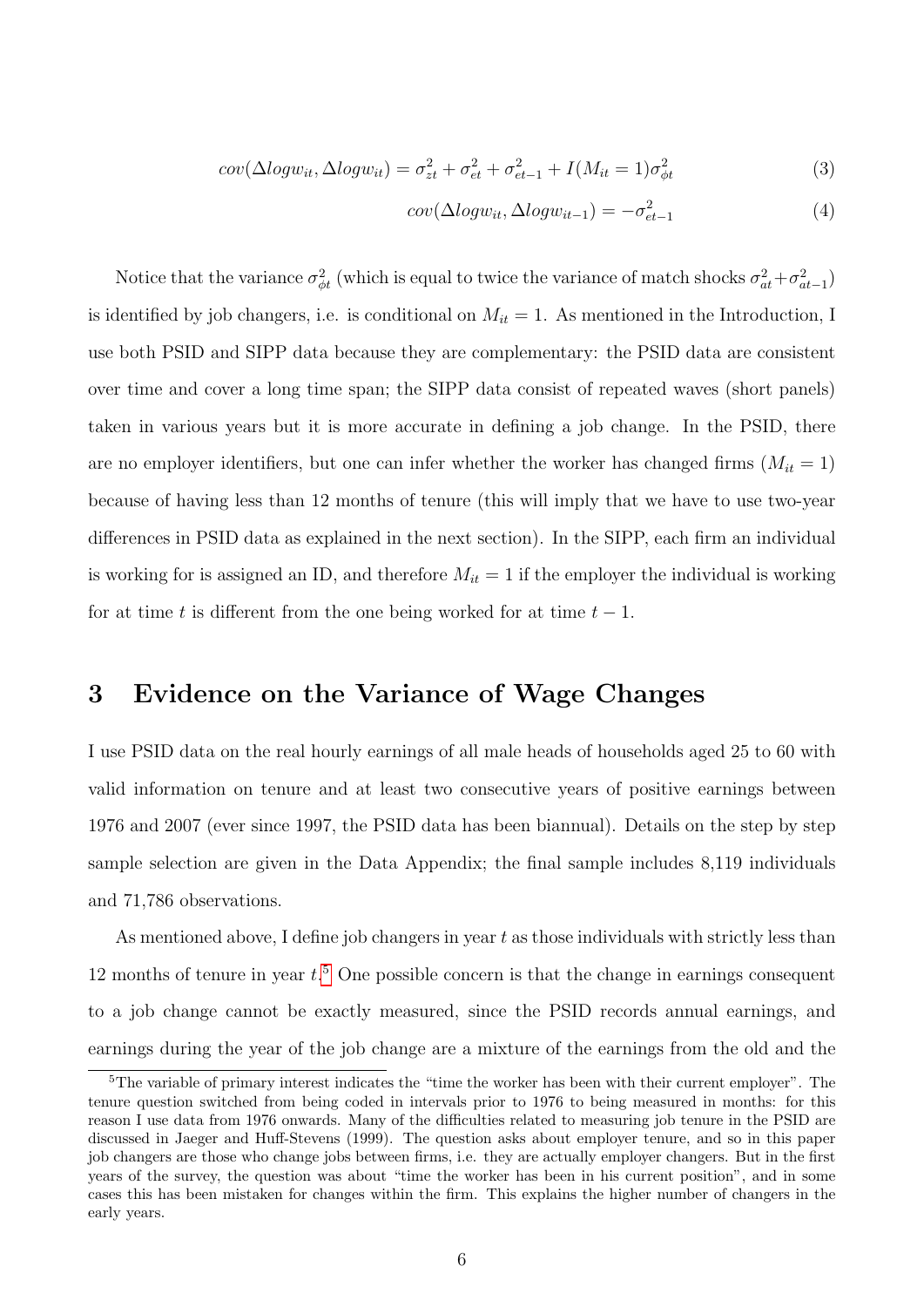<span id="page-7-0"></span>

| TABLE 1. FSID Descriptive Statistics, by rear |                    |       |              |         |  |                                            |  |
|-----------------------------------------------|--------------------|-------|--------------|---------|--|--------------------------------------------|--|
| Year                                          | $\overline{\rm N}$ | age   | $log w_{it}$ |         |  | $log w_{it+2} - log w_{it}$ % job changers |  |
|                                               |                    |       |              |         |  |                                            |  |
| 1976                                          | 2057               | 37.95 | 2.78         | 0.06    |  | 0.12                                       |  |
| 1977                                          | 2201               | 37.91 | 2.78         | 0.02    |  | 0.13                                       |  |
| 1978                                          | 2494               | 37.79 | 2.78         | $-0.04$ |  | 0.18                                       |  |
| 1979                                          | 2758               | 37.64 | 2.75         | $-0.02$ |  | 0.18                                       |  |
| 1980                                          | 2852               | 37.39 | 2.72         | 0.03    |  | 0.17                                       |  |
| 1981                                          | 2851               | 37.31 | 2.70         | 0.06    |  | 0.13                                       |  |
| 1982                                          | 2832               | 37.35 | 2.74         | 0.04    |  | 0.12                                       |  |
| 1983                                          | 2792               | 37.26 | 2.74         | 0.05    |  | 0.11                                       |  |
| 1984                                          | 2824               | 37.18 | 2.74         | 0.08    |  | 0.13                                       |  |
| 1985                                          | 2950               | 37.14 | 2.75         | 0.05    |  | 0.13                                       |  |
| 1986                                          | 3019               | 37.27 | 2.76         | 0.03    |  | 0.13                                       |  |
| 1987                                          | 3065               | 37.40 | 2.75         | 0.04    |  | 0.14                                       |  |
| 1988                                          | 2661               | 37.04 | 2.78         | 0.01    |  | 0.12                                       |  |
| 1989                                          | 2640               | 37.31 | 2.77         | 0.02    |  | 0.12                                       |  |
| 1990                                          | 2673               | 37.48 | 2.75         | 0.06    |  | 0.11                                       |  |
| 1991                                          | 2655               | 37.77 | 2.75         | 0.09    |  | 0.10                                       |  |
| 1992                                          | 2638               | 37.95 | 2.77         | 0.05    |  | 0.09                                       |  |
| 1993                                          | 2625               | 38.32 | 2.83         | 0.00    |  | 0.07                                       |  |
| 1994                                          | 2768               | 38.79 | 2.80         | 0.01    |  | 0.08                                       |  |
| 1995                                          | 2905               | 39.13 | 2.79         | 0.02    |  | 0.09                                       |  |
| 1996                                          | 2867               | 39.54 | 2.78         |         |  | 0.08                                       |  |
| 1997                                          | 2331               | 39.73 | 2.78         | 0.07    |  | 0.08                                       |  |
| 1999                                          | 2385               | 40.32 | 2.82         | 0.08    |  | 0.09                                       |  |
| 2001                                          | 2472               | 40.85 | 2.87         | $-0.02$ |  | 0.09                                       |  |
| 2003                                          | 2527               | 41.07 | 2.81         | 0.04    |  | 0.09                                       |  |
| 2005                                          | 2584               | 41.10 | 2.80         | 0.04    |  | 0.10                                       |  |
| 2007                                          | 2360               | 42.71 | 2.85         |         |  | 0.09                                       |  |
|                                               |                    |       |              |         |  |                                            |  |

Table 1. PSID Descriptive Statistics, By Year

Notes: N=8,119; NT=71,786. Sample of male head of households aged 25 to 60. Hourly labor income is in year 2000 dollars. When taking two-year earnings differences the number of observations is 52,848. Individuals are job changers when they have less than 12 months of tenure in year t.

new job. For job changers in year  $t$ , the problematic income which mixes earnings in the two jobs is recorded in  $t + 1$  (the PSID survey in  $t + 1$  records the annual income of the previous year). To avoid this problem, I take two-year differences in log earnings:  $(log w_{it+2} - log w_{it})$ . Since from 1997 on the PSID data are biannual, I have overlapping two-year differences for 1976-1978 and 1977-1979 until 1995-1997 and non overlapping two-year differences from 1997- 1999 on (Shin and Solon 2011; Dynan et al. 2012). Table [1](#page-7-0) describes the characteristics of the final sample. Notice that, when taking two-year differences in earnings, the number of usable observations goes down from 71,786 to 52,848.

Following most of the literature, I estimate the first-stage residuals from the following fully-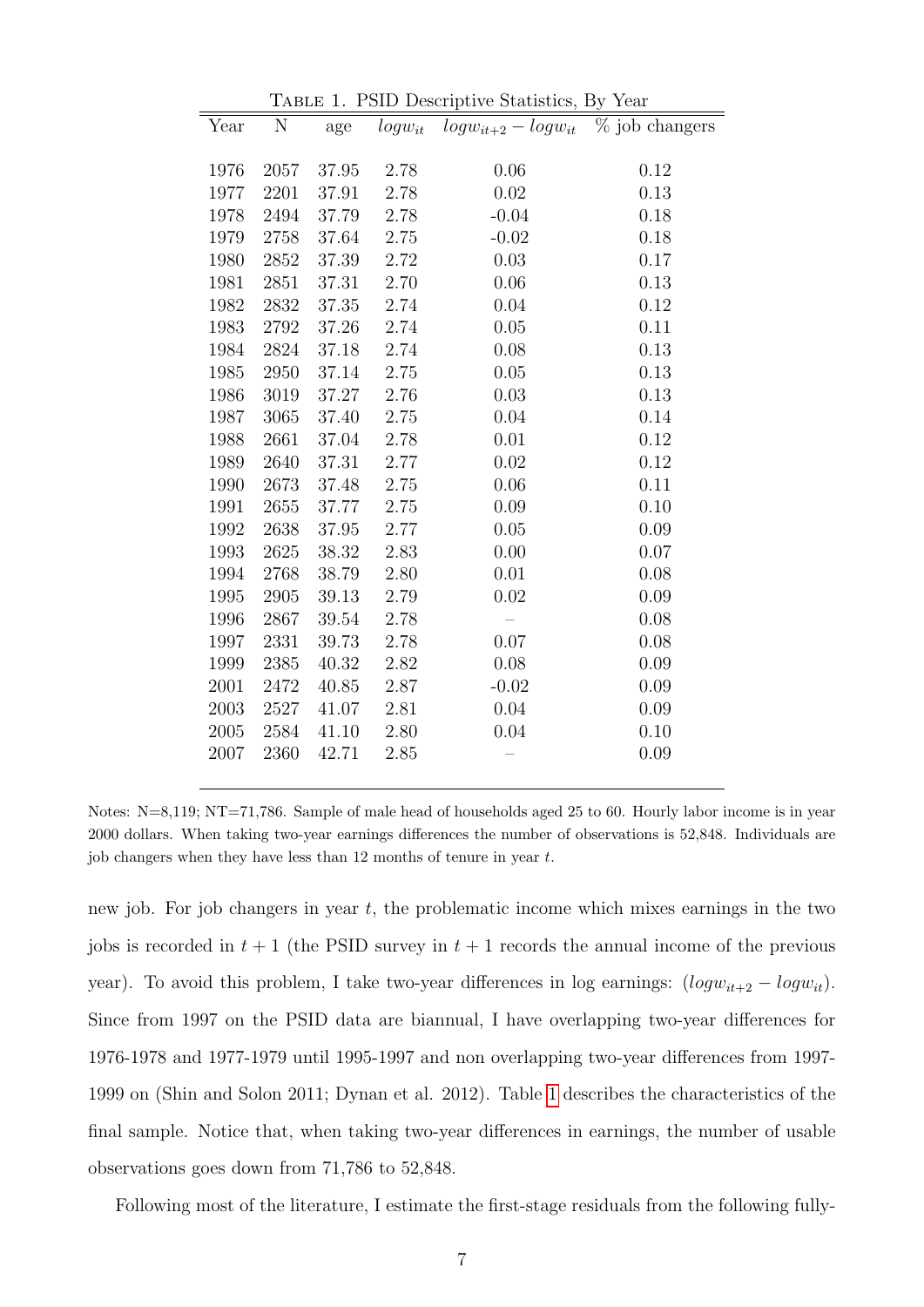interacted model:

$$
log w_{it+2} - log w_{it} = X_{it}\beta + g_{it}
$$
\n<sup>(5)</sup>

where the covariates are age, age squared, year dummies, and interactions. All of the analysis will be conducted on the residuals  $g_{it}$ <sup>[6](#page-8-0)</sup>

Figure [1](#page-9-0) plots, as it changes over time, the cross-sectional variance in the log residuals of the two-year differences in earnings of the full sample of individuals, and the same for job stayers and job changers separately. The pattern of flat instability in the full sample after the 1980s is consistent with the findings of other papers in the literature that estimate error component models using earnings differences (Shin and Solon 2011; Dahl et al. 2011; Celik et al. 2012; Dynan et al. 2012).<sup>[7](#page-8-1)</sup> The picture shows that job changers experienced a much higher increase in instability, than did the job stayers, who had a stable variance. This suggests that they may have played an important role in the increase of earnings instability over time.

Figure [2](#page-10-0) uses a specific question in the PSID survey to investigate whether there are differences between involuntary and voluntary job changers, and plots the variances separately for the sample of those who were laid off and the sample of those who quit.<sup>[8](#page-8-2)</sup> Except for the late 1970s, there does not seem to be a big difference between the evolution of the variance of the quitters' log hourly earnings changes and that of those laid off. From now on, I do not distinguish between these two groups, since both the quitters and those laid off have seen a similar pattern of instability over time.

<span id="page-8-0"></span><sup>&</sup>lt;sup>6</sup>An alternative is to run three different regressions, one for each education group (college, high school, less than high school) to allow for time-varying education premia. This does not change the results. Nor the results are changed if wage changes are purged using a set of interactions of year dummies with two-digit industry and two-digit occupation dummies (industry and occupation are recoded using the Retrospective Files as in Kambourov and Manovskii 2008).

<span id="page-8-1"></span><sup>7</sup>This pattern of results does not depend on panel attrition because it does not change substantially if I use the 'balanced' sample of individuals who have valid information on tenure and earnings for nine or more years. The evolution of estimated instability is slightly different in models of earnings specified in levels (rather than differences) which find increases of instability also during the 1990s. The explanation of the different results lies in the fact that the variance of short-term changes in earnings is composed of two separate components which have offset each other over time: On the one hand, the rising variance of transitory shocks increases the variance of changes in earnings; on the other hand, the rising persistence of those autocorrelated shocks reduces changes in earnings (Moffitt and Gottschalk 2012).

<span id="page-8-2"></span><sup>&</sup>lt;sup>8</sup>The type of change is determined by the answer to the question: "What happened to the job you had before—did the company go out of business, were you laid off, promoted, or what?". The four reasons identified in the survey are (1) quit, (2) permanently laid-off or fired, (3) business or plant closed, (4) other reason (mainly seasonal or temporary job ended). I define voluntary changers as those who responded (1). The information on the type of change is present for 85% of job changes (55% of those are quits) and is missing after 2001.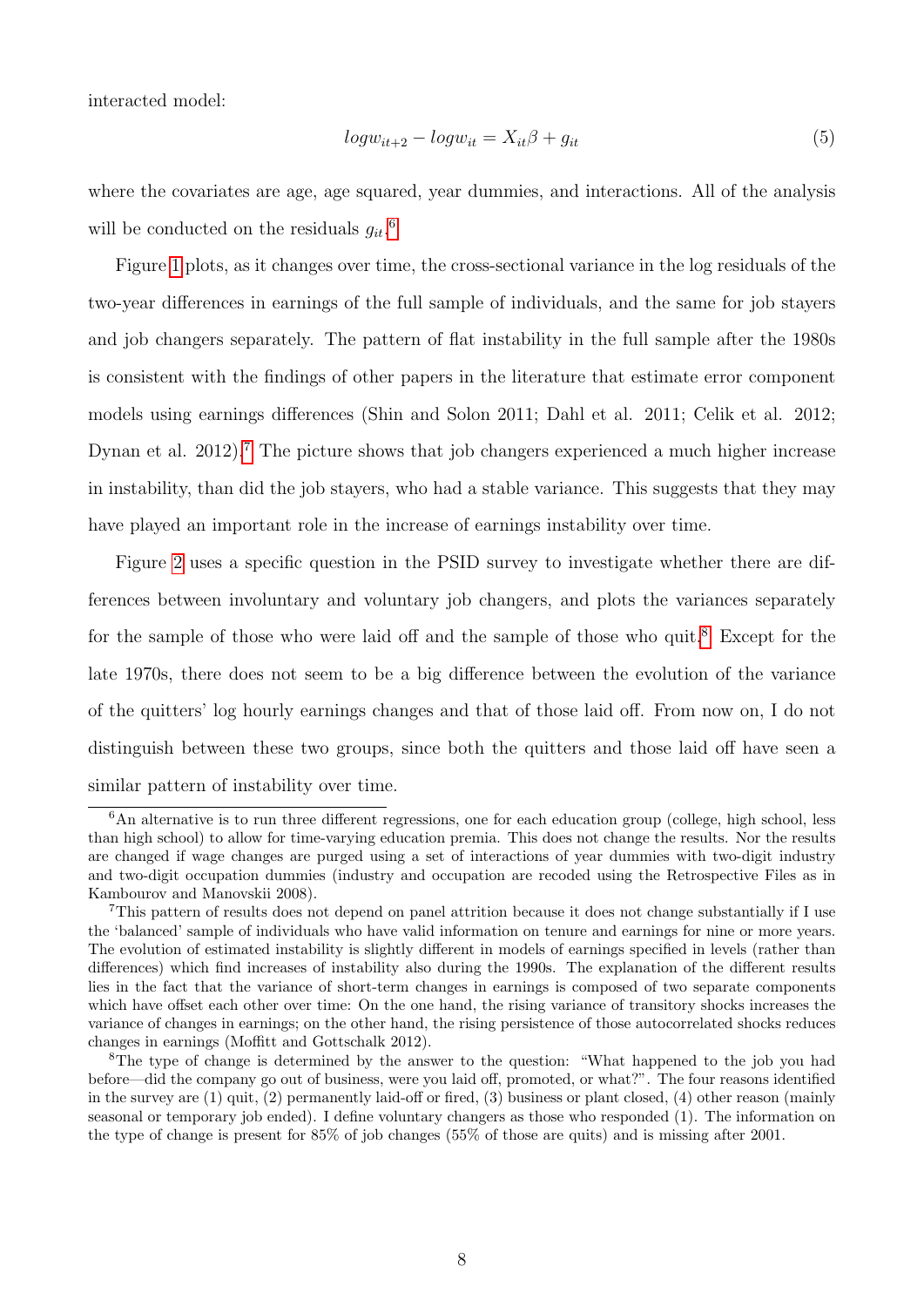<span id="page-9-0"></span>

FIGURE 1. The variance of log residual two-year changes in earnings for the full sample and separately for job stayers and job changers.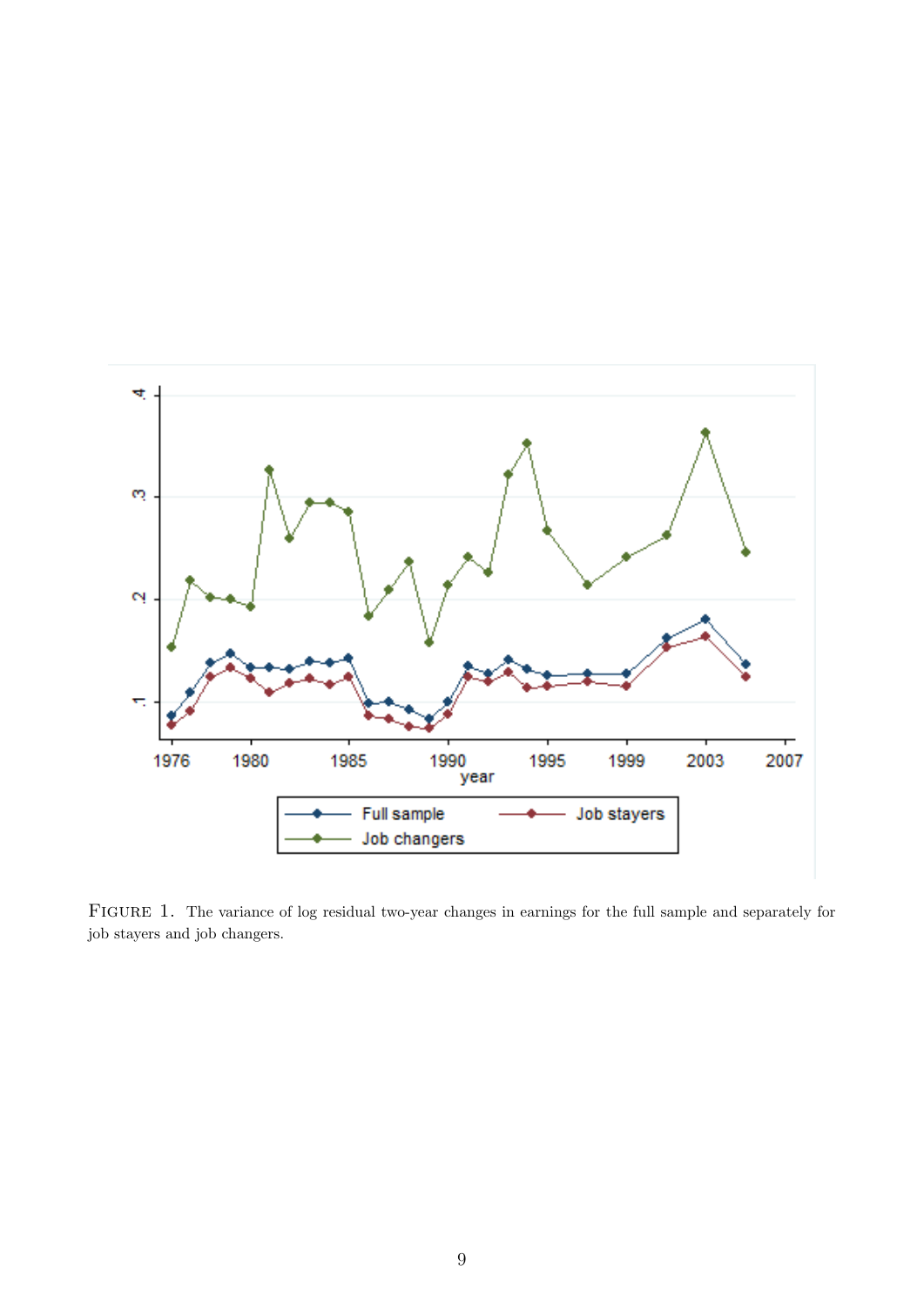<span id="page-10-0"></span>

FIGURE 2. The variance of log residual earnings changes of voluntary and involuntary job changers.

#### 3.1 Model Estimation with PSID Data

To decompose the cross-sectional variance of earnings changes into its different components, I adapt the error component model of Section [2](#page-4-0) to the two-year earnings changes determined from the PSID data, and use it to estimate the relative importance of the match shocks over time (see the Estimation Appendix for details). In this formal model the role of job changers is embodied in the variance of the mobility component of earnings  $\sigma_{\phi}^2 = 2\sigma_a^2$ .

Table [2](#page-11-0) shows the estimates of the variances of the earnings components in each year and the standard errors. Notice that, while the simple measure of the variance of two-year earnings changes needs only two years of data observations (e.g. in Figure [1\)](#page-9-0), the decomposition with the formal model needs three years of data because it makes use of the first order auto-covariance. Therefore the first year of the variance decomposition is 1978 (as opposed to 1976).

All estimates are very significant except for two variances of the permanent shocks (in year 1993 and 2003) which are estimated to be very small and are insignificantly different from zero. On average (taken over the whole sample), the variance of the permanent shock,  $\sigma_z^2$ , is equal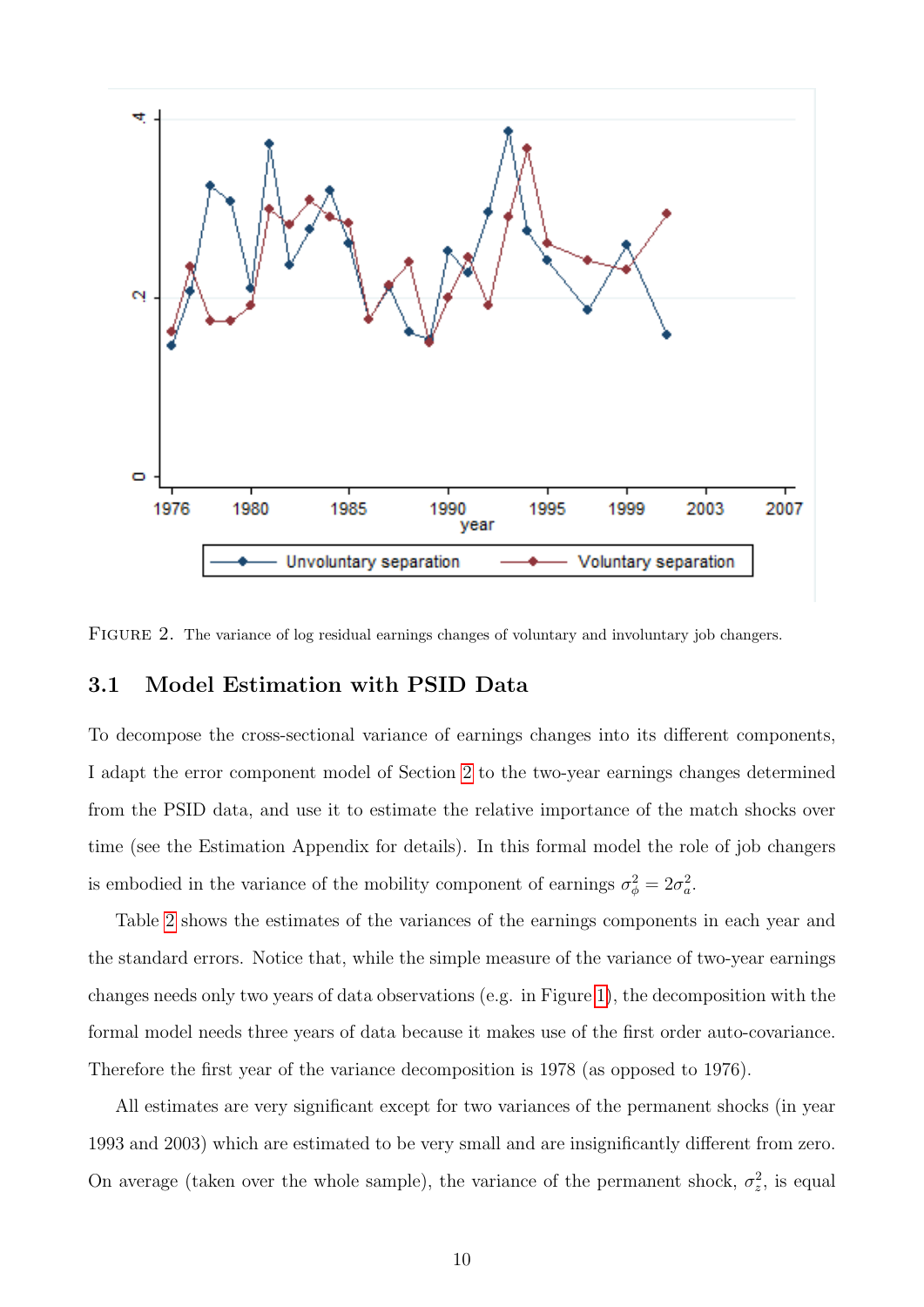<span id="page-11-0"></span>

|      | Permanent shock<br>$\sigma_z^2$ |         | Match shock<br>$\sigma_a^2$ |         | Transitory shock<br>$\sigma_e^2$ |         |  |
|------|---------------------------------|---------|-----------------------------|---------|----------------------------------|---------|--|
| Year | coeff.                          | s.e.    | coeff.                      | s.e.    | coeff.                           | s.e.    |  |
| 1976 |                                 |         |                             |         |                                  |         |  |
| 1977 |                                 |         |                             |         |                                  |         |  |
| 1978 | 0.03451                         | 0.00912 | 0.03839                     | 0.00903 | 0.02759                          | 0.00828 |  |
| 1979 | 0.03172                         | 0.00888 | 0.03759                     | 0.00885 | 0.03474                          | 0.00807 |  |
| 1980 | 0.02698                         | 0.00847 | 0.03532                     | 0.00912 | 0.03411                          | 0.00765 |  |
| 1981 | 0.01365                         | 0.00833 | 0.10827                     | 0.01066 | 0.04095                          | 0.00751 |  |
| 1982 | 0.02251                         | 0.00828 | 0.07061                     | 0.01129 | 0.03656                          | 0.00746 |  |
| 1983 | 0.01879                         | 0.00823 | 0.08591                     | 0.01115 | 0.04225                          | 0.00743 |  |
| 1984 | 0.01031                         | 0.00826 | 0.08935                     | 0.01031 | 0.04756                          | 0.00745 |  |
| 1985 | 0.01657                         | 0.00815 | 0.08139                     | 0.01017 | 0.04543                          | 0.00738 |  |
| 1986 | 0.00718                         | 0.00867 | 0.04877                     | 0.01079 | 0.03583                          | 0.00784 |  |
| 1987 | 0.01523                         | 0.00859 | 0.06308                     | 0.01056 | 0.02653                          | 0.00775 |  |
| 1988 | 0.01182                         | 0.00855 | 0.08201                     | 0.01128 | 0.02573                          | 0.00772 |  |
| 1989 | 0.00798                         | 0.00859 | 0.04130                     | 0.01164 | 0.02917                          | 0.00775 |  |
| 1990 | 0.02010                         | 0.00860 | 0.06269                     | 0.01191 | 0.02380                          | 0.00777 |  |
| 1991 | 0.04019                         | 0.00871 | 0.05828                     | 0.01239 | 0.02198                          | 0.00788 |  |
| 1992 | 0.02438                         | 0.00875 | 0.05345                     | 0.01373 | 0.03517                          | 0.00792 |  |
| 1993 | $-0.00392$                      | 0.00867 | 0.09638                     | 0.01468 | 0.06851                          | 0.00787 |  |
| 1994 | 0.00171                         | 0.00864 | 0.11818                     | 0.01300 | 0.05524                          | 0.00789 |  |
| 1995 | 0.01839                         | 0.00977 | 0.07625                     | 0.01461 | 0.03897                          | 0.00892 |  |
| 1996 |                                 |         |                             |         |                                  |         |  |
| 1997 | 0.01725                         | 0.00908 | 0.04797                     | 0.01378 | 0.04267                          | 0.00828 |  |
| 1999 | 0.01198                         | 0.00861 | 0.06350                     | 0.01230 | 0.04573                          | 0.00776 |  |
| 2001 | 0.03077                         | 0.00861 | 0.05356                     | 0.01266 | 0.04592                          | 0.00778 |  |
| 2003 | $-0.00492$                      | 0.00859 | 0.09972                     | 0.01259 | 0.08699                          | 0.00778 |  |
| 2005 | 0.00765                         | 0.00846 | 0.06053                     | 0.01151 | 0.05454                          | 0.00765 |  |
| 2007 |                                 |         |                             |         |                                  |         |  |

Table 2. Error Component Model: Wage Variance Estimates.

Notes: The model is estimated on 88,094 earnings moments of 7,114 individuals over the period 1978–2005 from PSID data.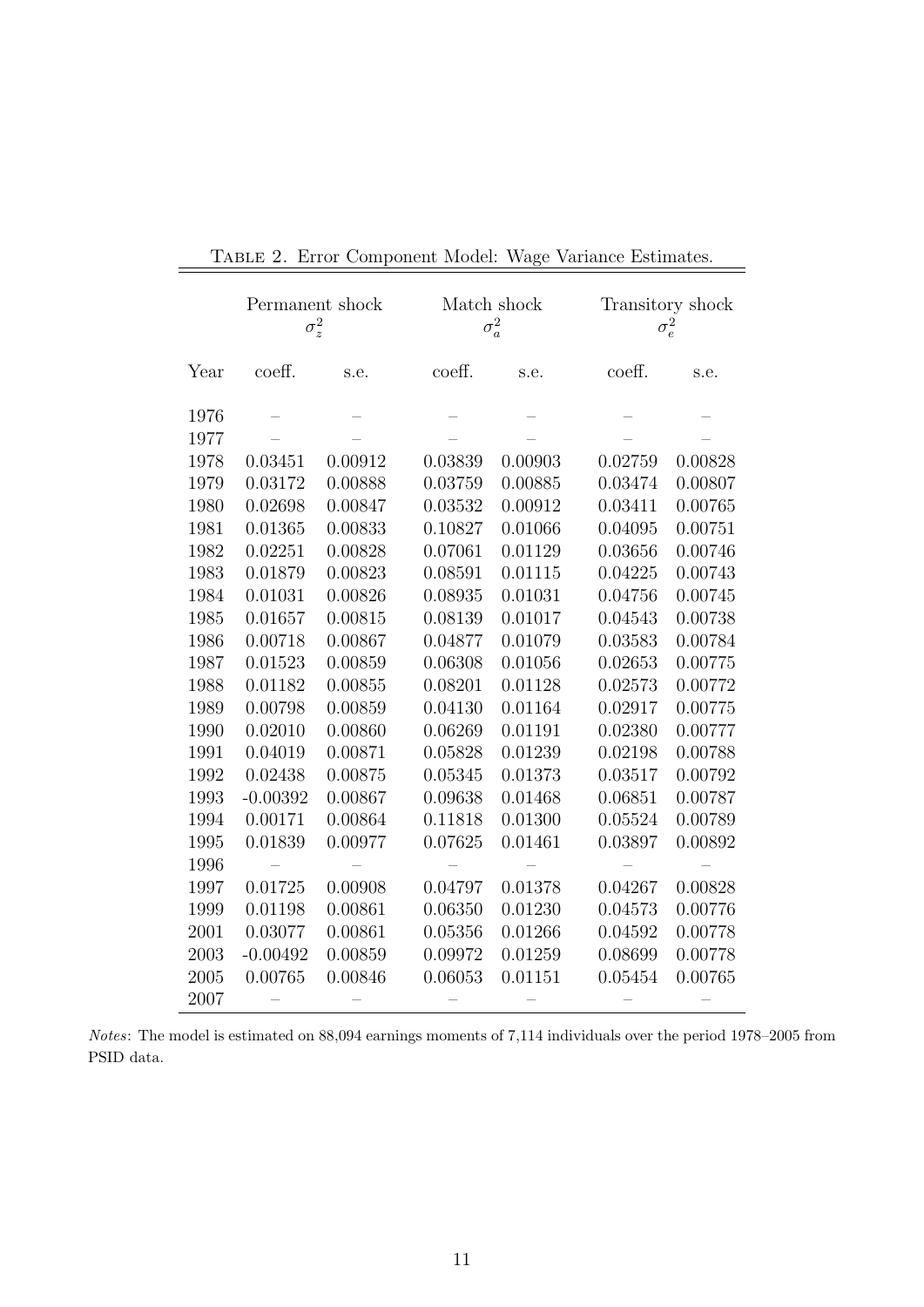to 0.016 while the variance of the match shock,  $\sigma_a^2$ , is equal to 0.065. This means that match heterogeneity is an important component of wage dispersion: on average, wages for the same individual drawing different match components could vary by as much as  $\pm 51$  percent (i.e.  $\pm$  two standard deviations) with a probability of 95 percent. The variance of the permanent shock is, correctly, small, because the shocks are permanent and because of the presence of the match component in the model's specification (Low et al. 2010). Table [2](#page-11-0) also shows that the estimates of the variances of the transitory shocks are large and increasing over time but the transitory shock here is modeled as a white noise and has no clear economic interpretation.

The most notable finding shown in the table is that the estimated variance of the mobility shocks increases over time. Figure [3](#page-13-0) plots the estimated variances of the permanent and of the match shocks year by year (the shaded areas indicate the standard errors of the estimates). The figure shows an increasing variance of the match shocks and a rather flat profile of the variance of the permanent shocks which suggests that the increasing pattern of the variance of wage changes originates from shocks to the match component of the wage rather than from shocks to permanent individual characteristics. Using the information on the share of job changers and the theoretical covariance structure of the model (see Equation [4](#page-6-2) and the Estimation Appendix) one can easily calculate the contribution of the increase in the variance of match shocks  $((2\sigma_{a2005}^2 - 2\sigma_{a1978}^2)M_{i1978})$  $((2\sigma_{a2005}^2 - 2\sigma_{a1978}^2)M_{i1978})$  $((2\sigma_{a2005}^2 - 2\sigma_{a1978}^2)M_{i1978})$  to the *increase* in the total variance of wage changes.<sup>9</sup> The estimated variance of the match shocks increased by 0.014 points  $(=(0.156-0.076)^*0.18)$  between 1978–1979 and 2003–2005, and concurrently the total variance of log earnings changes increased by 0.062 points  $(=0.158-0.096)$ . Therefore the increase in the variance of the match shocks can explain around  $23\%$  (=0.014/0.062) of the total increase in the variance of wage changes.

#### 3.2 Model Estimation with SIPP Data

As mentioned above, one of the main limitations of the PSID data is that it mixes the earnings of different jobs in the year of the job change. An important advantage of the SIPP over the PSID is that the SIPP does not average the pay over different employers: it records all jobto-job transitions and the resulting new wage each time. Thus the full effect of a move from

<span id="page-12-0"></span><sup>9</sup>Notice that the share of job changers is kept constant at its 1978 level (18%) to isolate the effect of the change in the estimated variance of the mobility component from the change in the share of job changers. To smooth the point estimates in year 1978 and 2005, I take the mean of the estimates over the first two years of the sample 1978–1979 and the last two years 2003–2005.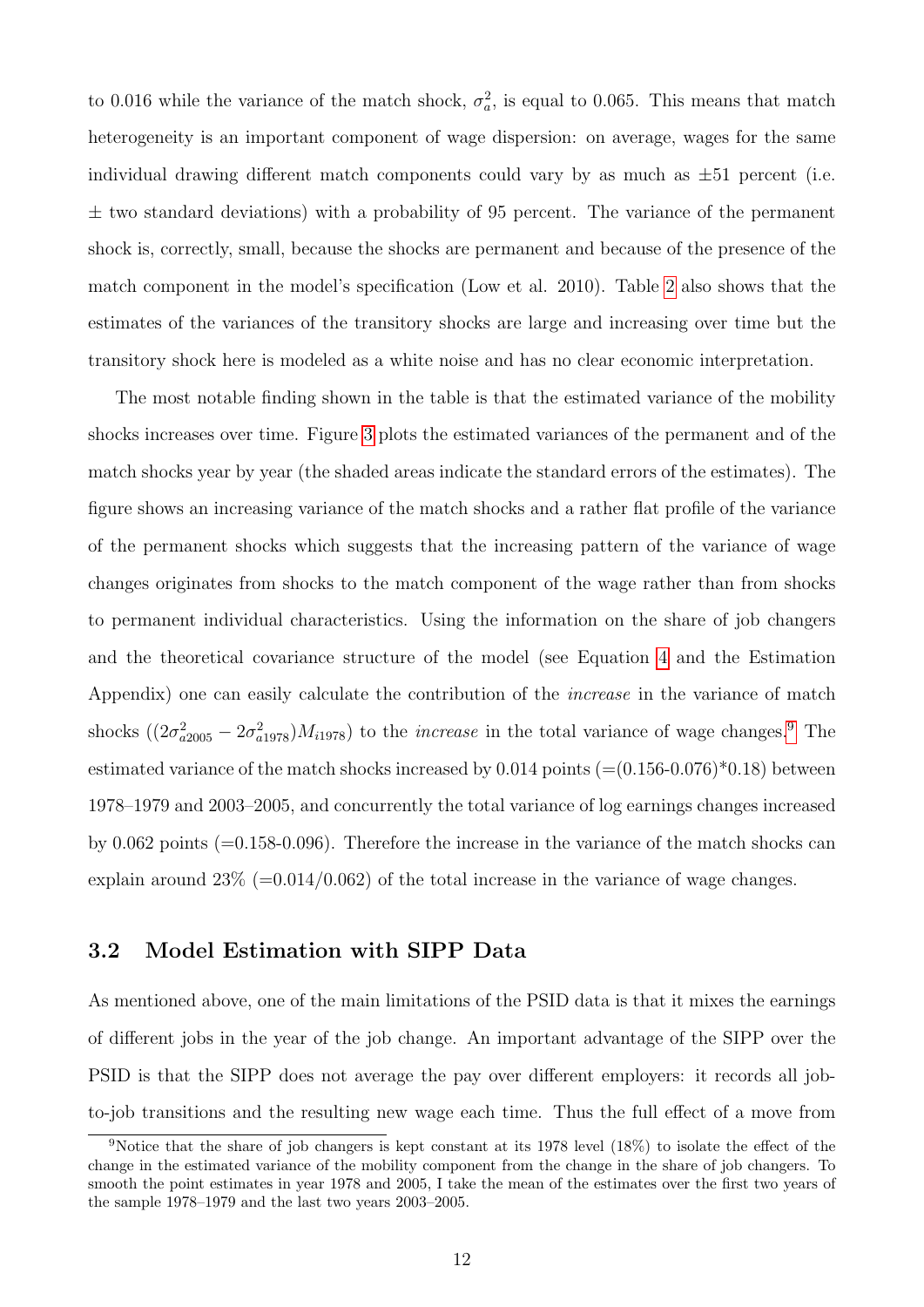<span id="page-13-0"></span>

FIGURE 3. Estimated variances of permanent and match shocks. Shaded areas indicate standard errors.

one employer to another is observed. This allows me to estimate the error component model of Equation [2](#page-5-0) in year-to-year differences rather than in two-year differences as I did above with the PSID.

I use the 1993, 1996, 2001, 2004 and 2008 panels of the Survey of Income and Program Participation (SIPP) and estimate the variance components separately on each panel.<sup>[10](#page-13-1)</sup> I select males aged 25 to 60 and I build a consistent sample in each panel to be able to compare the estimates of the variance components obtained in different periods of time (and with the PSID results). Each column of Table [3](#page-14-0) shows the descriptive statistics of the sample for each of the five panels. The details of the sample selection criteria, which are common to all panels, are in the Appendix.

As I did with PSID data, I use the residuals from the following regression, run separately on each SIPP panel:  $\Delta log w_{it} = X_{it} \beta + g_{it}$ , where  $X_{it}$  includes age, age square, a dummy for marital status, a dummy for being a non-profit firm, and four industry dummies.

Table [4](#page-15-0) shows the estimated variances of the three error components (indicated as  $\sigma^2$ ): each column of the table corresponds to a SIPP panel. The estimated variances of the match

<span id="page-13-1"></span> $10$ Each SIPP panel contains at least three years of data –for example the 1993 panel contains data also on 1994 and 1995– so that it is possible to estimate the error component model separately on each panel. The 1996 redesign introduced some changes such as a single 4-year panel instead of overlapping monthly panels and computer assisted interviews.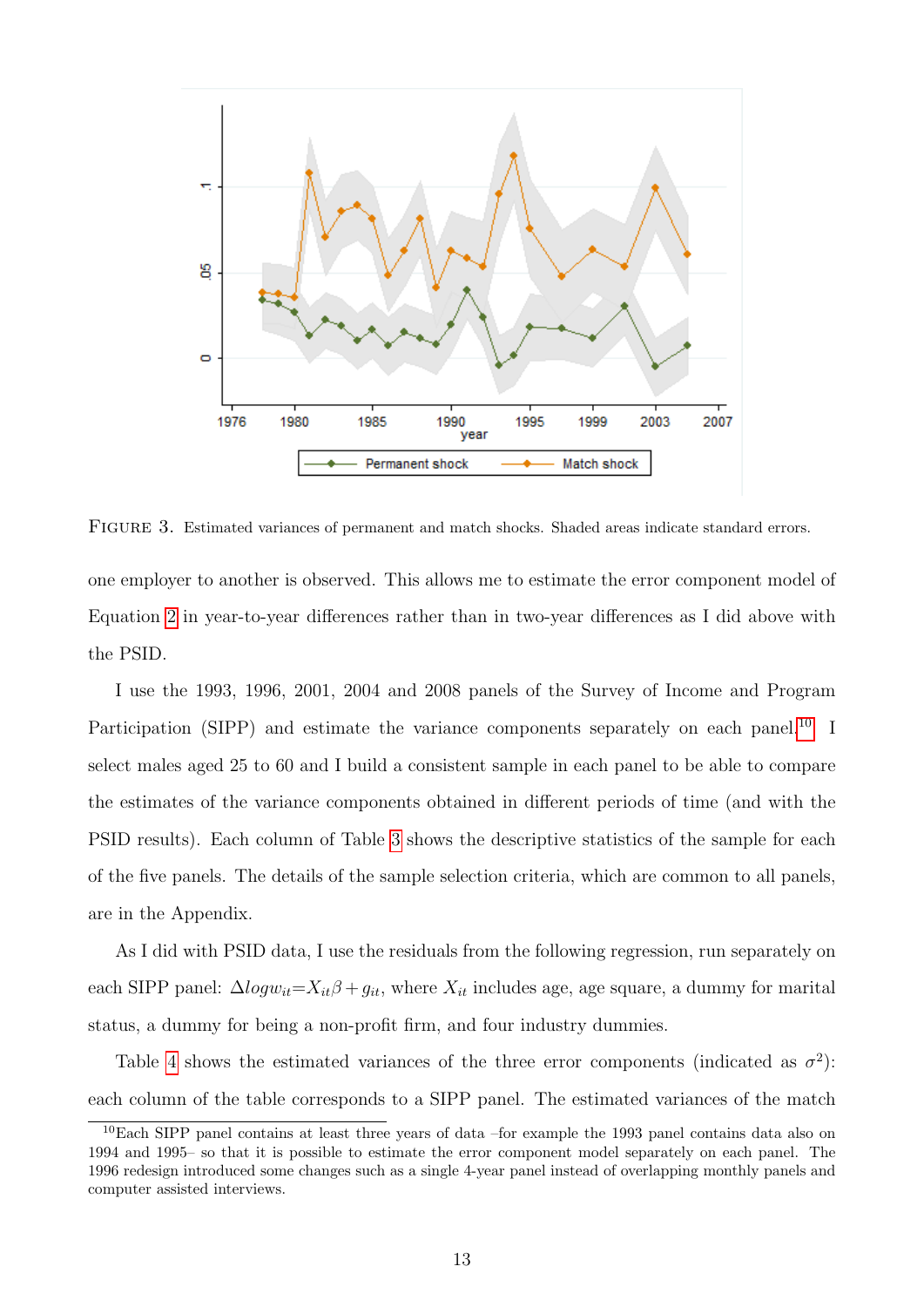<span id="page-14-0"></span>

| Panel                            | 1993     | 1996        | 2001     | 2004     | 2008     |  |  |  |
|----------------------------------|----------|-------------|----------|----------|----------|--|--|--|
|                                  |          |             |          |          |          |  |  |  |
| Hourly wage (dollar price=2010)  | 22.036   | 22.190      | 24.495   | 25.185   | 25.198   |  |  |  |
|                                  | (13.937) | (20.387)    | (19.775) | (23.262) | (21.149) |  |  |  |
| $%$ job changers                 | 0.100    | 0.199       | 0.141    | 0.124    | 0.134    |  |  |  |
| Age                              | 39.397   | 35.075      | 40.854   | 42.074   | 42.426   |  |  |  |
|                                  | (9.573)  | (8.996)     | (9.533)  | (9.461)  | (9.980)  |  |  |  |
| White                            | 0.893    | 0.893       | 0.865    | 0.846    | 0.839    |  |  |  |
| Married                          | 0.731    | $\,0.692\,$ | 0.702    | 0.723    | 0.697    |  |  |  |
| Completed high school            | 0.578    | 0.678       | 0.602    | 0.676    | 0.696    |  |  |  |
|                                  |          |             |          |          |          |  |  |  |
| Agriculture and construction     | 0.104    | 0.136       | 0.118    | 0.138    | 0.134    |  |  |  |
| Manufacturing                    | 0.542    | 0.545       | 0.507    | 0.357    | 0.318    |  |  |  |
| Services                         | 0.264    | 0.248       | 0.290    | 0.405    | 0.453    |  |  |  |
| Public services                  | 0.090    | 0.072       | 0.086    | 0.100    | 0.095    |  |  |  |
| Not for profit firm              | 0.035    | 0.040       | 0.048    | 0.047    | 0.048    |  |  |  |
|                                  |          |             |          |          |          |  |  |  |
| No. observations                 | 21,482   | 13,274      | 14,966   | 16,765   | 28,168   |  |  |  |
|                                  |          |             |          |          |          |  |  |  |
| Wage changes                     |          |             |          |          |          |  |  |  |
|                                  |          |             |          |          |          |  |  |  |
| $\Delta log w_{iit}$             | 0.029    | 0.019       | 0.012    | 0.021    | 0.009    |  |  |  |
|                                  | (0.236)  | (0.352)     | (0.356)  | (0.272)  | (0.276)  |  |  |  |
| $%$ positive changes             | [0.532]  | [0.551]     | [0.508]  | [0.528]  | [0.510]  |  |  |  |
| No. observations                 | 15,465   | 9,979       | 10,686   | 12,934   | 20,352   |  |  |  |
|                                  |          |             |          |          |          |  |  |  |
| Within-job $\Delta log w_{ijt}$  | 0.028    | 0.014       | 0.006    | 0.021    | 0.011    |  |  |  |
|                                  | (0.210)  | (0.293)     | (0.322)  | (0.220)  | (0.214)  |  |  |  |
| $%$ positive changes             | [0.530]  | [0.548]     | [0.503]  | [0.525]  | [0.510]  |  |  |  |
| No. observations                 | 13,925   | 7,987       | 9,185    | 11,329   | 17,637   |  |  |  |
|                                  |          |             |          |          |          |  |  |  |
| Between-job $\Delta log w_{iit}$ | 0.045    | 0.039       | 0.050    | 0.021    | $-0.003$ |  |  |  |
|                                  | (0.402)  | (0.526)     | (0.516)  | (0.504)  | (0.525)  |  |  |  |
| $%$ positive changes             | [0.558]  | [0.564]     | [0.538]  | [0.544]  | [0.515]  |  |  |  |
| No. observations                 | 1,540    | 1,992       | 1,501    | 1,605    | 2,715    |  |  |  |
|                                  |          |             |          |          |          |  |  |  |

Table 3. SIPP Descriptive Statistics

Notes: Each column refers to a specific SIPP panel. Sample of males aged between 25 and 60 who are not self-employed, the sample section criteria are common to all panels (see Appendix for more details). Standard deviations of non-binary variables in parentheses.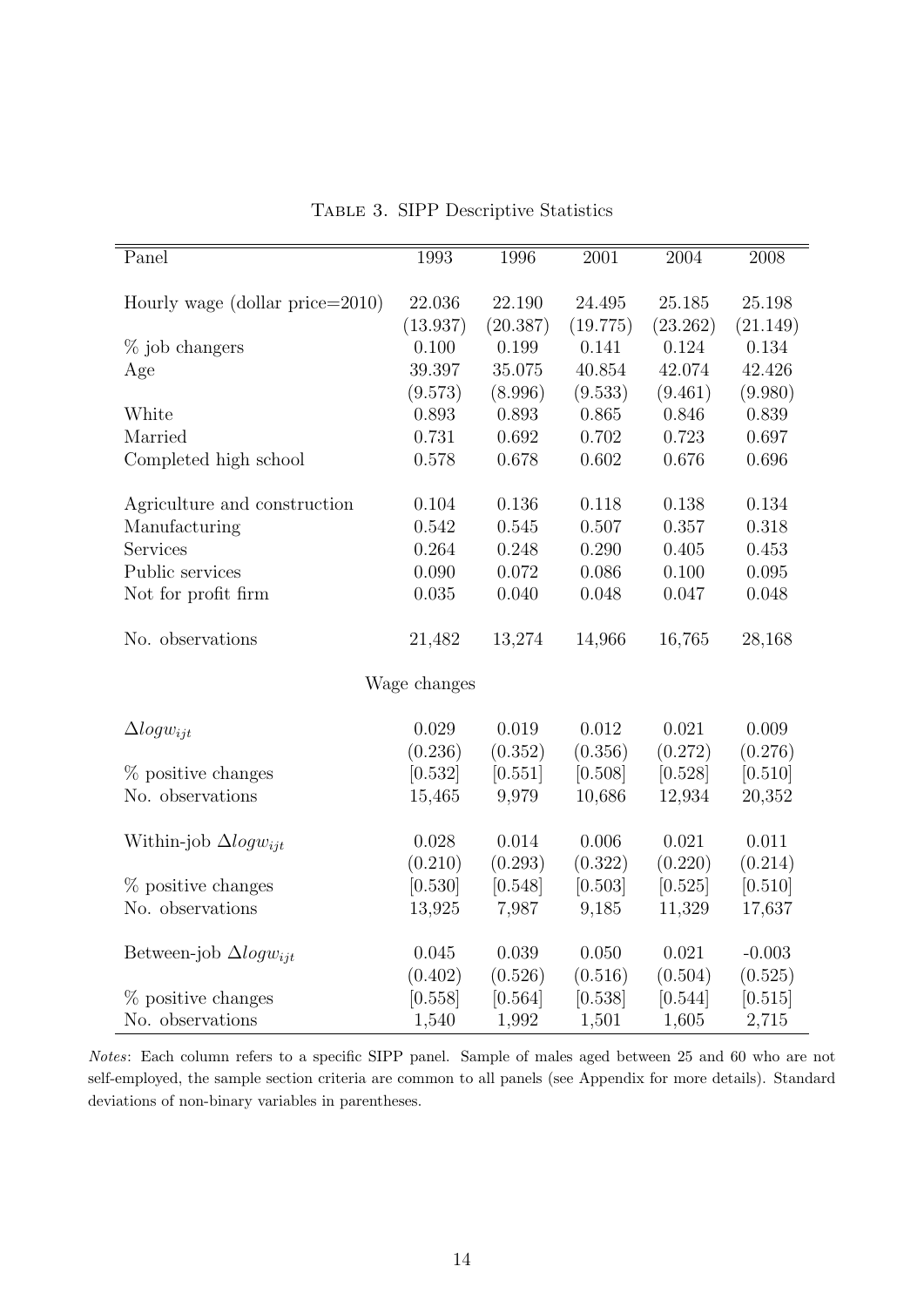<span id="page-15-0"></span>

| Panel                         | 1993     | 1996     | 2001     | 2004     | 2008     |
|-------------------------------|----------|----------|----------|----------|----------|
| $\sigma_a^2$ match shock      | 0.063    | 0.083    | 0.076    | 0.100    | 0.110    |
|                               | (0.004)  | (0.007)  | (0.007)  | (0.008)  | (0.009)  |
|                               | $[29\%]$ | $[25\%]$ | $[16\%]$ | $[30\%]$ | $[37\%]$ |
| $\sigma^2$ permanent shock    | 0.016    | 0.058    | 0.043    | 0.034    | 0.023    |
|                               | (0.002)  | (0.012)  | (0.005)  | (0.004)  | (0.002)  |
|                               | [36%]    | $[43\%]$ | $[33\%]$ | $[43\%]$ | $[29\%]$ |
| $\sigma_e^2$ transitory shock | 0.008    | 0.022    | 0.033    | 0.010    | 0.014    |
|                               | (0.001)  | (0.003)  | (0.003)  | (0.002)  | (0.001)  |
|                               | $[35\%]$ | $[32\%]$ | $[51\%]$ | $[26\%]$ | [34%]    |

Wage variance estimates

Notes: Each column refers to a specific SIPP panel. Variances of shocks are estimated on residual log hourly earnings changes separately in each SIPP panel. Standard errors in parentheses and share of total variance in square parentheses. The share of the total variance is calculated with the formula  $E(g_{it}, g_{it}) = \sigma_z^2 + 2\sigma_e^2 + 2\sigma_a^2 M_{it}$ where  $g_{it}$  indicates the residual hourly earnings change and  $M_{it}$  is the share of job changers in each SIPP panel.

shocks are always larger than those for the permanent shocks, as with the results obtained from the PSID data. The estimated variances of the transitory shocks are instead lower than those obtained from the PSID data, probably reflecting the much better identification of job changers in the SIPP than in the PSID, something which would reduce the extent of the measurement error. Table [4](#page-15-0) shows that there is a rising trend in the variance of match shocks: the estimates range from 0.063 in the 1993 panel to 0.110 in the 2008 panel. Using Equation [4,](#page-6-2) there can be attributed to each component of the variance a share of the total variance of the wage changes (in square parentheses in Table [4\)](#page-15-0). The share of the variance of the match component in the total variance increases from 29% in 1993 to 37% in 2008. To isolate the contribution of the increase in the variance of the match shocks to the increase in the total variance, I keep the share of job changers fixed at its initial value in 1993 (i.e.  $10\%$ ). Since the increase in the total variance of residual log wage changes between 1993 and 2008 has been 0.035 log points  $(=0.079-0.044)$ , the increase in the estimated variance of match shocks  $((2\sigma_{a2008}^2 - 2\sigma_{a1993}^2)M_{i1993})$ explains around  $26\%$  (=(0.221-0.127)\*0.1/0.035) of the increase in the total variance.

In conclusion, the increase in the variance of match shocks explains a substantial share of the total increase in the variance of wage changes both in PSID and in SIPP data (varying between 23% and 26%). These results are consistent with evidence reported from other sources: for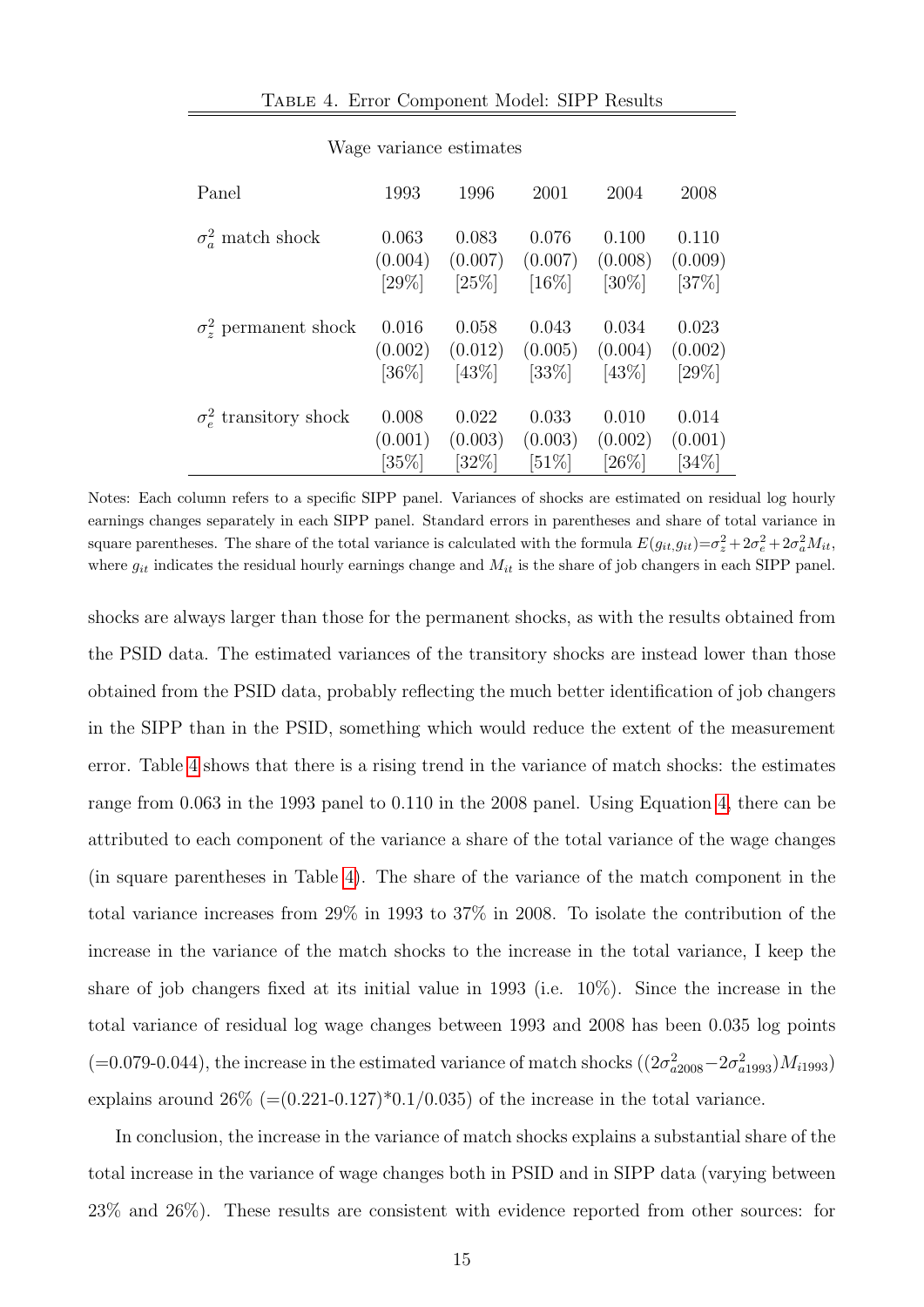example, Comin and Philippon (2006) using Compustat data report an increase in the variance of firm-level mean wages of 10% to 20% depending on the measures used; Barth et al. (2014) decompose the change in wage variance from 1992 to 2007 in employer-employee matched data and show that the variance of mean wages between-establishment dominates changes over time. While none of these papers focusses on the role of job changers, the implication of the findings shown above is that much of the increase in the variance of earnings differences is explained by job changers rather than job stayers.<sup>[11](#page-16-1)</sup>

The variance decomposition exercise highlights the importance of match shocks and of job changers but does not help explain it. However the empirical results are suggestive of diverging wage levels at the firm/match level and of the need of studying the role of productivity shocks (for example associated with the introduction of innovative products) in producing the divergence of firm-level earnings. In an attempt to interpret these results, the next section will provide a model of on-the-job search where the source of shocks lies in productivity shocks on the demand side. By converse, as I did in the estimation of the error component model, I will continue to ignore job mobility issues on the supply side, i.e., I present a random matching model where workers are matched randomly to firms. The model highlights the role of job-tojob change (rather than job change linked to unemployment) and the role of the variance of wage changes for job changers rather than the increase in job turnover (because most evidence points to a stable level of job turnover, at least until recently, as discussed in the Introduction).

### <span id="page-16-0"></span>4 The Model

This section solves an extension of a simple on-the-job search model with the standard Nash bargaining wage determination process (Pissarides 1994, 2000) which generates increasing wage inequality of job changers. The results are obtained through a mean-preserving spread of the distribution of productivity shocks (shocks to the productivity of the firm-worker match), which may be thought to reflect the increasing uncertainty of demand.<sup>[12](#page-16-2)</sup> At the end of the next section,

<span id="page-16-1"></span><sup>&</sup>lt;sup>11</sup>I have included in the SIPP sample only those individuals with positive earnings in each month of the sample (see the Appendix for the details) therefore they are likely to be voluntary changers who may have had, if any, only very short periods of unemployment between two different jobs. The focus on job changers in both the PSID and SIPP data has neglected the potential role of unemployment. However, as we mentioned in the introduction, unemployment alone can hardly explain the evolution of earnings instability over time.

<span id="page-16-2"></span><sup>12</sup>For example, Comin and Philippon (2006) attribute higher firm volatility to higher competition in the goods market. They find that firm volatility increased after deregulation and that the increase in firm-level volatility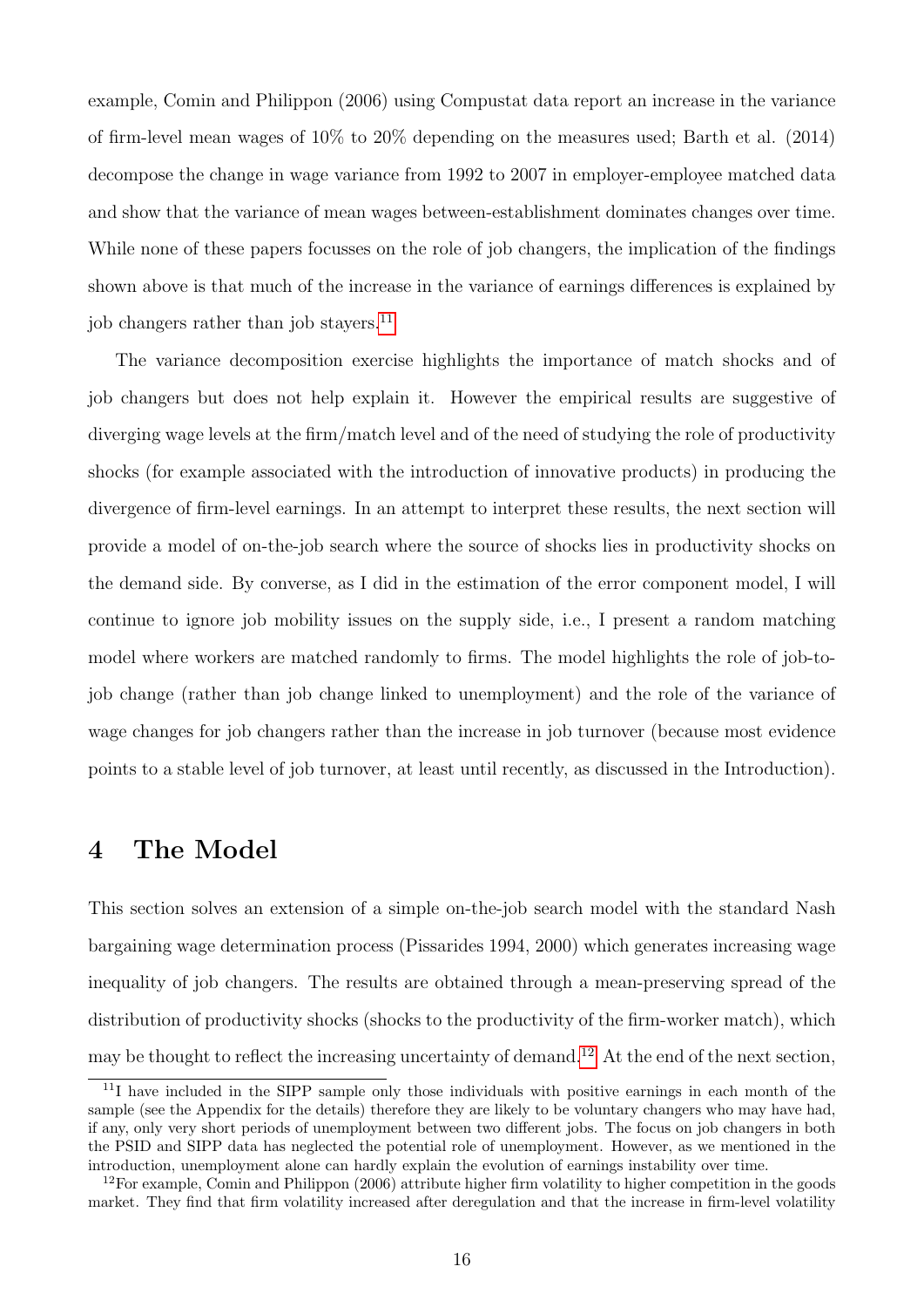I will also calibrate a non mean-preserving spread of the distribution of productivity shocks to improve the fit of the model with respect to the evidence on job turnover.

In this model, ex ante identical workers are matched randomly to firms whose distribution of productivity becomes more dispersed over time (firms and matches coincide in this model). Productivity shocks in the model correspond to match shocks in the empirical part (and to mobility shocks for job changers). The main element of interest is the wage variance of job changers and job stayers as predicted by the model before and after the mean-preserving spread of match productivities.[13](#page-17-0)

The hypotheses of the model are the following:

(i) Workers are ex ante identical, with permanent productivity p normalized to 1, i.e. the model abstracts from individual permanent characteristics and focuses on the role of match shocks to the earnings distribution.

(ii) Job seekers (employed and unemployed) and jobs are matched via a matching function  $m = m(v, u + e)$ , where u indicates the unemployed job seekers, e the employed job seekers, and  $v$  the number of vacancies. Jobs arrive at each searching worker, employed or unemployed, at the rate  $\theta q(\theta)$ , where  $q(\theta) = m(1, \frac{u+e}{u})$  $\frac{+e}{v}$ ) and  $\theta = \frac{v}{u+1}$  $\frac{v}{u+e}$  is the ratio of vacancies to job seekers.<sup>[14](#page-17-1)</sup>

(iii) The match has idiosyncratic productivity x. Every new match is created at maximum productivity px with  $x = 1$ . After being created, the match is hit by an idiosyncratic productivity shock  $x \rightsquigarrow G(x)$  with  $x \in [0,1]$  at Poisson rate  $\lambda$ . The shock is transitory: every  $x'$  is independent of the previous  $x$ .

With these hypotheses the model can be characterized by two reservation rules. There is a reservation productivity R such that jobs  $x < R$  are destroyed and workers end in unemployment. There is a second reservation productivity S such that workers in jobs  $R \leq x \leq S$  seek a new job in the hope of finding a new match at the maximum productivity (equal to one). Workers in jobs  $S < x \leq 1$  do not search, because search is costly and they are satisfied with

is correlated with high research and development (R&D) activity as well as more access to the debt and equity markets.

<span id="page-17-0"></span><sup>&</sup>lt;sup>13</sup>The comparative statics exercise with the general equilibrium solution of the model is based on the assumption of stationarity of the model. This implies that we are looking at two different points in time and we find them generating different parameters. In the context of the data, this means assuming that the observations at the beginning and at the end of the period (in the PSID data, this means 1976 and 2007; in the SIPP data, 1993 and 2008) belong to two different steady states, even if we do not know exactly when the mean-preserving spread took place between the two periods before and after the change.

<span id="page-17-1"></span><sup>&</sup>lt;sup>14</sup>By the usual properties of the matching function  $q'(\theta) < 0$  and the elasticity of  $q(\theta)$  is in absolute value  $0 \leq \eta(\theta) \leq 1$ .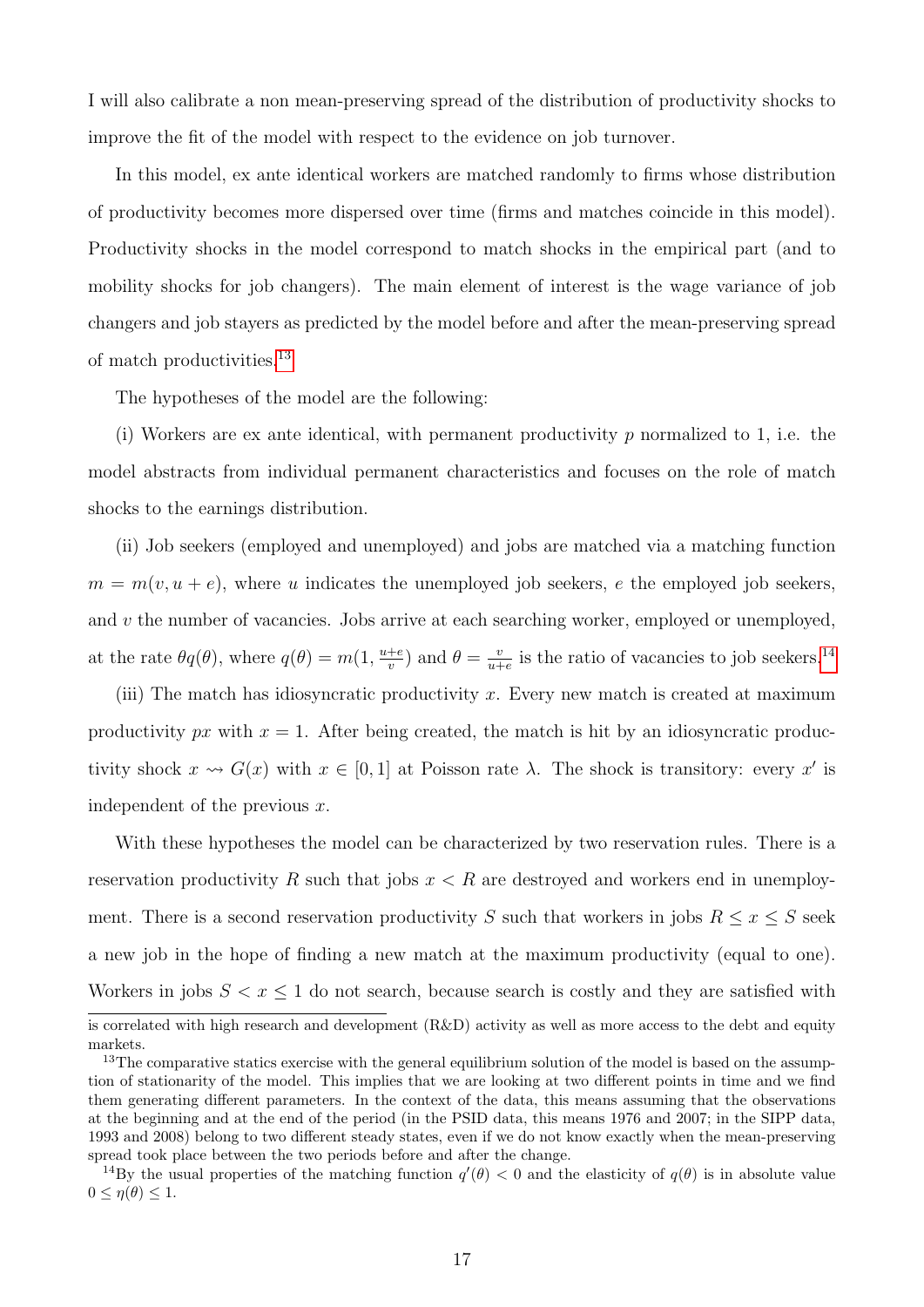their high-productivity match.

These hypotheses are standard in on-the-job search models but deserve to be discussed. The crucial assumption is that a worker receives a shock which induces starting searching for a new job, renegotiating the wage (as we will see below, he will have to compensate the firm for the likely possibility that he will eventually quit), and when he eventually finds a new match, moving to the new job with productivity equal to one. Job changers move from a job with productivity x to a job with productivity  $x = 1$ , therefore an increase in the variance of x correspond to a mobility shock of the previous empirical section. The assumption that  $x = 1$  in all new jobs is admittedly unattractive but has the advantage of keeping the model tractable even when solving it with a mean-preserving spread of the distribution of shocks. A consequence of this assumption is that the distribution of wages in new hires (new hires both from the pool of the employed job seekers or from the unemployed) is degenerate. However, the wage distribution of the employed job seekers before the job change will be affected by the mean-preserving spread, and so will the distribution of the wage changes between the two jobs.

Other models of on-the-job search (for example, Burgess and Turon 2010) relax this assumption and propose a more realistic vacancy creation process, with heterogeneous vacancies created over a range of idiosyncratic productivities. This complication is justified by their focus on showing that it is possible to generate volatility in unemployment and vacancies to match the actual data. In my paper, the focus is on the shock to the match  $x$  and on the role of job changers in determining wage inequality. Therefore I do not need heterogeneity in vacancies but rather in the range of shocks that give rise to searches. I keep the model simple in order to be able to find a closed-form solution and to study the comparative statics relative to the parameter that governs the variance of the distribution of shocks.

The second important assumption is that of the existence of a fixed search cost and of a threshold S that distinguishes on-the-job seekers from non-seekers. A different specification would posit that all workers are searchers with an intensity decreasing in the value of the match (see for example Hertweck 2010). This would imply a higher search intensity in consequence of a mean-preserving spread of the distribution of shocks, but would not increase the number of job seekers: therefore the effect of the spread on wages would be driven only by its effect on the matching probability rather than on the distinction between changers and stayers, which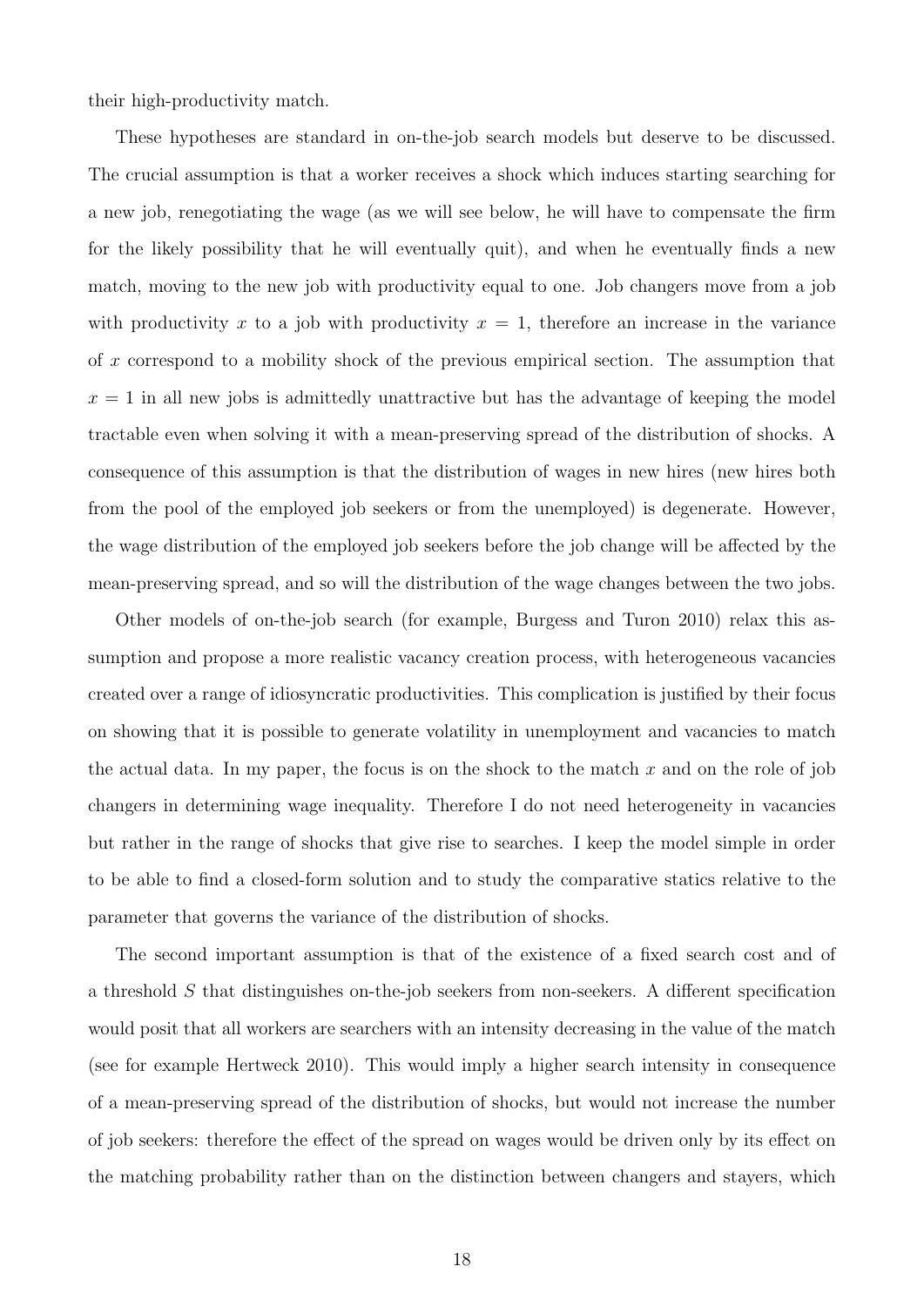is the crucial message of this paper.

Lastly, other models of on-the-job search (for example, Postel-Vinay and Robin 2002 and Cahuc et al. 2006) model the decision to quit in a more realistic way by letting the worker compare wage offers and letting the firm make counter offers in an attempt to retain the worker. However these papers do not explicitly model the decision to search on-the-job, as they assume the cost of this search to be zero.

#### 4.1 Workers

The expected returns of the employed worker when searching on the job  $W^s$  and when not searching  $W^{ns}$  are, respectively:

$$
rWs(x) = ws(x) - \sigma + \lambda \int_{R}^{1} \max(W^{ns}(s), W^{s}(s))dG(s) + \lambda G(R)U -
$$
  
 
$$
-\lambda W^{s}(x) + \theta q(\theta)[W^{ns}(1) - W^{s}(x)]
$$
(6)

$$
rW^{ns}(x) = w^{ns}(x) + \lambda \int_{R}^{1} \max(W^{ns}(s), W^{s}(s))dG(s) + \lambda G(R)U - \lambda W^{ns}(x) \tag{7}
$$

where r is the discount factor and  $w^s(x)$  and  $w^{ns}(x)$  denote, respectively, the wages of seekers and non-seekers. When  $x < R$ , jobs are destroyed and workers get the value of unemployment U. The difference between  $W^s(x)$  and  $W^{ns}(x)$  is the cost of search  $\sigma$  and the capital gain the job seeker enjoys when changing jobs,  $\theta q(\theta)[W^{ns}(1) - W^{s}(x)]$ , where  $\theta q(\theta)$  is the rate at which job seekers find a new match and  $W^{ns}(1)$  is the value of the new job (jobs are always created at maximum productivity  $x = 1$ .

The flow value of unemployment is:

$$
rU = z + \theta q(\theta)[W^{ns}(1) - U] \tag{8}
$$

where z is the unemployment benefit.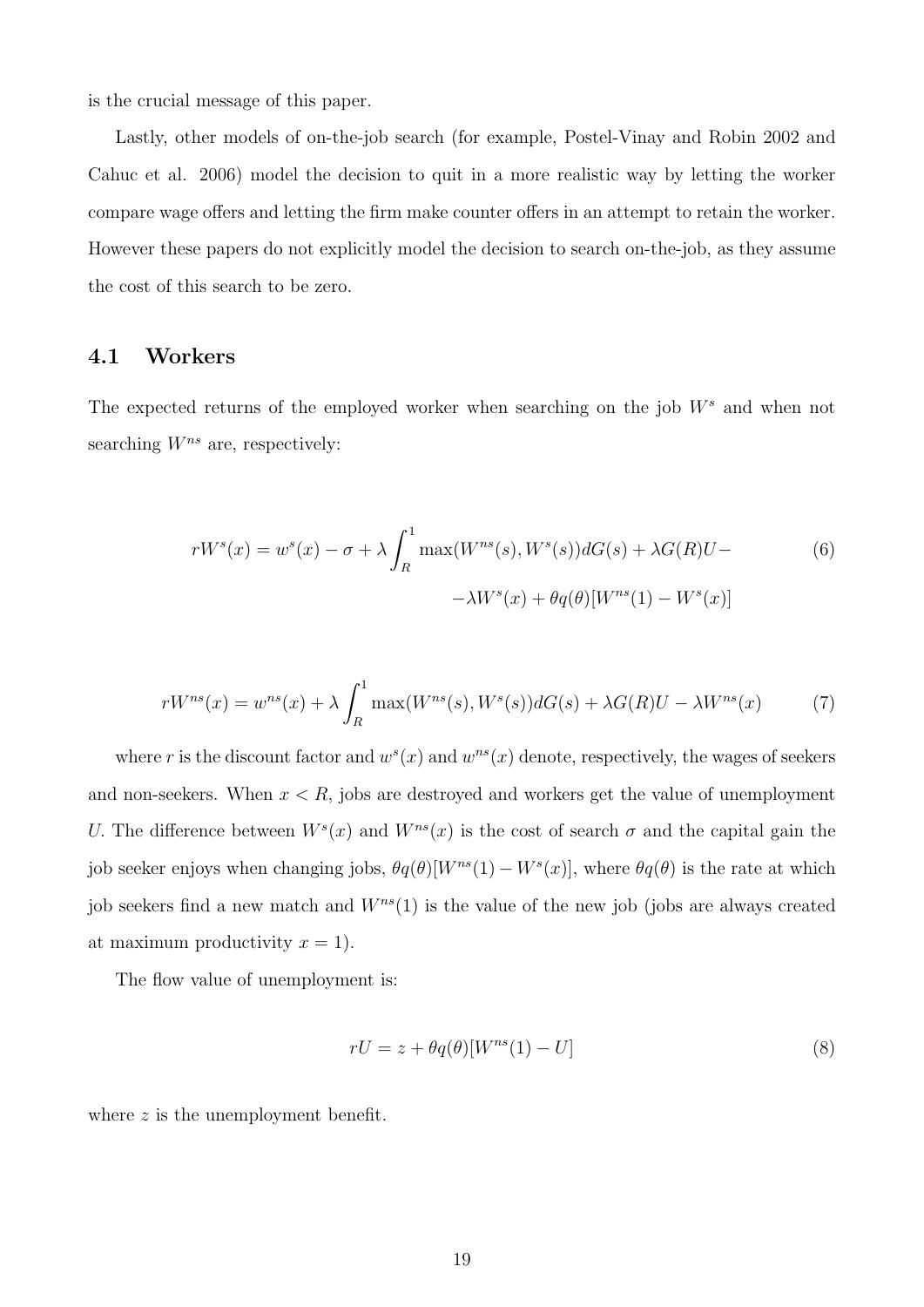#### 4.2 Firms

The value of a filled job depends on whether the worker is searching or not:

$$
rJ^{s}(x) = x - w^{s}(x) + \lambda \int_{R}^{1} \max(J^{ns}(s), J^{s}(s)) dG(s) - [\lambda + \theta q(\theta)][J^{s}(x) - V] \tag{9}
$$

$$
rJ^{ns}(x) = x - w^{ns}(x) + \lambda \int_{R}^{1} \max(J^{ns}(s), J^{s}(s)) dG(s) - \lambda [J^{ns}(x) - V] \tag{10}
$$

When the worker is searching,  $J<sup>s</sup>(x)$  contains an additional probability that the job is destroyed, given by the probability that the job seeker finds a new match  $\theta q(\theta)$ . The flow value of a vacancy is:

$$
rV = -c + q(\theta)[J^{ns}(1) - V] \tag{11}
$$

where c is the flow cost of a vacancy. The zero-profit or free entry condition is  $V = 0$ .

#### 4.3 Wages

In this economy, wages  $w(x)$  depend on the transitory match shock x because they are renegotiated after each match shock  $x$ <sup>[15](#page-20-0)</sup>

Wages are set by the Nash rule to share the surplus of a match. Because wage negotiation occurs once the worker is on the job and has no option of going back to the job that has just been left, I assume that the worker's outside option is always unemployment. Pissarides (1994) and Burgess and Turon (2010) make the same assumption, based on the impossibility of returning to the old employer for a worker who has quit that job, and on the impossibility of committing to a long-term contract so as to attract an employed worker for the prospective firm. Besides, it is never optimal for a firm to attempt to retain a worker with an outside offer by making a counter-offer, therefore the potential outside offer never becomes a new outside option for the worker in the wage bargaining process as it would in Postel-Vinay and Robin (2002) and in Cahuc at al. (2006).

<span id="page-20-0"></span><sup>&</sup>lt;sup>15</sup>Wages in the model depend only on the realizations of the i.i.d shocks x. However, the shock x arrives at the Poisson rate  $\lambda < \infty$ , i.e. there are periods without shocks. Similarly to the empirical specification, match shocks to wages need a certain degree of persistence. In fact, if wages were continuously reset, nobody would search.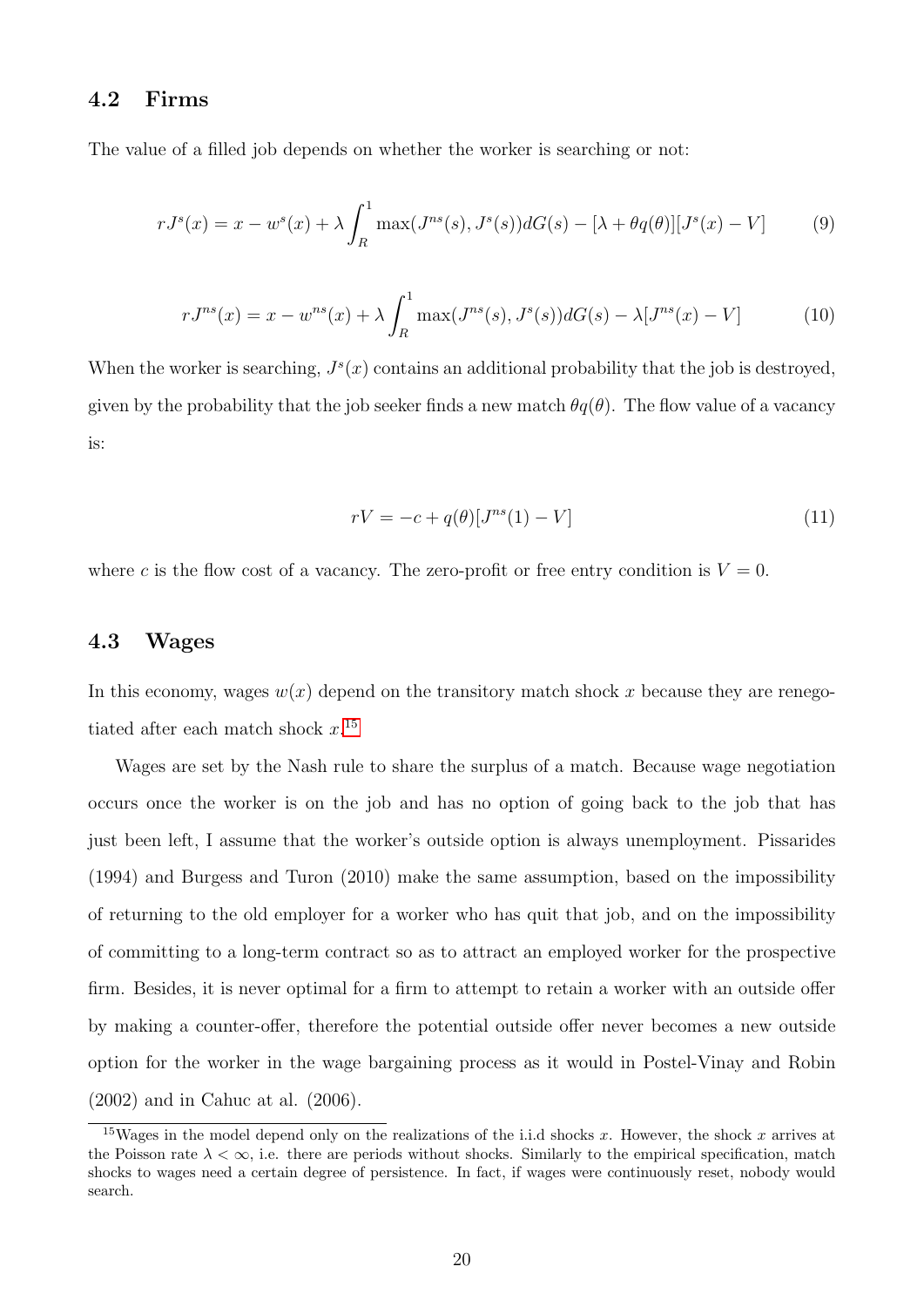Therefore, for job seekers and non-seekers  $i = s$ , ns:

$$
W^{i}(x) - U = \frac{\beta}{1 - \beta} J^{i}(x)
$$
\n(12)

Substituting the value of a filled job for employed workers and for firms in the Nash rule, we find the wage equations for seekers (indicated by the superscript  $s$ ) and non-seekers (superscript  $ns)$ :

$$
w^{s}(x) = (1 - \beta)(z + \sigma) + \beta x \qquad \text{for } x \in [R, S] \tag{13}
$$

$$
w^{ns}(x) = (1 - \beta)z + \beta(x + c\theta) \quad \text{for } x \in (S, 1]
$$
\n
$$
(14)
$$

where  $\beta$ , z,  $\sigma$  and c are, respectively, the bargaining power of the workers, the unemployment benefit, the search cost for on-the-job seekers and the flow cost of a vacancy. As usual in the Nash bargaining framework, firms and workers share the surplus of a job (hence the term  $\beta x$ in both  $w<sup>s</sup>(x)$  and  $w<sup>ns</sup>(x)$ ). Seekers sustain the search cost  $\sigma$ , for which they are partially compensated (hence the term  $\sigma$  in  $w<sup>s</sup>(x)$ ). Since there is an assumption of perfect information, non-seekers must be paid more than seekers because seekers have to compensate the firm for the likely possibility of quitting (hence the term  $c\theta$  in  $w^{ns}(x)$ ).

In this framework, an endogenous fraction of workers, employed by lower productivity firms, will opt to search on-the-job. This is efficient and increases the value of the worker–firm match. The worker shares some of the expected benefit of the search with the firm by agreeing to a lower wage in the Nash bargaining. In jobs with low idiosyncratic productivity, there are expected benefits for the worker of a job search, as the expected value of a future job (which is equal to one) is high enough compared to the value of the current job to more than offset the search cost. For the firm, employed job search represents a cost, as it has to expect to have to open a new vacancy in the near future, and the value of a vacant job is always lower than the value of the filled job. These two facts imply that the wage rate for workers engaged in on-the-job search is lower than the wage rate they would get if they were not searching.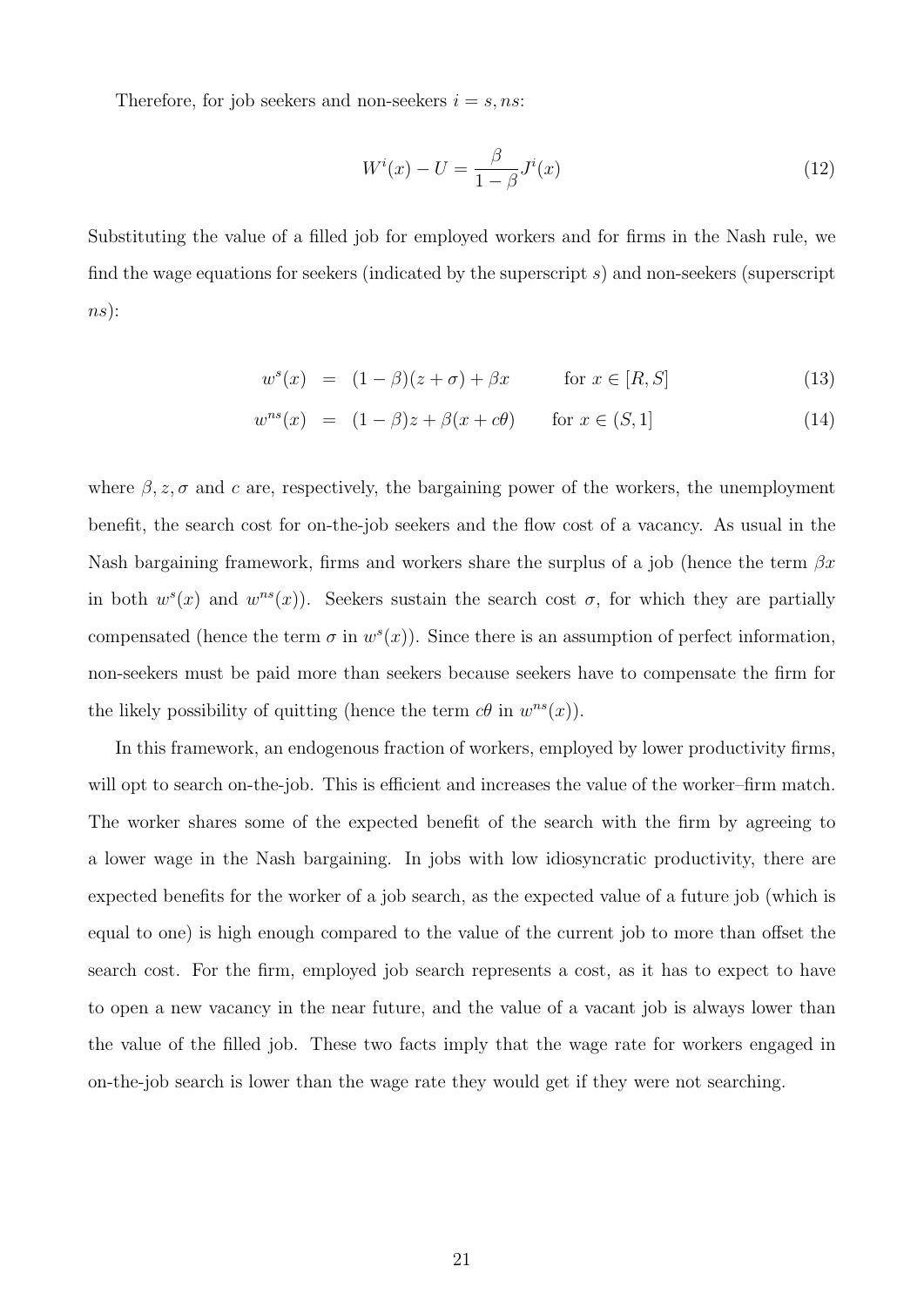#### 4.4 Equilibrium

An equilibrium in this model is a value of the thresholds  $S, R$ , market tightness  $\theta$ , wage  $w(x)$  and unemployment u. I solve the model assuming a uniform distribution  $G(x)$  over the range [0,1] and a parametric mean-preserving spread of the productivity distribution:  $x(h) = x + h(x - \overline{x})$ where  $\bar{x}$  is the mean of the distribution and  $h \geq 0$  is a parameter. I shall consider the effect of a marginal shift dh on the steady-state equilibrium, evaluated in the neighborhood of the old equilibrium,  $h = 0$ . In order to make the analysis more meaningful, I will assume that  $\bar{x} > rU$ , i.e., that the reservation wage of the unemployed job seekers is below mean productivity so that the multiplicative shock dh reduces the productivity of at least some active low-productivity jobs (Pissarides 2000). The assumption of the uniform distribution (without loss of generality) is common in models of on-the-job search with the two thresholds  $S$  and  $R$  because it allows reading the comparative statics of the model on the number of job seekers  $(S - R)$  (Burgess and Turon 2010).

Changes in the number of employed job seekers come from productivity shocks in and out of the range  $[R, S]$ . The evolution of the number of employed job seekers e is given by:

<span id="page-22-0"></span>
$$
\frac{de}{dt} = \lambda(1 - u)(S - R) - \lambda e - \theta q(\theta)e.
$$
\n(15)

In each period  $\lambda$ , job seekers receive a shock and leave the stock of job seekers. Those who newly enter (or re-enter) the pool of job seekers are only those who receive a shock in the range [R, S]. The number of job changers is given by  $\theta q(\theta)e$ : they leave the stock of job seekers because they find new jobs. From Equation [15,](#page-22-0) the fraction of employed job seekers in steady state is given by:

<span id="page-22-1"></span>
$$
\frac{e}{(1-u)} = \frac{\lambda(S-R)}{\lambda + \theta q(\theta)}\tag{16}
$$

and the job-to-job turnover rate is the fraction of job seekers who find a match, i.e.  $\frac{\theta q(\theta)e}{1-u}$ . The steady state level of unemployment is  $u = \frac{\lambda R}{\lambda R + \theta}$  $\frac{\lambda R}{\lambda R+\theta q(\theta)}$ .

The reservation rule  $S$  is such that the value of a job  $x$ , when the worker is searching on the job, is equal to the value when not searching:  $W^{ns}(S) = W^{s}(S)$ . The job creation condition is given by  $J^{ns}(1)$  and the zero profit condition  $V = 0$ . The job destruction condition is determined by a job reservation productivity R such that  $J<sup>s</sup>(R) = 0$ . The equation that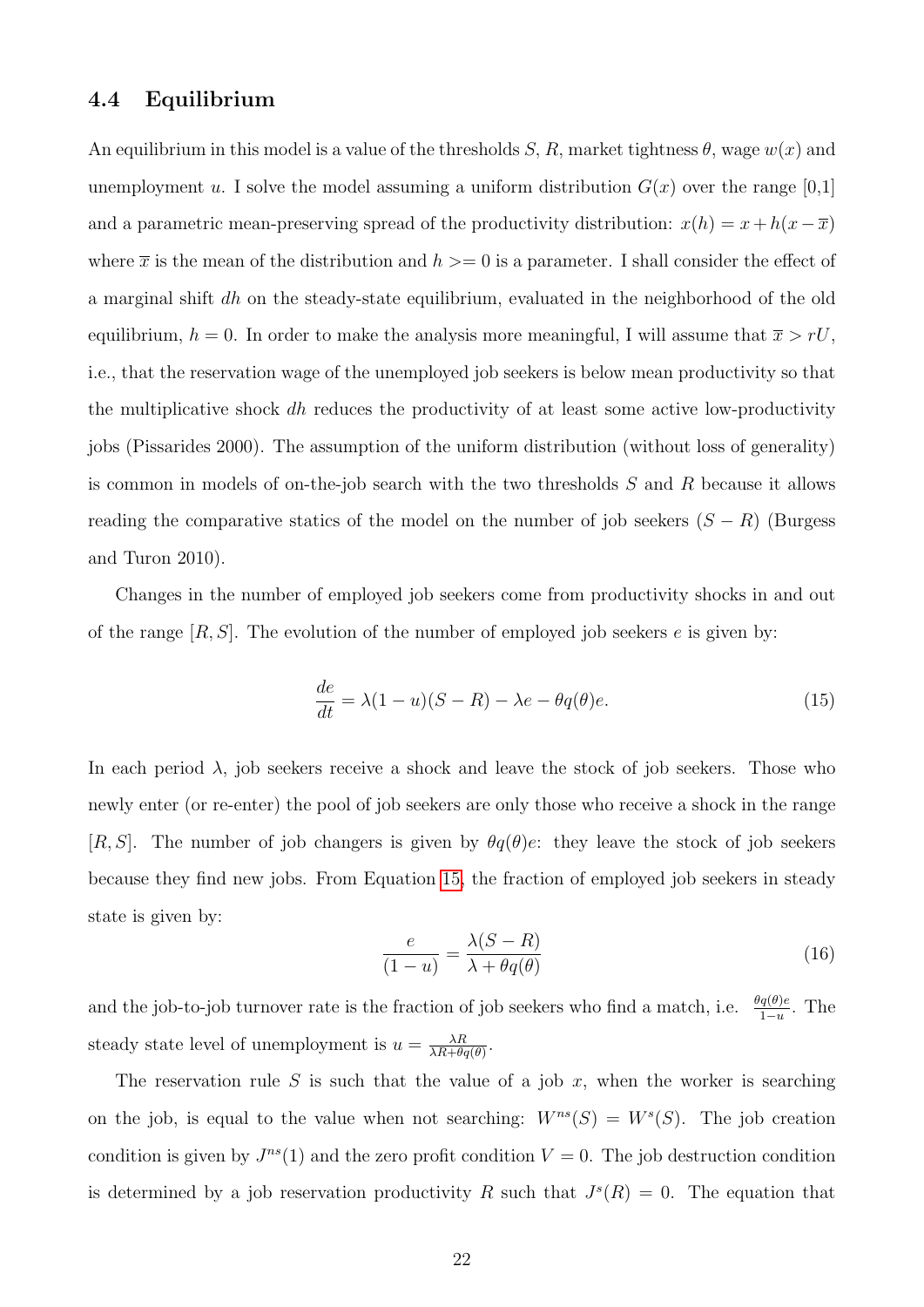determines S, the job creation condition, and the job destruction condition, take, respectively, the following forms:

<span id="page-23-2"></span>
$$
\frac{(1+h)(S-R)}{r + \lambda + \theta q(\theta)} = \frac{\beta}{1-\beta} \frac{c}{q(\theta)} - \frac{\sigma}{\theta q(\theta)}
$$
(17)

<span id="page-23-0"></span>
$$
\frac{(1+h)(1-R)(1-\beta)}{r+\lambda} = \frac{c}{q(\theta)} + \frac{\beta c\theta - (1-\beta)\sigma}{(r+\lambda)}
$$
(18)

<span id="page-23-1"></span>
$$
(1+h)R - h\overline{x} + \Lambda(R, \theta, \sigma, h) = z + \sigma
$$
\n(19)

where  $\Lambda(R, \theta, \sigma, h) = \lambda \int_R^1 \max(J^{ns}(s), J^s(s)) dG(s)$  is the option value of the job with  $\frac{d\Lambda}{d\theta} < 0$ ,  $\frac{d\Lambda}{dR}$  < 0 and  $\frac{d\Lambda}{dh}$  > 0 (all these results are derived in the Appendix).

The job creation (henceforth JC) curve [18](#page-23-0) is negatively sloped in the space  $R, \theta$  and implies that the expected productivity gain from job creation (the left hand side of the equation) minus the gain from search (the last term on the right hand side) must be equal to the average creation cost  $\frac{c}{q(\theta)}$ .

The job destruction (henceforth JD) curve [19](#page-23-1) implies that the reservation productivity net of the option value of the job is equal to the total workers' costs. The curve is upward sloping in the space  $R, \theta$ . A higher  $\theta$  reduces the option value of the job because it implies more job destruction: a searching worker is more likely to find a job and quit. A higher  $\theta$  also increases the expected returns from search and therefore more search is undertaken and a job is more likely to be destroyed. This also reduces the option value of a job. The crossing of the JC and JD curves determines the equilibrium R and  $\theta$ .

#### 4.5 The Effects of a Mean-Preserving Spread

A mean-preserving spread h shifts the JC curve [18](#page-23-0) outwards. The intuition is that the meanpreserving spread makes productivities above the mean better and productivities below the mean worse. Since workers and firms do not consider productivities below the job destruction threshold R (because jobs below R are destroyed anyway), the benefits from productivities above the mean outweigh the costs from productivities below the mean. Therefore firms create more vacancies because their expected gain from job creation increases more than the costs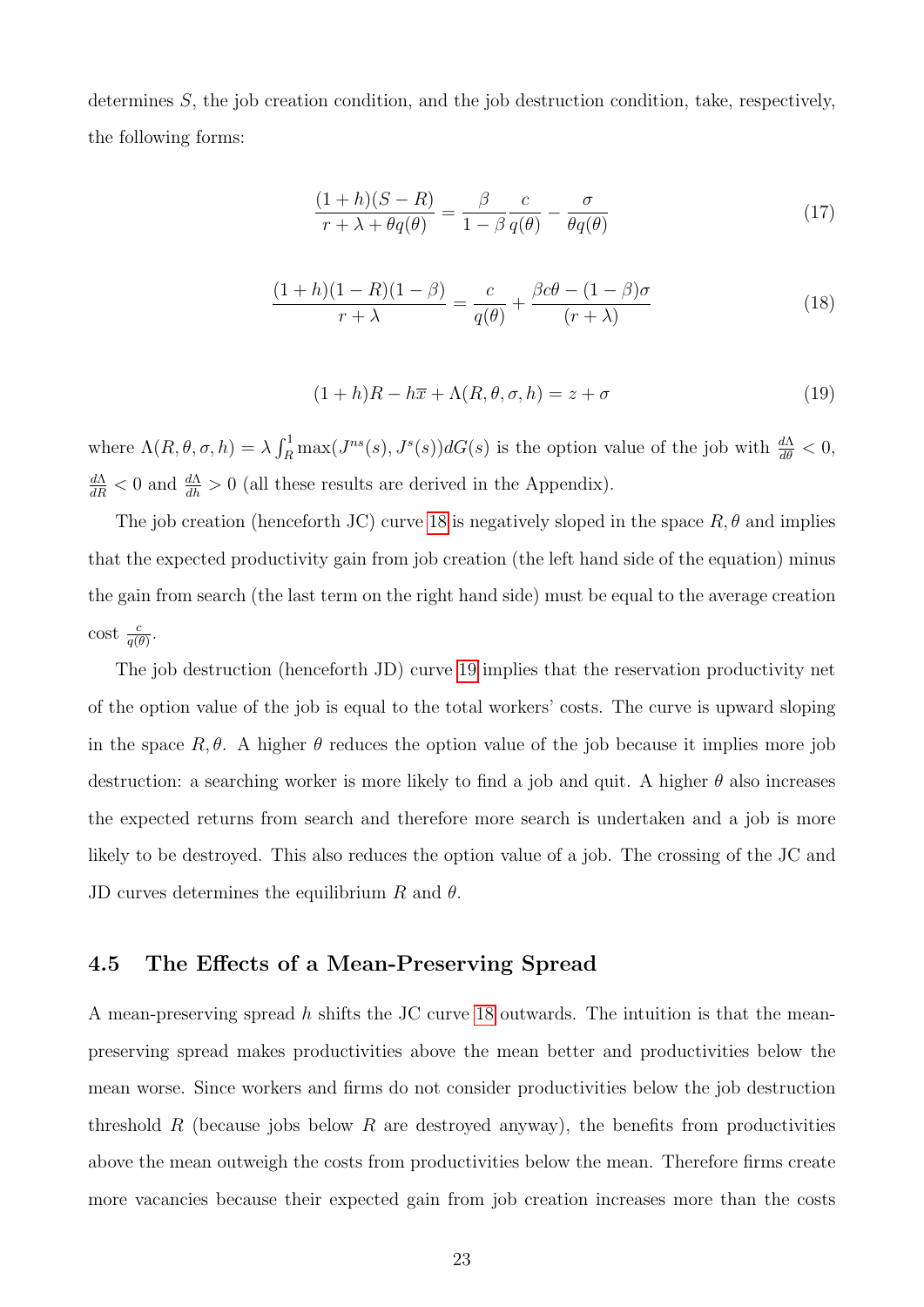(i.e.  $\theta$  is higher) and workers search more because the expected rewards from search are higher (i.e. the range  $[R, S]$  is wider). In contrast to the JC curve, a higher h shifts the JD curve in an uncertain direction, therefore the effect on the reservation productivity  $R$  (and on unemployment  $u = \frac{\lambda R}{\lambda R + \theta d}$  $\frac{\lambda R}{\lambda R+\theta q(\theta)}$  is in principle ambiguous. However in the calibration exercise we will see that, if the effect of the multiplicative shock is large on market tightness and small on job destruction, it is more likely that the steady-state level of  $R$  and  $u$  will fall.

In conclusion a mean-preserving spread of the productivity distribution  $G(x)$  has two unambiguous effects which are derived in the Appendix: more people search (i.e.  $\left(\frac{dS}{dh} - \frac{dR}{dh}\right) > 0$ ) and there are more vacancies (i.e.  $\frac{d\theta}{dh} > 0$ ) which in turn implies that more seekers find new jobs and leave the stock of job seekers. As a result, the effect on the fraction of job seekers  $\frac{e}{1-u}$ in Equation [16](#page-22-1) is ambiguous because the mean-preserving spread increases both the numerator and the denominator, however, the effect on the job-to-job turnover rate  $\frac{\theta q(\theta)e}{1-u}$  is positive.

The original contribution of this paper is the extension of the model to the analysis of the variance of the wages of job changers and job stayers after a mean-preserving spread in productivity shocks. Job changers are those among the job seekers in the range  $[R, S]$  who have found a new match with probability  $\theta q(\theta)$ . Job changers are the job seekers with density  $g(x)$ over  $[R, S]$ , therefore the variance of their wages is:

<span id="page-24-0"></span>
$$
var\{w_{changes}(x)\} = \theta q(\theta) var\{w^s(x) \mid R < x < S\}.\tag{20}
$$

The variance of wages across job changers unambiguously increases after a mean-preserving spread, because the range of productivities in  $[R, S]$  increases. All job changers go from a job with productivity in  $[R, S]$  to a new job with productivity  $x = 1$  because all vacancies enjoy maximum productivity by assumption. The only meaningful wage variance of job changers is therefore the variance of wages before the job change, or alternatively the variance of the wage change  $var(w_{new} - w_{old})$  given that  $w_{new} = w^{ns}(1)$  for everybody. From this point of view, there is a clear connection with the empirical model of the variance of wage changes of Section [2.](#page-4-0)

Job stayers are those job seekers in  $[R, S]$  who did not find a job, plus all non-seekers in the range  $(S, 1]$ . Job stayers have density  $f_s(x) = (1 - \theta q(\theta)) \frac{q(x)}{I}$  over  $[R, S]$  and  $f_{ns}(x) = \frac{q(x)}{I}$  over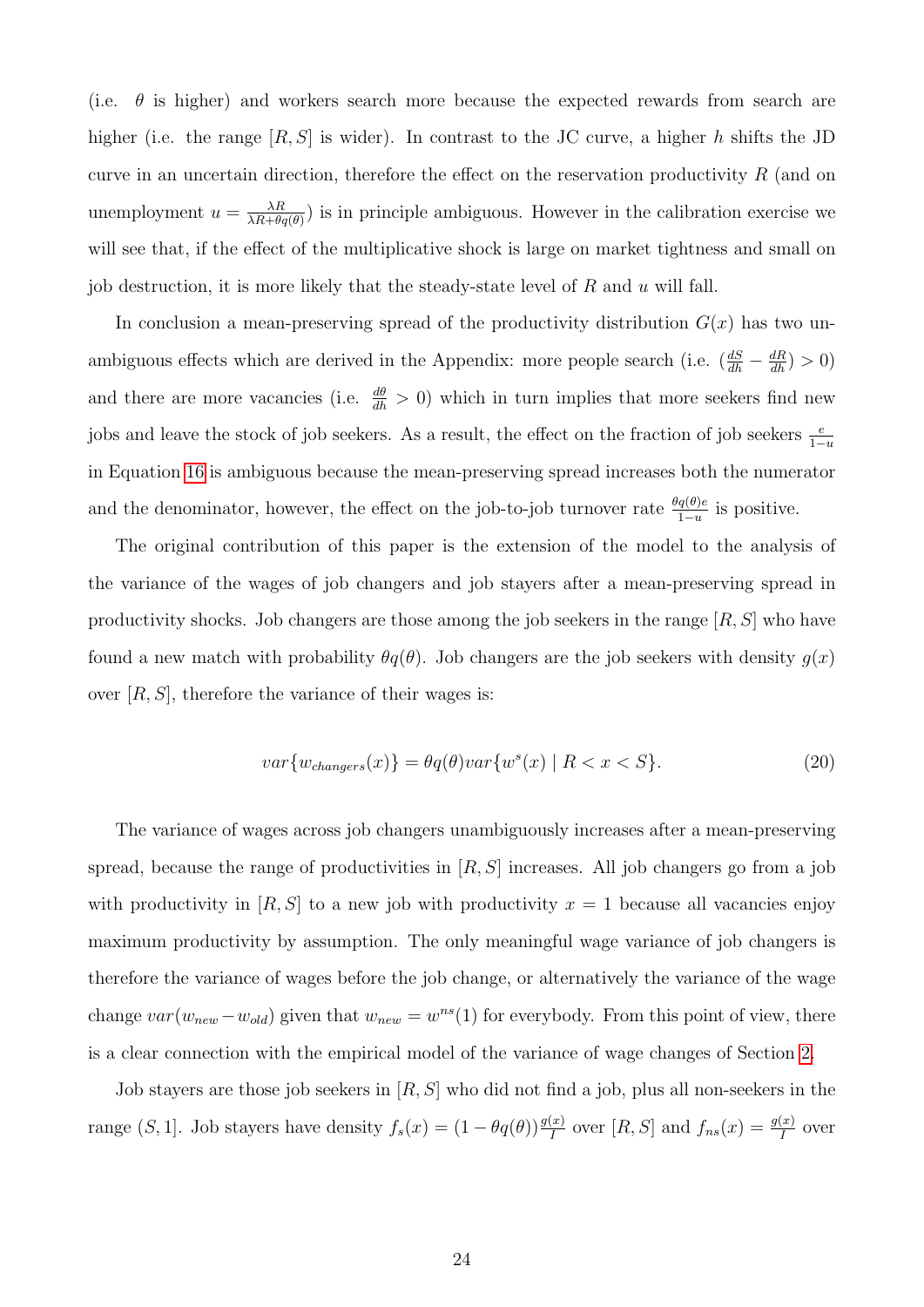<span id="page-25-1"></span>
$$
(S, 1] \text{ where } I = \int_{R}^{S} (1 - \theta q(\theta)) g(x) dx + \int_{S}^{1} g(x) dx = 1 - \theta q(\theta) S - (1 - \theta q(\theta)) R. \text{ Hence:}
$$

$$
var\{w_{stayers}(x)\} = \left(\int_{R}^{S} w^{s}(x)^{2} f_{s}(x) dx + \int_{S}^{1} w^{ns}(x)^{2} f_{ns}(x) dx\right) - \left(\int_{R}^{S} w^{s}(x) f_{s}(x) dx + \int_{S}^{1} w^{ns}(x) f_{ns}(x) dx\right)^{2}.
$$
(21)

The change in the variance of the wages of the job stayers has an ambiguous sign since the mean-preserving spread increases the range  $[R, S]$  but at the same time reduces the range  $(S, 1]$ .

In conclusion this model shows that an increase in the variance of  $x$  –which embodies increasing firm heterogeneity– leads to more search and more wage dispersion across job changers. There is a two-way relation between wage dispersion and on-the-job search. Wage dispersion is an incentive for low-paid workers to search on-the-job and more search in turn leads to increased wage dispersion for the following two reasons. First, wages at the low end of the distribution are lower when on-the-job search occurs because employed job seekers are paid less because they share the expected benefit of search with their employers through the wage bargaining. Secondly, because firms pay lower wages, they post more vacancies and induce more workers to search for better jobs. Thus on-the-job search and wage dispersion are mutually reinforcing, consistently with the literature that works with wage posting models and considers on-the-job search as an important source of wage dispersion (Burdett and Mortensen 1998; Bontemps et al. 2000; Christensen et al. 2005).

### <span id="page-25-0"></span>5 Calibration

In this section, I present the results of simulating a calibrated version of the model and examine its properties. In particular, I will assess the impact of a mean-preserving spread (henceforth MPS) and of a non mean-preserving spread (henceforth NMPS) of the distribution of productivity shocks on job turnover and on the wage variance of job stayers and job changers.

To connect the empirical and the theory sections, the parameter that governs the increase in the variance of the distribution of productivity shocks is calibrated using the estimates of the variance of the match shocks obtained in the empirical section. The model is simulated for values of h between  $h = 0$  and  $h = 0.2$ , where h represents the parameter that governs the MPS of the distribution of shocks (since the distribution is over the unit interval,  $h = 0.2$  represents a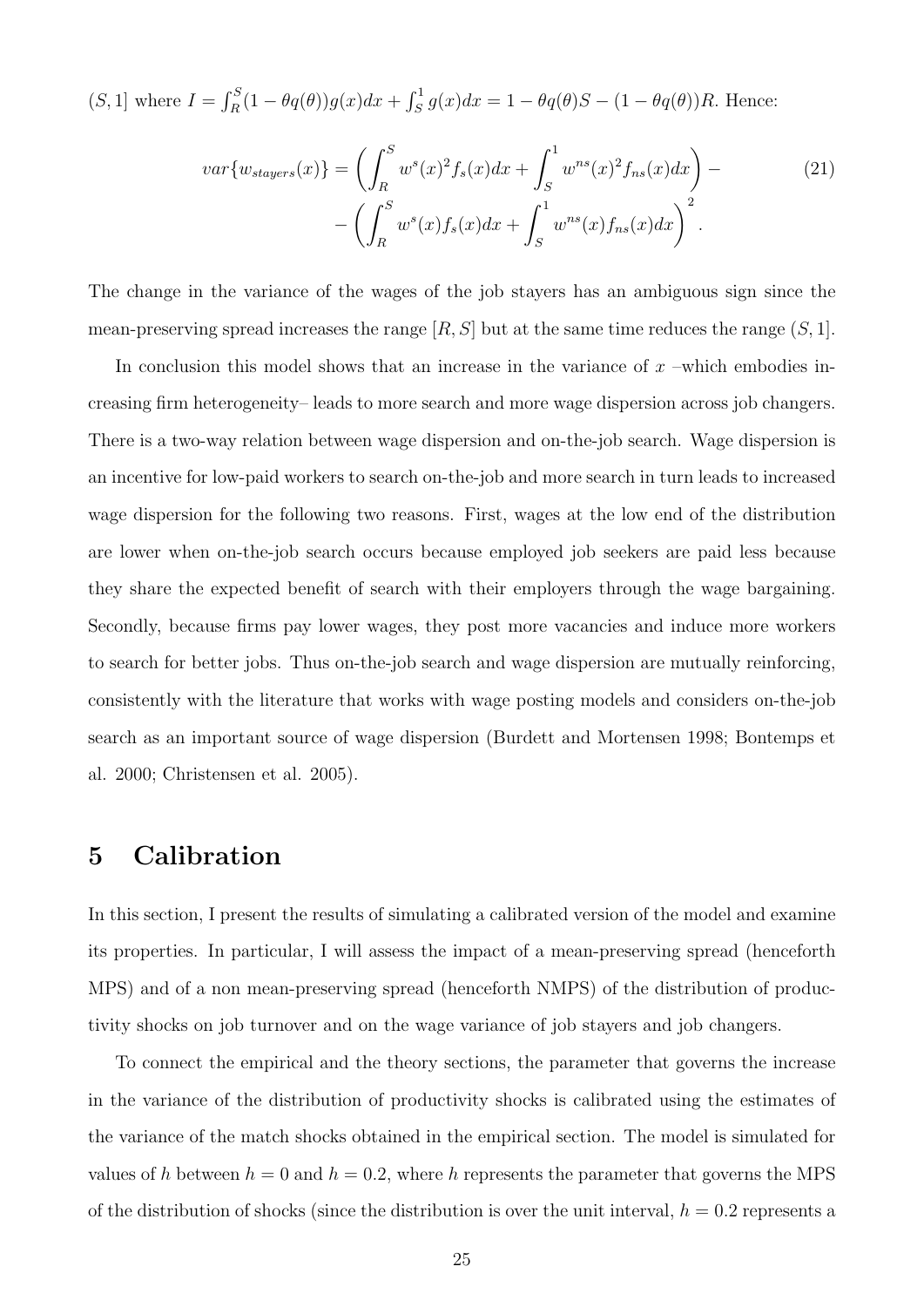<span id="page-26-2"></span>

| TABLE 5. Parameters of the Calibration |          |                                    |  |  |  |  |  |
|----------------------------------------|----------|------------------------------------|--|--|--|--|--|
|                                        |          | Standard parameters: Shimer (2005) |  |  |  |  |  |
|                                        |          |                                    |  |  |  |  |  |
| $q(\theta) = A\theta^{-0.72}$          |          | Matching function                  |  |  |  |  |  |
| A                                      |          |                                    |  |  |  |  |  |
|                                        | 1        | Matching efficiency                |  |  |  |  |  |
| r                                      | 0.01     | Intertemporal discount rate        |  |  |  |  |  |
| B                                      | 0.72     | Workers bargaining power           |  |  |  |  |  |
|                                        | 0.1      | Separation rate                    |  |  |  |  |  |
|                                        |          |                                    |  |  |  |  |  |
| Internally calibrated parameters       |          |                                    |  |  |  |  |  |
|                                        |          |                                    |  |  |  |  |  |
| $\mathcal{C}$                          | 0.25     | Flow cost of vacancy               |  |  |  |  |  |
| z                                      | 0.38     | Unemployment benefit               |  |  |  |  |  |
| σ                                      | $0.22\,$ | Search cost                        |  |  |  |  |  |
|                                        |          |                                    |  |  |  |  |  |

Notes:  $c, \sigma$  and z are calibrated to target plausible values of the thresholds R, S and of the unemployment rate u. See the text for details.

20% increase in the variance). The increase of 20% is intended to reflect the estimated increase in the variance of the match component of wages (relative to the increase in the total variance) in the PSID ( $+23\%$  between 1978 and 2005) and in the SIPP ( $+26\%$  between 1993 and 2008).<sup>[16](#page-26-0)</sup>

In order to perform the calibration, I calibrate the arrival rates of various events as quarterly rates and choose parameter values in line with the literature. I assume that the matching function is Cobb-Douglas  $q(\theta) = A\theta^{-\alpha}$  and largely preserve the parameters provided by Shimer (2005). I set the matching function elasticity parameter  $\alpha = 0.72$  (Shimer obtains this number when regressing the job-finding rate on labor market tightness at quarterly frequencies) and, as is standard in the literature, I set the household bargaining power  $\beta$  to be equal to the elasticity of the matching function  $\alpha$  so as to fulfill the so-called Hosios condition. Furthermore I set the interest rate  $r = 0.01$ , the separation shock  $\lambda = 0.1$  and I normalize the matching efficiency at  $A = 1$ <sup>[17](#page-26-1)</sup> In the robustness checks at the end of this section, I will consider how different values of these four parameters –changing one of them at the time– affect the model's results.

I calibrate the vacancy cost c, the opportunity cost of work z and the cost of search  $\sigma$  to pin down plausible values of the thresholds  $R$ ,  $S$  and of the unemployment rate  $u$ . To target an unemployment rate of 6% and an unemployment inflow rate  $(\lambda R(1 - u))$  of 5%, I set  $R = 0.6$ .

<span id="page-26-0"></span><sup>&</sup>lt;sup>16</sup>This increase seems to be consistent with other evidence from other sources, for example, Comin and Philippon (2006) report an increase in the variance of firm level wages of 10% to 20% over 20 years –depending on the measure used.

<span id="page-26-1"></span> $17\,\mathrm{Shimer}$  (2005) shows that there are infinite combinations of the scaling parameter of the matching function with the vacancy cost that leave the equilibrium rate of vacancies to the unemployment rate unchanged.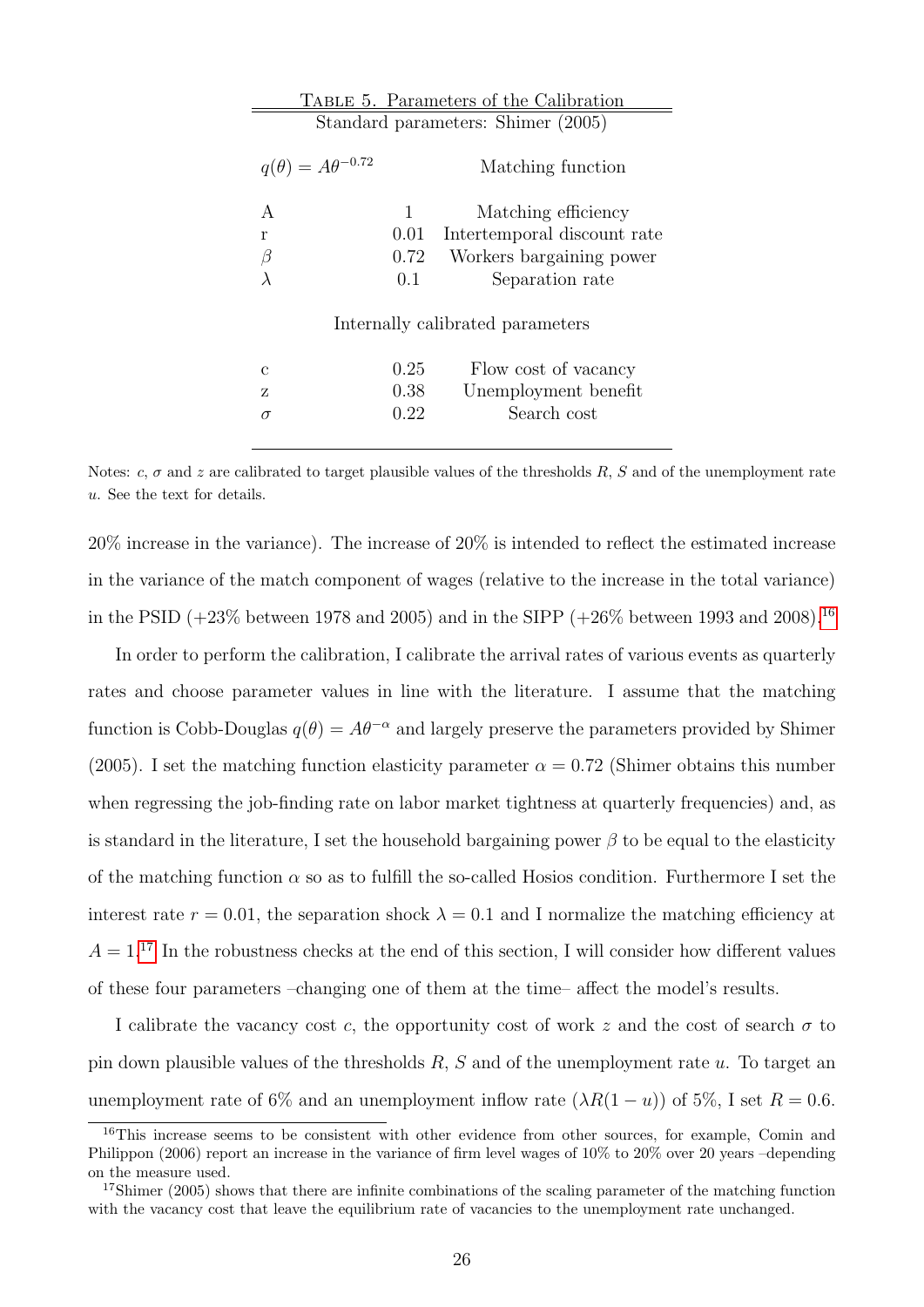Together with  $A = 1$  this implies a labour market tightness  $\theta = 0.84$ . I further target  $S = 0.95$ , which means that 5%  $(\lambda(S - R)/(\lambda + \theta q(\theta)))$  of employed workers search for jobs.<sup>[18](#page-27-0)</sup>

The resulting parameters are in the lower part of Table [5:](#page-26-2)  $c = 0.25$ ,  $z = 0.38$  and  $\sigma = 0.22$ . Overall there is a close comparison with the previous literature: Shimer (2005) calibrates the first two at  $c = 0.23$  and  $z = 0.4$  while Burgess and Turon (2010) obtain a search cost  $\sigma = 0.11$ .<sup>[19](#page-27-1)</sup>

Table [6](#page-31-0) shows the results of the calibration of the model. Column (1) of the table shows the solution of the model with the parameters above and  $h = 0$  (before the MPS):  $R = 0.6$ ,  $(S - R) = 0.35, u = 0.06, \theta = 0.84$ , standard deviation  $(w_{changes}) = 0.073$ , standard deviation  $(w_{stavers}) = 0.074$  and a job-to-job turnover rate of 3.2%.

These numbers fit fairly well some stylized facts of the labor market: they imply that the flow out of unemployment into new jobs  $\theta q(\theta)u = 0.03$  and the flow of job-to-job transitions are  $\lambda(S - R)\theta q(\theta) = 0.02$  which means that job-to-job movements are quantitatively important. This is consistent with the existing literature: in US data, between 50%-60% of job transitions do not involve a spell of unemployment, for example Bowlus and Robin (2004) report that 44% of the job-transitions of younger males in the NLSY79 data are direct job-to-job moves. Differently from unemployment and job-to-job turnover, the calibrated value of the variance of wages in the model cannot match the actual PSID or SIPP data because the formulas of the variance of wages (and of the wage levels) depend on the values of the other primitive parameters of the model (see Equations [20](#page-24-0) and [21\)](#page-25-1). The aim of the model, however, is not to match the variance of wages of job changers at a fixed point in time but its evolution relative to that of job stayers. Since, given these parameters' values, Equations [20](#page-24-0) and [21](#page-25-1) yield small numbers for the variance of wages, I prefer to show the standard deviation in Table [6](#page-31-0) and in the following tables and figures.

Column (2) of Table [6](#page-31-0) shows the results after a MPS of the distribution of productivity shocks. A MPS of  $h = 0.2$  reduces the job destruction threshold R (the JD curve [19](#page-23-1) moves

<span id="page-27-0"></span><sup>&</sup>lt;sup>18</sup>There is very scant evidence on the extent of on the job search, mostly from Britain (Pissarides and Wadsworth 1994; Longhi and Taylor 2014). Hence there is no guidance as to the exact values of R and  $S$ , however if I target extreme values, the model yield inconsistent results. If I reduce the initial value of R below 0.4 then z (the opportunity cost of work) is negative. If S is above 0.95 then the increase in the variance of wages of job stayers increases more than the variance of job changers because the MPS barely increases the range  $(S - R)$ .

<span id="page-27-1"></span><sup>&</sup>lt;sup>19</sup>There is a debate on the appropriate values for the replacement ratio z and workers bargaining power  $\beta$ . Whilst Shimer (2005) sets z to 0.4 and  $\beta$  to 0.72 to show that the model with Nash bargaining cannot deliver the volatility of unemployment and vacancies seen in the data, Hagedorn and Manovskii (2008) set the values of 0.95 and 0.05, respectively, and find much larger fluctuations of unemployment and vacancies within the same framework.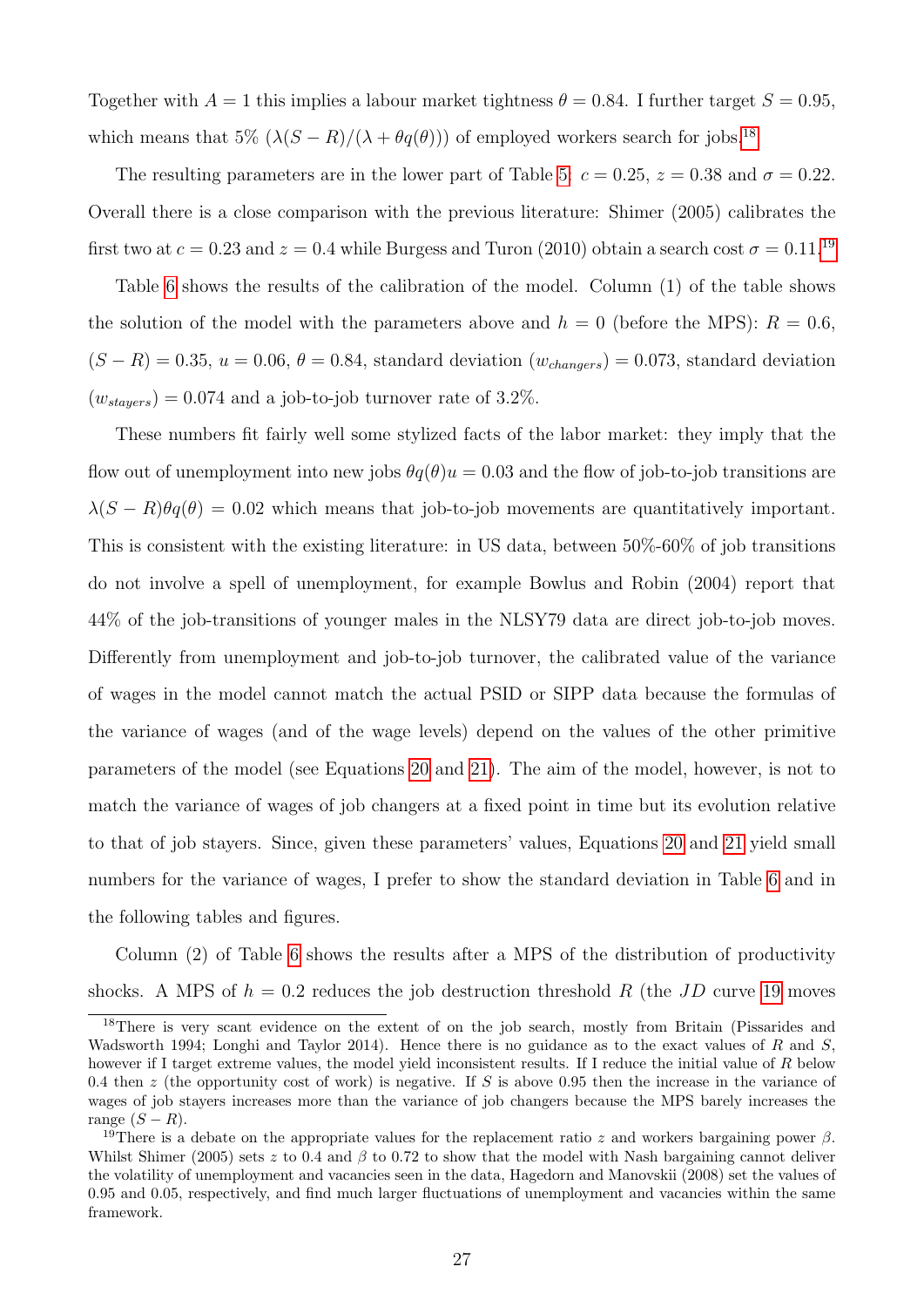<span id="page-28-0"></span>

<span id="page-28-1"></span>FIGURE 4. Standard deviation of wages of job changers and job stayers as a function of h.



FIGURE 5. The range of on-the-job search and job-to-job turnover rate as a function of h.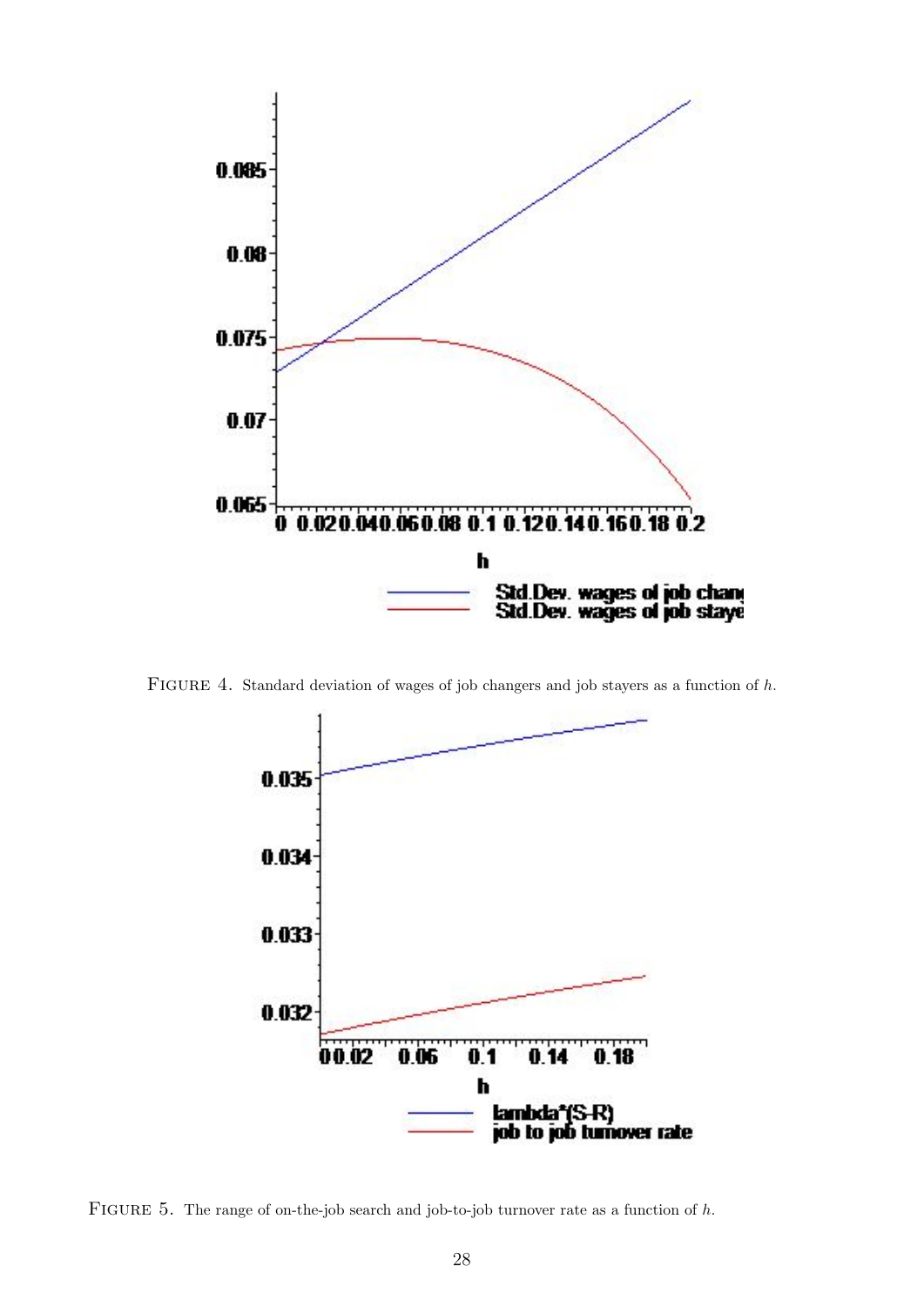out more than the  $JC$  curve [18](#page-23-0) with these parameters) and increases, as expected, the range  $(S - R)$  and market tightness  $\theta$ . Thus the MPS implies an increase in on-the-job search and in the job-to-job turnover rate  $\frac{\theta q(\theta)e}{1-u}$  (+6%), which translates into an increase in the standard deviation of wages for job changers  $(+23%)$  and a decrease in the standard deviation of wages for stayers (-12%) –numbers in parentheses in Table [6](#page-31-0) indicate the percentage change with respect to the values in column (1).

Table [6](#page-31-0) shows that this simple model can reproduce some of the patterns in the data that we have observed earlier in the empirical section: an increase in the variance of wages of job changers rather than job stayers. The increase in the variance of wages of job changers is of plausible values (similar to the increase in the variance of wage changes in Figure [1\)](#page-9-0) while the decrease in the wage variance of stayers is implausibly large. However, the explanation of this large effect is in Figure [4:](#page-28-0) at first the standard deviation of wages of stayers increases with h, and start decreasing only at high values of  $h$ , i.e., for large shocks to the variance of the productivity distribution.

Figure [4](#page-28-0) shows the standard deviation of wages for various values of  $h$ : the standard deviation of wages of job changers increases monotonically with a MPS while the standard deviation of wages of job stayers declines at high values of  $h$ . This happens because the variance of wages of job stayers depends on two factors (as explained in the comments to Equation [21\)](#page-25-1): job stayers are those job seekers in  $[R, S]$  who did not find a job (this term increase with h) plus all non-seekers in the range  $(S, 1]$  (this term decreases with h). At high values of h, the decrease in the number of non-seekers is larger than the increase in the number of job seekers in  $[R, S]$  who did not find a job.<sup>[20](#page-29-0)</sup>

Figure [5](#page-28-1) plots the range of productivities which gives rise to on-the-job search  $\lambda(S - R)$ and job-to-job turnover rate  $\frac{\theta q(\theta)e}{1-u}$  for variable h. Both variables increase monotonically with h (the unemployment rate declines monotonically with  $h$  but it is not shown in the figure for convenience). The range  $(S - R)$  determines –together with  $\theta$ – both the share of employed job seekers  $\frac{e}{1-u}$  and the share of job seekers who find a job, i.e., the job-to-job turnover rate. I plot the effect of an increasing h on  $\lambda(S - R)$  to keep separate the effects of a MPS on the range  $(S - R)$  from its effects on  $\theta$ .

<span id="page-29-0"></span><sup>&</sup>lt;sup>20</sup>The figure shows the simulated standard deviations for fixed threshold  $R = 0.6$  and variable h, hence the slightly different values with respect to Table [6](#page-31-0) (where  $h$  is fixed and  $R$  varies).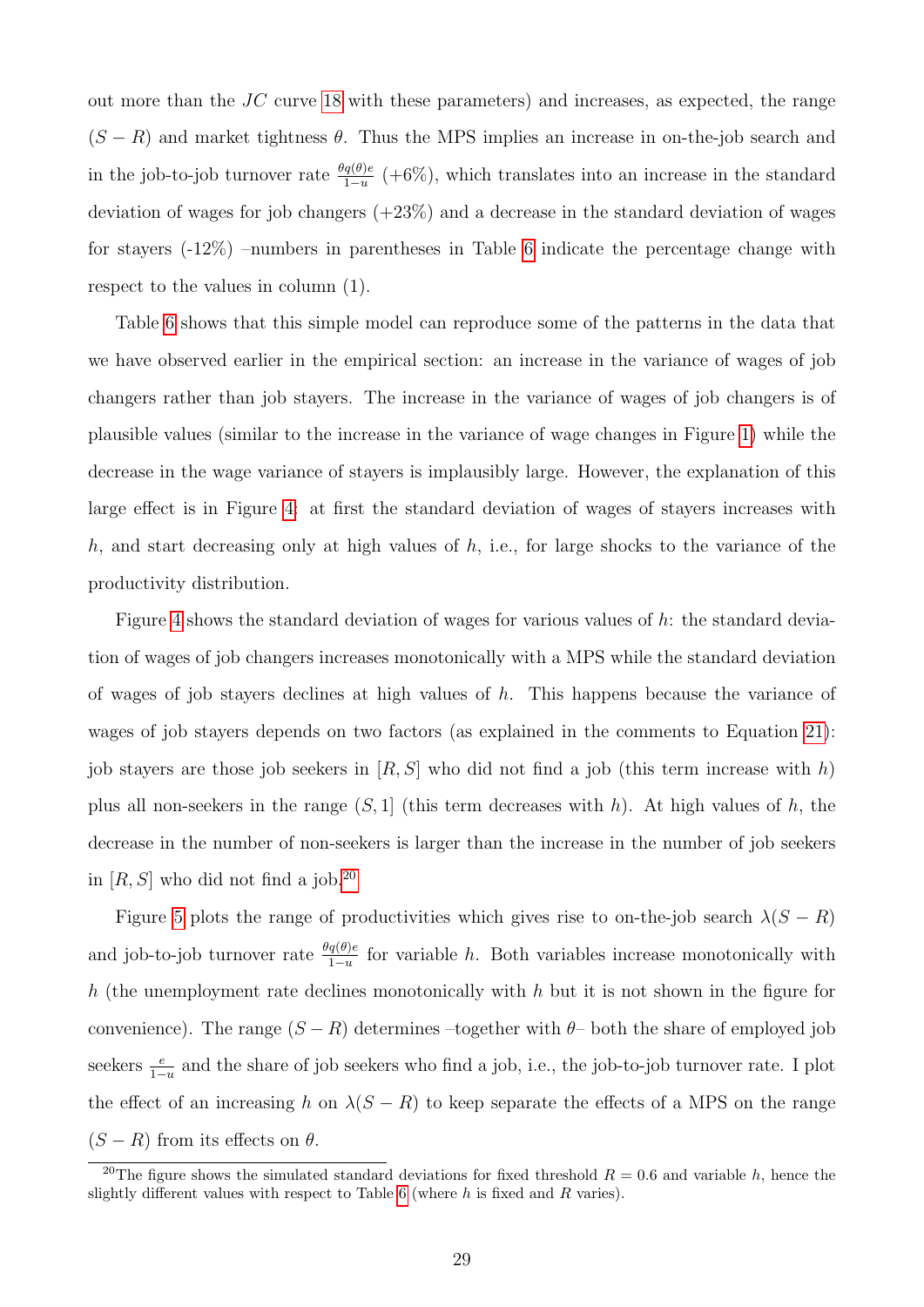Figure [5](#page-28-1) and column (2) of Table [6](#page-31-0) show that a MPS increases job-to-job turnover (column (2) of Table [6](#page-31-0) indicates a 6% increase). This result is not entirely consistent with the evidence of a stable level of job turnover over time mentioned in the Introduction. To the extent of improving the fit of the model along this dimension, column (3) of Table [6](#page-31-0) shows the effect of a non mean-preserving spread (NMPS) of the shock distribution on the outcomes of interest. Besides an increasing variance  $(h = 0.2)$ , column (3) assumes an increase in the mean  $\bar{x}$  of the distribution from 0.5 (the mean of the uniform distribution over the range [0,1]) to 0.6 and could be wieved as the reflection of the increase in real average wages –an increase of 20%, equal to the increase in the variance. Higher wages imply that firms post less vacancies and therefore that there is a higher unemployment rate and a lower market tightness with respect to the situation of column (2). This in turn implies that the job turnover rate does not increase, consistently with the empirical evidence of the 1990s and early 2000s. Column (3) of the table shows that a NMPS leaves the job-to-job turnover rate unchanged with respect to the initial situation of column (1) while there is still an increase of the standard deviation of the wages of job changers  $(+22\%)$ . The same column also shows that a NMPS leaves the job destruction threshold R unchanged (in this case both the JD curve [19](#page-23-1) and JC curve [18](#page-23-0) move outwards) but still the range  $(S - R)$  increases.

In conclusion, it is the increase in the extent of on-the-job search (the range  $(S - R)$ ) which governs both the number of employed job seekers and the their variance of wages. This feature of the model allows to generate higher wage instability because of a higher search activity on-the-job coupled with an increase in the variance of wage changes upon job change.

#### 5.1 Robustness

Table [6](#page-31-0) and Figures [4](#page-28-0) and [5](#page-28-1) show the simulated results obtained with plausible parameters values, but the model can predict this pattern of results for a constellation of parameters. In Table [7,](#page-33-1) I test the sensitivity of the results changing one parameter at the time and keeping all other parameters fixed at their benchmark values. I let four parameters vary, one at the time: the elasticity of the matching function a (and the bargaining power  $\beta$  assuming the Hosios conditions hold), the interest rate r, the arrival rate of shocks  $\lambda$  and the matching efficiency A.

Each column of Table [7](#page-33-1) shows the value of the only parameter that changes with respect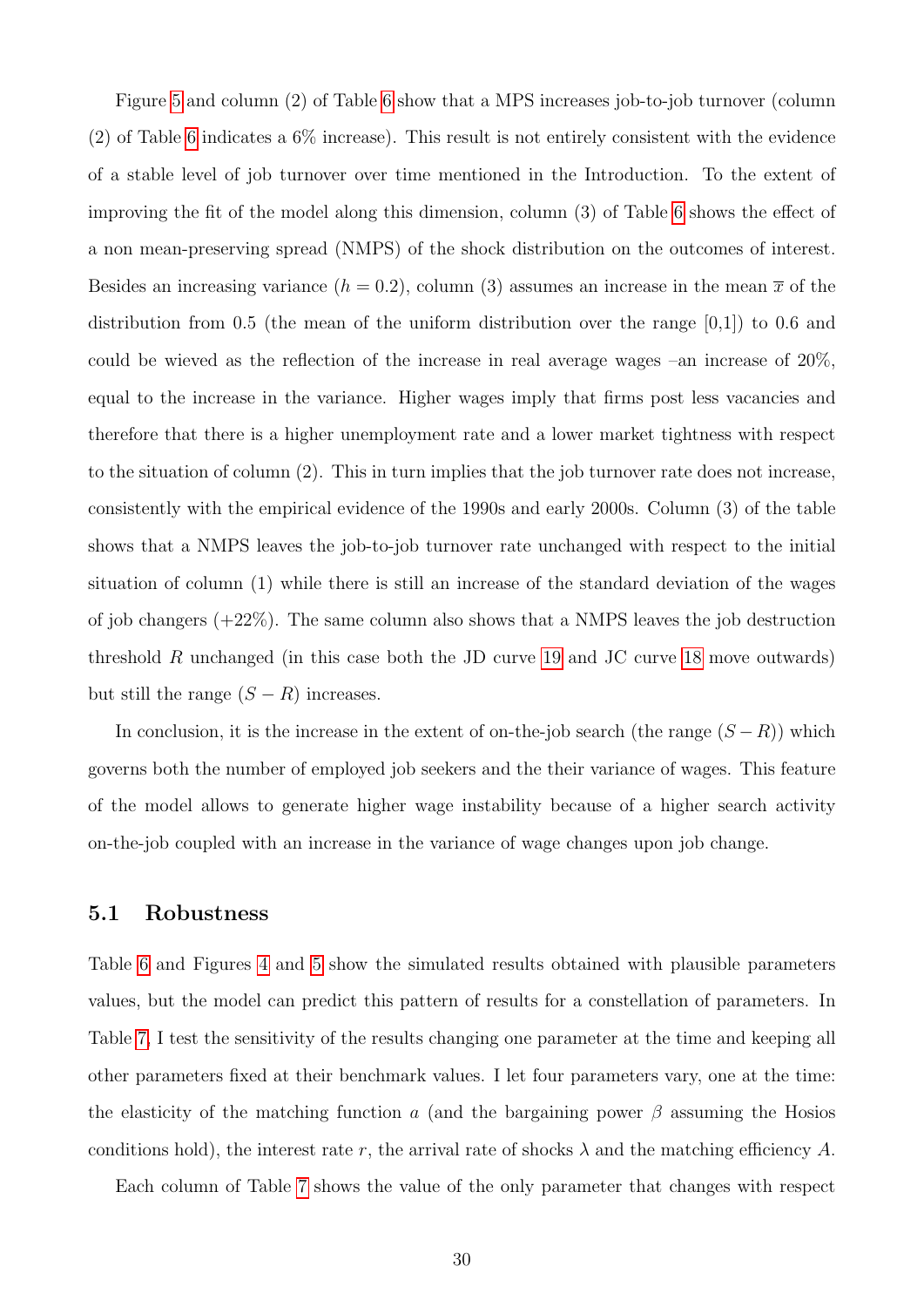|                                 |                                | (1)   | (2)                                       | (3)                  |
|---------------------------------|--------------------------------|-------|-------------------------------------------|----------------------|
| Variable                        |                                |       | <b>MPS</b>                                | <b>NMPS</b>          |
|                                 |                                |       | $\overline{x} = 0.5$ $\overline{x} = 0.5$ | $\overline{x} = 0.6$ |
|                                 |                                | $h=0$ | $h=0.2$                                   | $h=0.2$              |
| R                               | Job destruction threshold      | 0.6   | 0.58                                      | 0.6                  |
|                                 |                                |       | $(-3%)$                                   | $(0\%)$              |
| $S-R$                           | Search range of productivities | 0.35  | 0.38                                      | 0.36                 |
|                                 |                                |       | $(10\%)$                                  | (3%)                 |
| $\theta$                        | Market tightness               | 0.84  | 0.97                                      | 0.95                 |
|                                 |                                |       | (15%)                                     | (13%)                |
| $\boldsymbol{u}$                | Unemployment rate              | 0.06  | 0.055                                     | 0.057                |
|                                 |                                |       | $(-8%)$                                   | $(-5%)$              |
| $\frac{\theta q(\theta)e}{1-u}$ | Job to job turnover            | 0.032 | 0.034                                     | 0.032                |
|                                 |                                |       | $(6\%)$                                   | $(0\%)$              |
| $Std.Dev.(w_{stayers})$         | Std. Dev. wages of stayers     | 0.074 | 0.065                                     | 0.066                |
|                                 |                                |       | $(-12\%)$                                 | $(-11\%)$            |
| $Std.Dev.(w_{changes})$         | Std. Dev. wages of changers    | 0.073 | 0.090                                     | 0.089                |
|                                 |                                |       | (23%)                                     | $(22\%)$             |
|                                 |                                |       |                                           |                      |

<span id="page-31-0"></span>Table 6. The Effects of a Mean-Preserving Spread and of a Non Mean-Preserving Spread

Note: Results are obtained solving the model using the parameters of Table [5](#page-26-2) and a uniform distribution  $G(x)$ with support [0,1]. The mean-preserving spread is modeled as a parametric change  $x(h) = x + h(x-\overline{x})$ . Columns (2) and (3) show respectively the results of a mean-preserving spread (MPS) and of a non mean-preserving spread (NMPS) of the uniform distribution. Numbers in parentheses indicate the percentage increase with respect to column (1).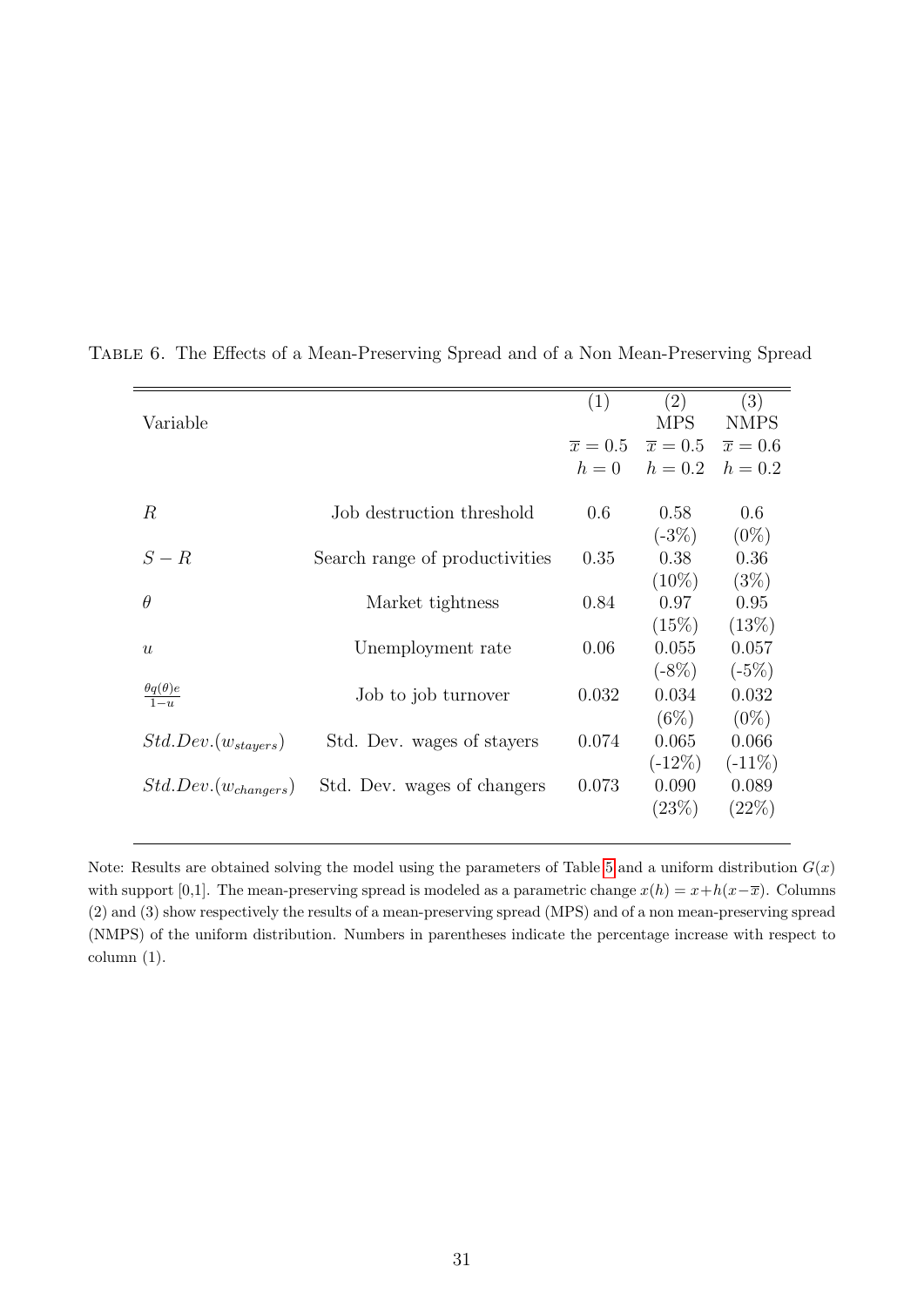to the benchmark parameters of Table [5.](#page-26-2) For each new combination of the parameters, I recover the vacancy cost c, the opportunity cost of work z and the cost of search  $\sigma$  which are compatible with the target values of  $R = 0.6$ ,  $S = 0.95$  and  $\theta = 0.84$  and then simulate the results of the main variables of interest (the endogenous variables): the standard deviation of wages of changers and stayers, unemployment and job-to-job turnover.<sup>[21](#page-32-0)</sup> Each row of the table refers to the change in an endogenous variable of interest. I simulate the results twice, before and after the MPS (as I did in Table [6\)](#page-31-0), and each cell of Table [7](#page-33-1) shows directly the difference of the simulated values of each variable in the form 'value after the MPS- value before the MPS' and the percentage change in parentheses. The same robustness exercise can be done with the NMPS but it not shown for reasons of space.

Table [7](#page-33-1) contains two pieces of information: the first piece refer to the different value (with respect to the benchmark results of Table [6\)](#page-31-0) of each variable of interest simulated before the MPS, the second piece refer to the percentage increase after the MPS (which of course could still be different from the results of Table [6\)](#page-31-0). A higher arrival rate of shocks  $\lambda = 0.15$  yields a higher unemployment rate (0.087 vs. 0.06) and a higher job-to-job turnover (0.047 vs. 0.032) before the MPS with respect to the results of Table [6,](#page-31-0) but the same percentage change in the standard deviation of wages of job changers with respect to the initial value before the MPS  $(+23\%)$ . This is somewhat expected because  $\lambda$  increases directly both the unemployment rate and job-to-job turnover, but its effect on the change of the variables after the MPS are not easy to predict. A lower  $a = 0.62$  (and  $\beta$  by the Hosios conditions) yield a lower initial value of the wage variance of both stayers and changers and a larger increase in the standard deviation of wages of job changers. A higher interest rate  $r = 0.02$  gives similar results to the benchmark. All simulations yield an increase (in different percentages) in the wage variance of wage changers, an increase in job-to-job turnover and a decrease in unemployment. The stability of the results, at least at the qualitative level, support the general validity of the model in the neighborhood of these values of the parameters. Of course if we move away from these parameters, the model can give different predictions. In the last column of the table a lower value of the matching efficiency  $A = 0.8$  yields a wage variance of job stayers which is larger and rises as much as the wage variance of job changers, in contrast with the benchmark

<span id="page-32-0"></span><sup>&</sup>lt;sup>21</sup>I target market tightness  $\theta$  rather than unemployment to measure the effects of parameters' changes on equilibrium unemployment.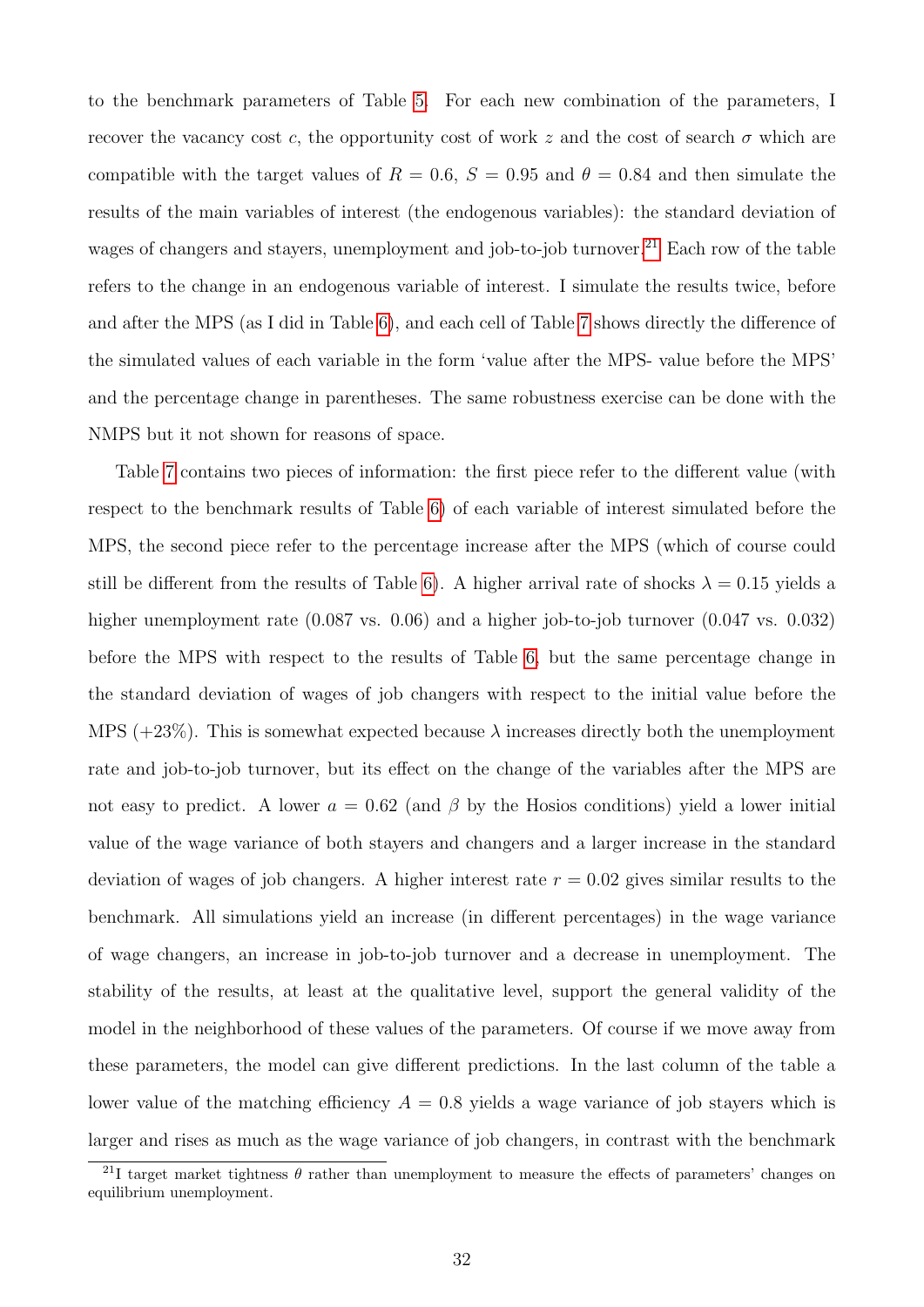<span id="page-33-1"></span>

|                                        | Parameters' changes with respect to the benchmark |                    |                 |                 |  |  |
|----------------------------------------|---------------------------------------------------|--------------------|-----------------|-----------------|--|--|
| Change in<br>endogenous variable       | $\lambda = 0.15$                                  | $a = \beta = 0.62$ | $r = 0.02$      | $A = 0.8$       |  |  |
| $\Delta \frac{\theta q(\theta)e}{1-u}$ | $0.051 - 0.047$                                   | $0.033 - 0.03$     | $0.034 - 0.03$  | $0.027 - 0.025$ |  |  |
|                                        | $(+9\%)$                                          | $(+10\%)$          | $(+13%)$        | $(+8\%)$        |  |  |
| $\Delta u$                             | 0.085-0.087                                       | $0.057 - 0.06$     | $0.057 - 0.062$ | $0.07 - 0.071$  |  |  |
|                                        | $(-2\%)$                                          | $(-5%)$            | $(-8%)$         | $(-1\%)$        |  |  |
| $\Delta Std. Dev.(w_{stayers})$        | 0.055-0.073                                       | $0.057 - 0.067$    | 0.063-0.073     | $0.115 - 0.091$ |  |  |
|                                        | $(-24\%)$                                         | $(-15%)$           | $(-13%)$        | $(+26\%)$       |  |  |
| $\Delta Std. Dev.(w_{changes})$        | $0.090 - 0.073$                                   | $0.080 - 0.063$    | 0.089-0.074     | $0.091 - 0.073$ |  |  |
|                                        | $(+23%)$                                          | $(+27%)$           | $(+20\%)$       | $(+25%)$        |  |  |

Note: Each column indicates the parameter –one at the time– that changes with respect to the benchmark values which are  $\lambda = 0.1$ ,  $a = \beta = 0.72$ ,  $r = 0.01$  and  $A = 1$ . The calibration is in two steps: first c,  $\sigma$  and z are obtained targeting  $R = 0.6$ ,  $S = 0.95$  and  $\theta = 0.84$  and then the equibrium is solved with  $h = 0$  (before the MPS) and  $h = 0.2$  (after the MPS). Each cell shows the difference in the value of the simulated variable before and after the MPS (in the format 'after-before') and the percentage change in parentheses.

results. The model is sensitive to the value of the matching efficiency because A determines –together with θ– the probability of finding a job and the share of job changers and job stayers. A low value of A implies ceteris paribus that fewer job seekers find a match and become job changers, therefore more of them remain job stayers and their wage variance is higher.

## <span id="page-33-0"></span>6 Conclusions

The contribution of this paper is its assessment of the role of job changers in explaining the rise in earnings instability. An error component model shows that the increase in the estimated variance of the mobility component of earnings (the difference of two match effects in two different jobs) explains around 23% of the increase in the total variance of wage changes in PSID data and a similar share in SIPP data. These results suggest the value of studying the factors that produce the divergence of firm-level earnings, such as productivity shocks.

I show that it is actually possible to generate inequality across job changers within a standard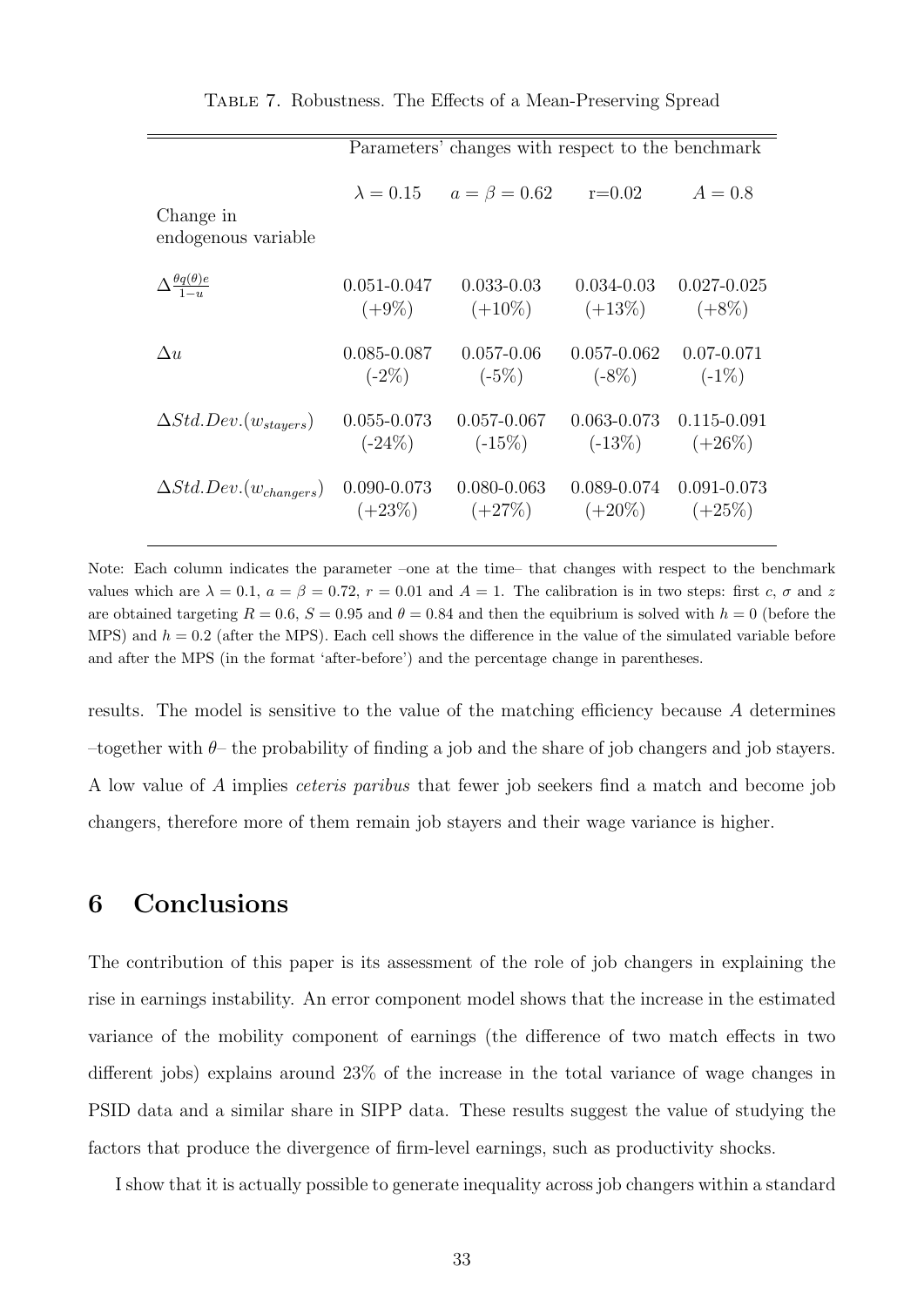on-the-job search model if one applies a MPS of the distribution of productivity shocks. The MPS increases both on-the-job search activity and the wage variance across job changers: workers search more because of the higher option value of a change and, when they change jobs, their wage changes are larger because the distribution of shocks is more dispersed. Consistently with the empirical evidence, the model predicts a larger increase over time in earnings instability for job changers than for job stayers. The model is also able to reconcile the evidence of increasing instability with that of a stable level of job turnover. To obtain a stable turnover over time it is necessary to apply a non mean-preserving spread of the productivity distribution. The calibration of the model shows that these results are valid for a wide and reasonable range of parameters.

This paper complements other explanations of instability based on the rapid depletion of skills of the unemployed (Violante 2002; Hornstein et al. 2011) and is consistent with the findings obtained in the literature which estimates structural models. For example, Flabbi and Leonardi (2010) show that an increase in mobility (the job offer arrival rate in a model with on-the-job search) increases the cross-sectional variance of earnings in the U.S., thus suggesting – although with other methods – that there is a role for job mobility in explaining instability.

There are several avenues for further research. The first would head towards incorporating job change in error component models, and thus trying to model mobility decisions (along the lines of Cappellari and Leonardi 2015, or Hospido 2012). The second would be to build on-the-job search models that do not assume stationarity, thus obtaining a more appropriate description of labor markets evolving over time (along the lines of Bowlus and Robin 2004). A third possible improvement is to study specifically the role of mobility across occupations and industries (Kambourov and Manovskii 2008, 2009).

## References

- [1] Altonji, J.G., A.A. Smith, and I. Vidangos. "Modeling Earnings Dynamics."Econometrica, 81, 2013, 1395–1454.
- [2] Altonji, J. G. and N. Williams. "Do wages rise with job seniority? a reassessment."Industrial and Labor Relations Review, 55, 2005, 34–56.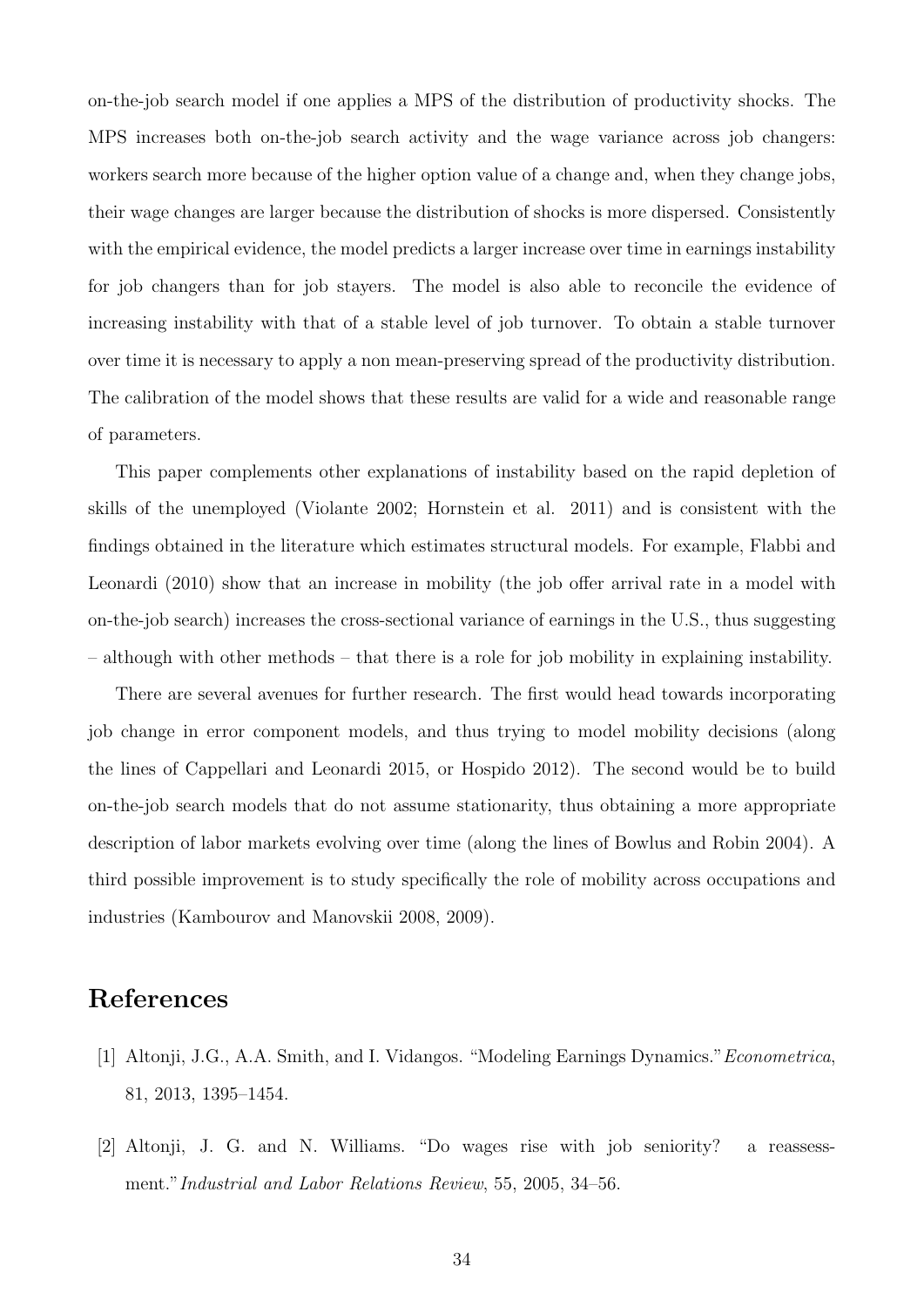- [3] Barth, E., A. Bryson, J.C. Davis, and R. Freeman. "It's Where You Work: Increases in Earnings Dispersion Across Establishments and Individuals in the US."NBER Working Paper No. 20447, 2014.
- [4] Blundell, R., L. Pistaferri, and I. Preston. "Consumption inequality and partial insurance."American Economic Review, 98, 2008, 1887–1921.
- [5] Blundell, R., L. Pistaferri and Itay Saporta-Eksten. "Consumption Inequality and Family Labor Supply."American Economic Review forthcoming 2016.
- [6] Bontemps, C., J.M. Robin, and G. J. Van den Berg. "Equilibrium search with continuous productivity dispersion: Theory and non-parametric estimation."International Economic Review, 41, 2000, 305–358.
- [7] Bowlus, A.J. and J.M. Robin. "Twenty Years of Rising Inequality in US Lifetime Labor Values."Review of Economic Studies, 71, 2004, 709–743.
- [8] Burgess, S. and H. Turon. "Worker flows, job flows and unemployment in a matching model."European Economic Review 54, 2010, 393-408.
- [9] Burdett, K. and D.T. Mortensen. "Wage Differentials, Employer Size, and Unemployment."International Economic Review, 39(2), 1998, 257–273.
- [10] Cahuc, P., Postel-Vinay, F. and J. M. Robin. "Wage bargaining with on-the-job search: Theory and evidence."Econometrica, 74(2), 2006, 323-364.
- [11] Cappellari, L. and M. Leonardi. "Earnings Instability and Tenure."Forthcoming Scandinavian Journal of Economics, 2015.
- [12] Cappellari, L. and S. Jenkins. "Earnings and Labor Market Volatility in Britain."Labour Economics, 11, 2014, 201–211.
- [13] Card, D., Heining, J. and P. Kline. "Workplace Heterogeneity and the Rise of West German Wage Inequality."Quarterly Journal of Economics, 128, 2013, 967–1015.
- [14] Celik, S., C. Juhn, K. McCue, and J. Thompson. "Understanding earnings instability: how important are employment fluctuations and job changes."The B.E. Journal of Economic Analysis and Policy, 12, 2012, 1–27.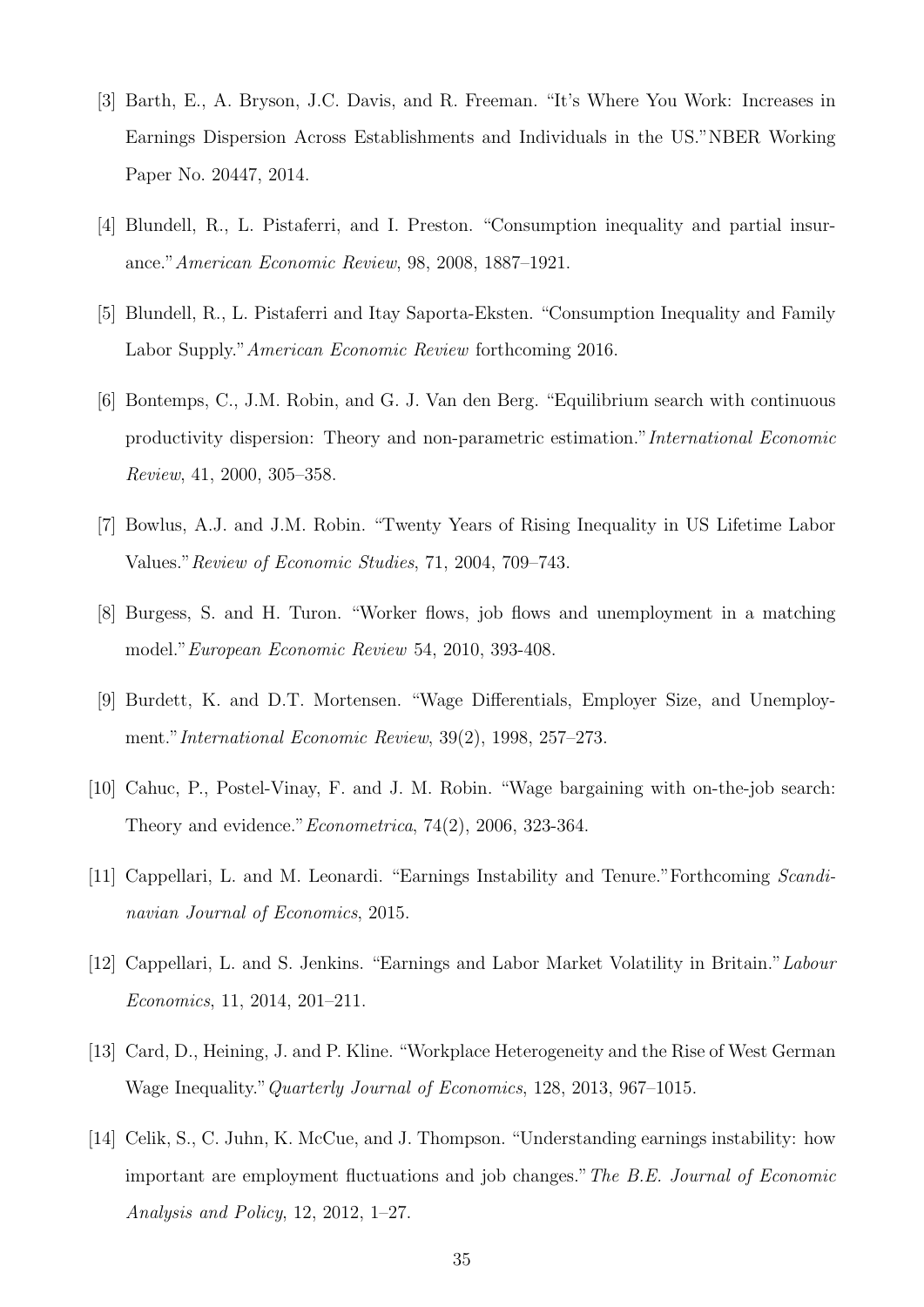- [15] Christensen, B.J., R. Lentz, D.T. Mortensen, G.R. Neumann, and A. Werwatz. "On-the-Job Search and the Wage Distribution."Journal of Labor Economics, 23, 2005, 31–58.
- [16] Comin D. and T. Philippon. "The Rise in Firm-Level Volatility: Causes and Consequences."In Mark Gertler and Kenneth Rogoff (editors), NBER Macroeconomics Annual 2005, Volume 20, MIT Press, 2006.
- [17] Comin, D., E. Groshen, and B. Rabin. "Turbulent Firms, Turbulent Wages?"Journal of Monetary Economics, 56, 2009, 109–133.
- [18] Dahl, M., T. DeLeire, and J. Schwabish, "Estimates of Year-to-Year Volatility in Earnings and in Household Incomes from Administrative, Survey, and Matched Data." Journal of Human Resources, 46, 2011, 750–774.
- [19] Davis, S. J., R. J. Faberman, and J. Haltiwanger. "Labor Market Flows in the Cross Section and Over Time."Journal of Monetary Economics, 25, 2012, 1–18.
- [20] Dynan, K. E., D. W. Elmendorf and D. E. Sichel. "The Evolution of Household Income Volatility."The B. E. Journal of Economic Analysis and Policy, 12, 2012, 1935–1682.
- [21] Dunne T., L. Foster, J. Haltiwanger and K. R. Troske. "Wage and Productivity Dispersion in United States Manufacturing: The Role of Computer Investment."Journal of Labor Economics, 22, 2004, 397–430.
- [22] Farber, H. S. "Employment Insecurity: The Decline in Worker-Firm Attachment in the U.S."Working Paper 530, Princeton University Industrial Relations Section, 2008.
- [23] Flabbi, L. and M. Leonardi. "Sources of Earnings Instability: Estimates from an Onthe-Job Search Model of the U.S. Labor Market."European Economic Review, 54, 2010, 832–854.
- [24] Gottschalk, P. and R. Moffitt. "The Growth of Earnings Instability in the U.S Labor Market."Brookings Papers on Economic Activity, 2, 1994, 217–54.
- [25] Gottschalk, P. and R. Moffitt. "The Rising Instability of U.S. Earnings." Journal of Economic Perspectives, 23, 2009, 3–24.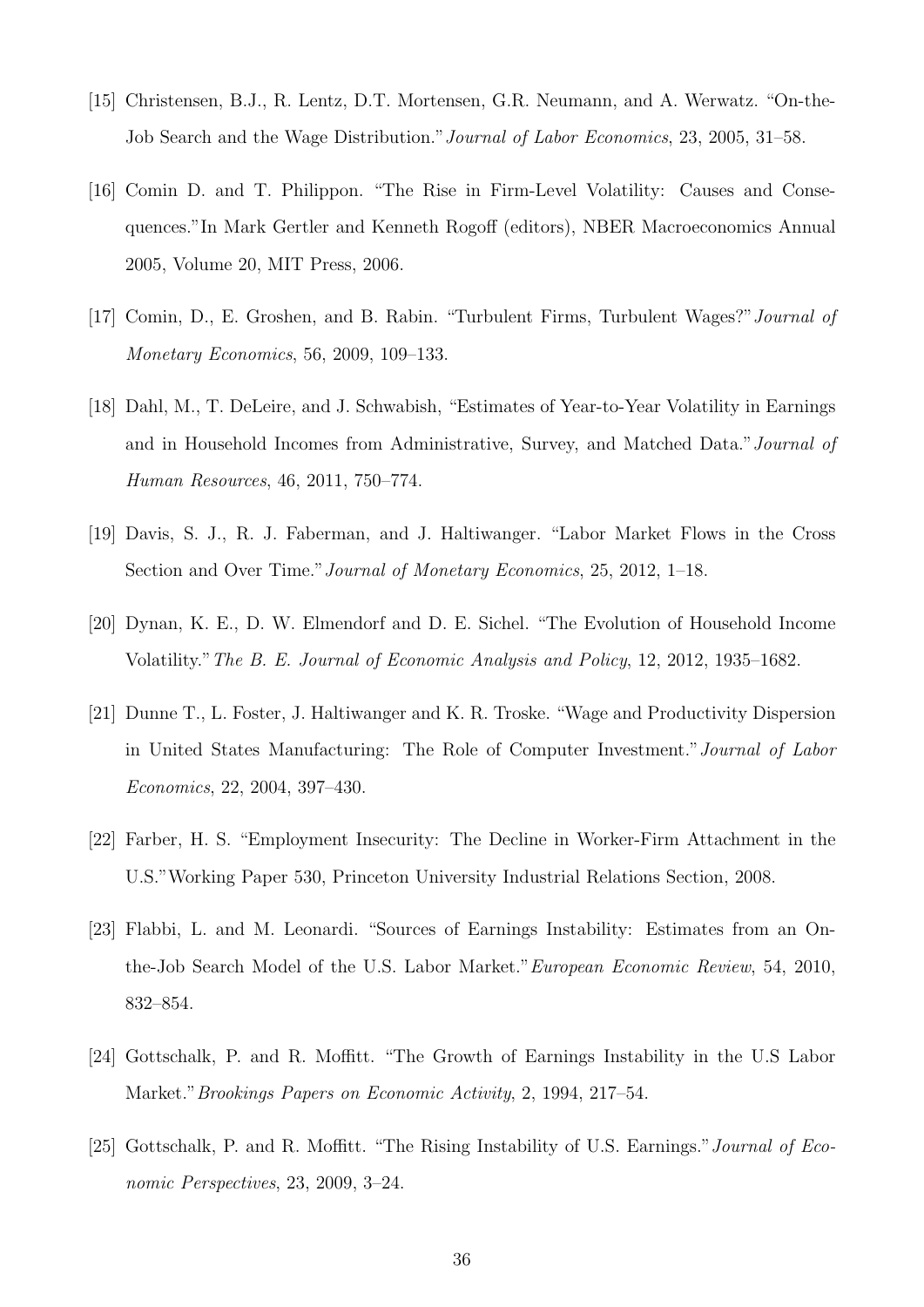- [26] Guvenen, F. and Ozkan, S. and J. Song. "The Nature of Countercyclical Income Risk."Journal of Political Economy, 122, 2014, 621–660.
- [27] Hagedorn, M. and I. Manovskii. "The Cyclical Behavior of Equilibrium Unemployment and Vacancies Revisited."American Economic Review, 98(4), 2008, 1692–1706.
- [28] Hertweck, M.S. "Endogenous On-the-job Search and Frictional Wage Dispersion."University of Basel, WWZ Discussion Paper No. 2010/02, 2010.
- [29] Hornstein, A., P. Krusell, and G. L. Violante. "Frictional Wage Dispersion in Search Models: A Quantitative Assessment."American Economic Review, 101, 2011, 2873–98.
- [30] Hospido, L. "Wage dynamics in the presence of unobserved individual and job heterogeneity."unpublished manuscript, Bank of Spain, 2012.
- [31] Huff-Stevens, A. "Changes in Earnings Instability and Job Loss."Industrial and Labor Relations Review, 55, 2001, 60–78.
- [32] Jaeger, D. and A. Huff-Stevens. "Is Job Stability in the United States Falling? Reconciling Trends in the PSID and the CPS."Journal of Labor Economics, 17, 1999, S1-S28.
- [33] Kambourov, G. and I. Manovskii. "Rising Occupational and Industry Mobility in the United States: 1968-1993."International Economic Review, 49, 2008, 41–79.
- [34] Kambourov, G. and I. Manovskii. "Occupational Specificity of Human Capital."International Economic Review, 50, 2009, 63–115.
- [35] Leonardi, M. "Firm Heterogeneity in Capital Labor Ratios and Wage Inequality."Economic Journal, 117, 2007, 1–24.
- [36] Longhi, S. and M. Taylor. "Employed and Unemployed Job Seekers and the Business Cycle."Oxford Bulletin of Economics and Statistics, 76, 2014, 463–483.
- [37] Low, H., Meghir, C. and L. Pistaferri. "Wage Risk and Employment Risk over the Lifecycle."American Economic Review, 100(4), 2010, 1432–1467.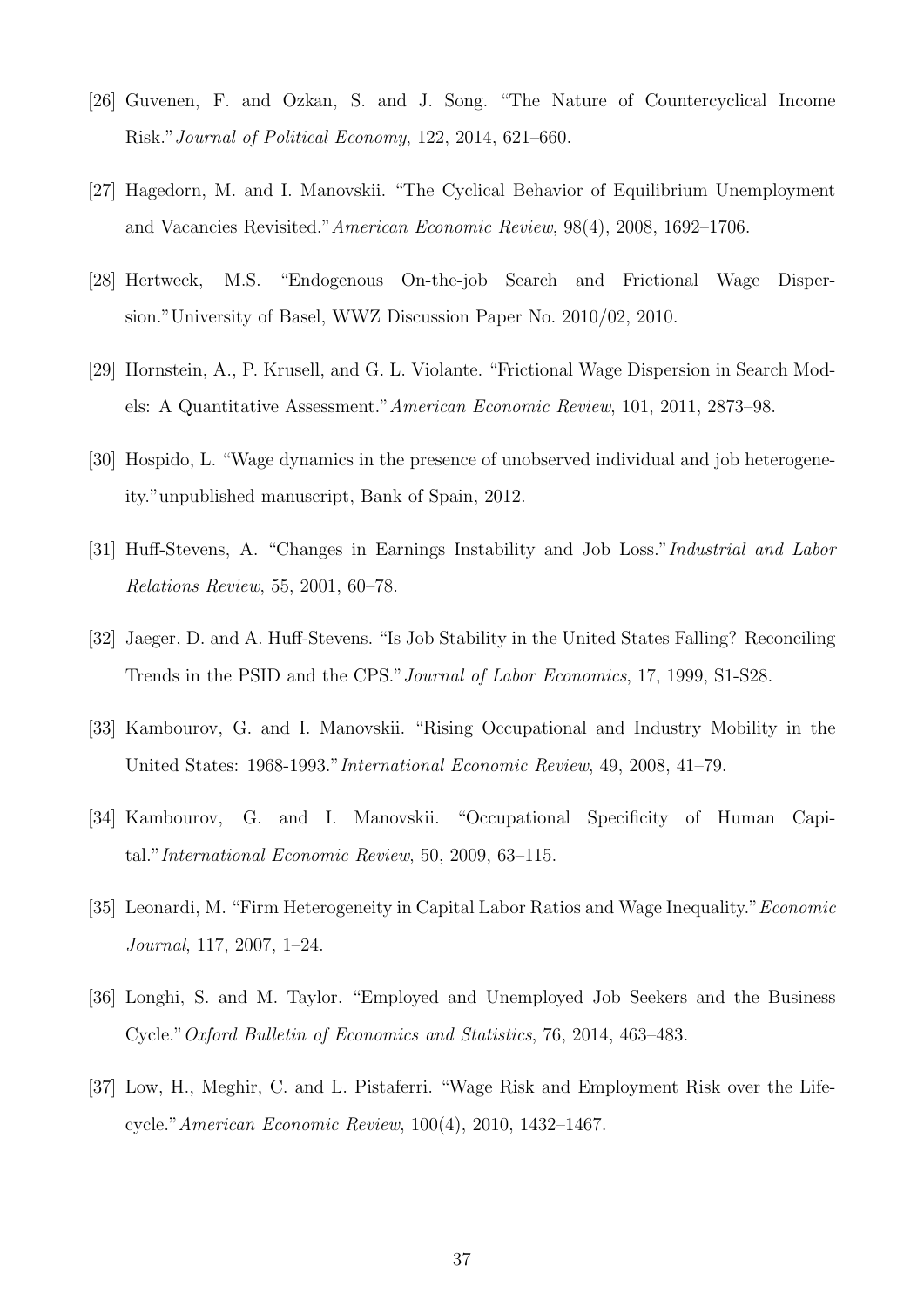- [38] Manovskii, I., Hryshko, D. and M. Daly. "Reconciling Estimates of Income Processes in Growth Rates and Levels."Society for Economic Dynamics 2011 Meeting Papers, https://ideas.repec.org/p/red/sed011/1319.html
- [39] Meghir, C. and L. Pistaferri. "Income variance dynamics and heterogeneity."Econometrica, 72, 2004, 1–32.
- [40] Meghir, C. and L. Pistaferri. "Earnings, Consumption and Life Cycle Choices."In: Orley Ashenfelter and David Card, Editor(s), Handbook of Labor Economics, Elsevier, Volume 4B, 2011, 773–854.
- [41] Moffitt, R. and P. Gottschalk. "Trends in the Transitory Variance of Male Earnings in the U.S., 1970–2004."Journal of Human Resources, 47, 2012, 204–236.
- [42] Neumark, D., D. Polsky and D. Hansen. "Has Job Stability Declined Yet? New Evidence for the 1990s."Journal of Labor Economics, 17, 1999, S29–S64.
- [43] Parent, D. "Matching, Human Capital and the Covariance Structure of Earnings."Labour Economics, 9, 2002, 375–404.
- [44] Pissarides, C.A. "Search Unemployment with on-the-Job Search."Review of Economic Studies, 61, 1994, 457–475.
- [45] Pissarides, C.A. "Equilibrium Unemployment Theory."second edition, the MIT press, 2000.
- [46] Pissarides, C.A. and J. Wadsworth. "On-the-Job Search. Some Empirical Evidence from Britain."European Economic Review, 38, 1994, 385–401.
- [47] Poletaev, M. and C. Robinson. "Human Capital Skill and Industry Specificity: Evidence from the Dictionary of Occupational Titles and Displaced Worker Surveys 1984- 2000."Journal of Labor Economics, 26, 2008, 387–420.
- [48] Postel-Vinay, F. and J.M. Robin. "Equilibrium wage dispersion with worker and employer heterogeneity."Econometrica, 70, 2002, 2295-2350.
- [49] Shimer, R. "The Cyclical Behavior of Equilibrium Unemployment and Vacancies."American Economic Review, 95(1), 2005, 25–49.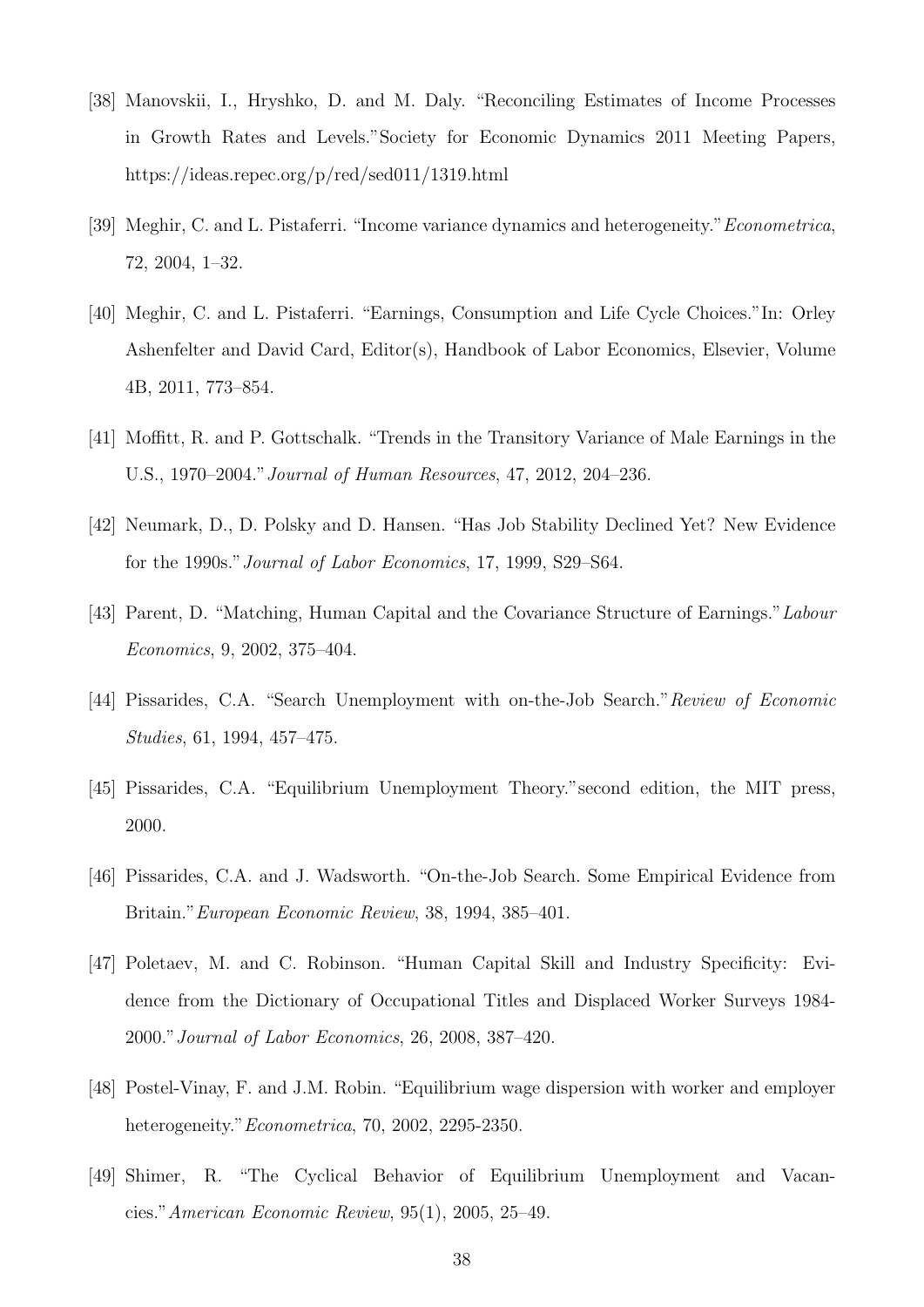- [50] Shin, D. and G. Solon. "Trends in Men's Earnings Volatility: What Does the Panel Study of Income Dynamics Show?"Journal of Public Economics, 95, 2011, 973–982.
- [51] Violante, G. "Technological Acceleration, Skill Transferability and the Rise in Residual Inequality."Quarterly Journal of Economics, 117, 2002, 297–338.
- [52] Ziliak, J., Hardy, B. and C. Bollinger. "Earnings and Income Volatility in America: Evidence from Matched CPS."Labour Economics, 18, 2011, 742–754.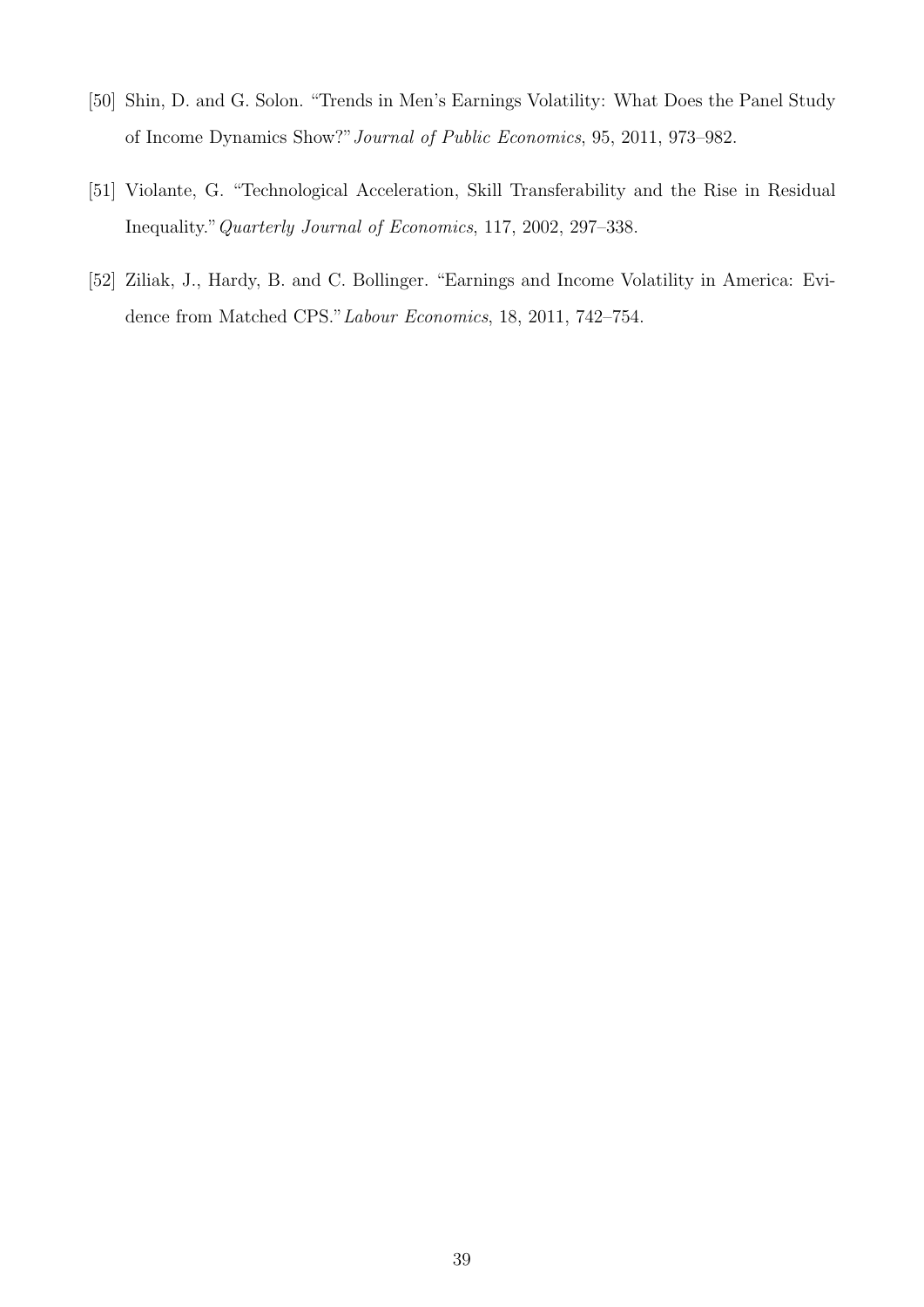## A Data Appendix

#### A.1 PSID Data

The 1970–2007 PSID core individual file (after dropping the Latino sample) contains information on 58,663 individuals. Dropping those individuals who are never heads of their household between 1976 and 2007, the sample is reduced to 20,979 individuals. Keeping only those who are continuously heads of their household, have a non-missing education record and are aged 25 to 60 over this period leaves us with a sample of 17,053 individuals. I then drop female heads and remain with a sample of 11,751 male heads. I also drop non-continuous and outlying earnings records, eliminating the first and last percentile of earnings in each year. The sample then includes 10,340 individuals. I finally drop those records with missing tenure information and keep individuals with al least two continuous years of earnings (because the model is in first differences): the final unbalanced panel sample includes 8,119 individuals and 71,786 observations. The earnings variable is 'head of household's money income from labor' i.e. the labor portion of money income from all sources: wages, bonuses, overtime, commissions, professional practice and the labor part of farm and business income. The nominal measure of earnings is deflated by the GNP personal consumption expenditure deflator with base year 2000 and divided by the annual hours worked to produce the real hourly wage variable used in the text.

#### A.2 SIPP Data

Each SIPP panel is a nationally representative sample of individuals interviewed once every four months for a certain number of times (from a minimum of 9 in 1993 to a maximum of 16 times in 2008; the 1996, 2001 and 2004 panels have 12 interviews). At each interview, respondents are asked to provide information covering the four months since the previous interview. The four-month span is the reference period for the interview, therefore somebody who responds to 9 interviews has 36 months of data. SIPP interviews each member of the survey households, I keep males aged between 25 and 60 who have 36 or more months of data (because three years of data is the minimum to estimate the model of Section [2\)](#page-4-0). I drop the self-employed, those who are recalled by their previous employer after a separation, those with outlier earnings changes of more than 250% or less than 75% from one year to the next. I keep the same selection across all survey panels (1993, 1996, 2001, 2004 and 2008) to make the results comparable across years. The earnings and hours information is on a monthly basis and it is specific to each job. I annualize the earnings and hours information (summing monthly earnings and hours) at each job to make it comparable to PSID data. The hourly wage in each job is obtained by dividing annual earnings earned at the firm by annual hours worked at the firm. In case of multiple jobs at the same time I use only the main job (the one that pays the highest proportion of annual earnings). These criteria are used in Low et al. (2010) on the 1993 SIPP panel.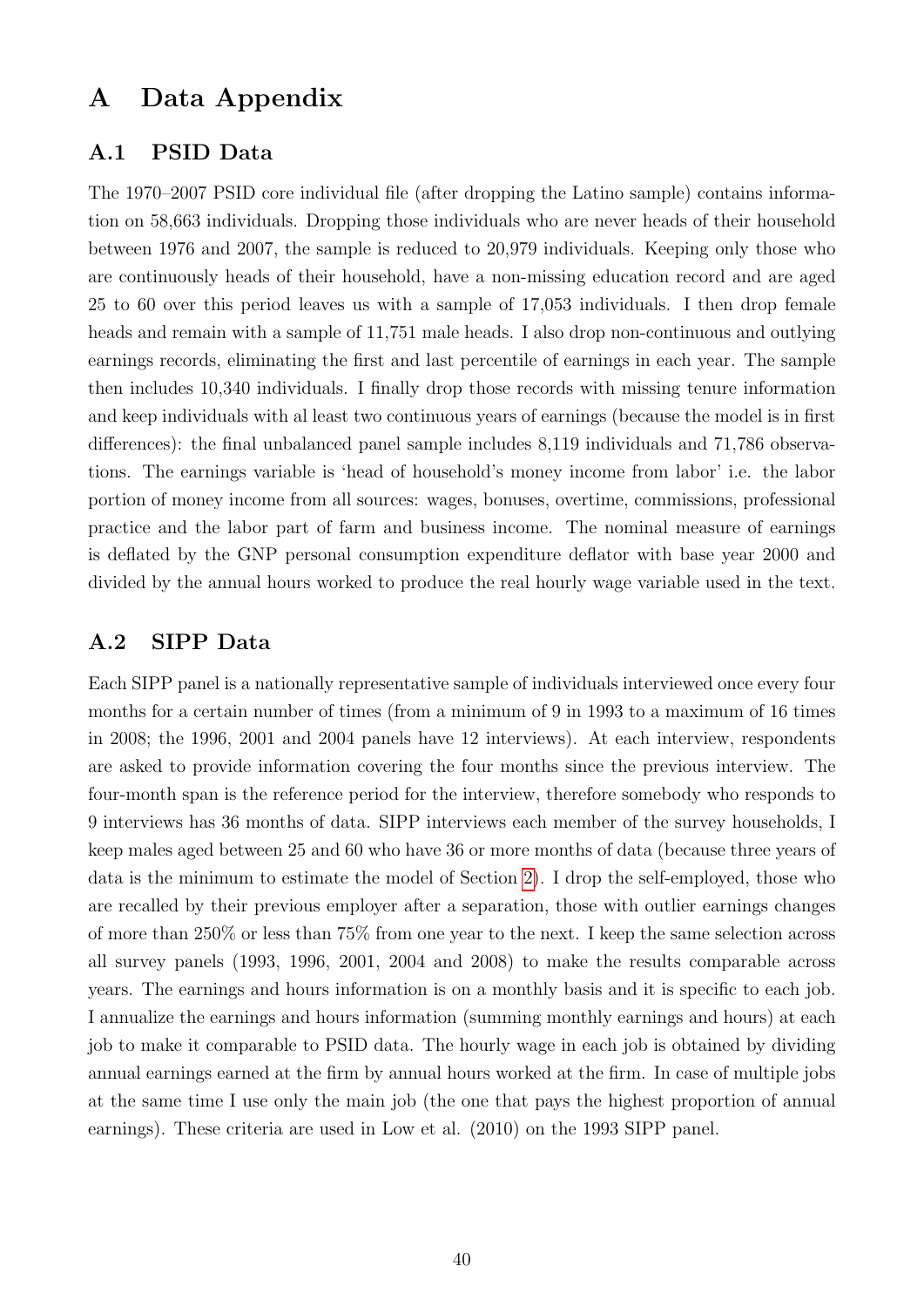### B Estimation Appendix

In this Appendix I briefly discuss the estimation of the match shock in models in first differences and in levels using PSID data. For reasons explained in Section [3](#page-6-0) I use two-year differenced PSID data (to make PSID data consistent pre- and post-1997 and to avoid mismeasurement of annual income in the year of the job change). The following model adapts the one-year differenced model (Equation [2](#page-5-0) in the text) to two-year (residual) earnings differences:

$$
g_{it} = r_{it+2} - r_{it} + e_{it+2} - e_{it} + I(M_{it} = 1)(a_{ijt+2} - a_{ijt}),
$$
\n(22)

with moments:

$$
cov(g_{it}, g_{it}) = \sigma_{zt+2}^2 + \sigma_{zt+1}^2 + \sigma_{et+2}^2 + \sigma_{et}^2 + I(M_{it} = 1)\sigma_{\phi t+2}^2
$$
\n(23)

$$
cov(g_{it}, g_{it-2}) = -\sigma_{et}^2 \tag{24}
$$

where the only difference with the one-year differenced model is that the permanent shock cumulates over two years. If the worker is a job changer (i.e.  $M_{it} = 1$ ) I assume that that workers have changed job only once during the two-year period and the mobility shock  $\phi_{it}$  is the same when taking one-year or two-year differences in the match component  $a_{ijt+2} - a_{ijt}$ .

I estimate the model parameters using the Equally Weighted Minimum Distance estimator (EWMD) which matches moment restrictions generated by the earnings model with empirical moments obtained from the data. I use and a robust variance estimator  $Var(\theta)$  =  $(G'G)^{-1}G'VG(G'G)^{-1}$ , where  $\theta$  is the parameter vector, V is the fourth moments matrix and G is the gradient matrix evaluated at the solution of the minimisation problem. The number of individuals used in estimation is 7,114 and the number of cross-products (variances and first-order covariances) is 88,094. Table [2](#page-11-0) in the text shows the results from the estimation of this model year by year. This same model estimated on the pooled PSID sample 1976–2007 gives the following results:  $\sigma_z^2 = 0.016(0.002)$ ;  $\sigma_e^2 = 0.041(0.001)$  and  $\sigma_a^2 = 0.065(0.002)$ .

In the literature on earnings instability there is a debate on model estimation in wage levels rather than in wage differences (Moffitt and Gottschalk 2012). The equivalent model estimated in levels has the following form:

$$
u_{ijt} = r_{i0} + \sum_{s=1}^{t} z_{is} + a_{ij} + e_{ijt}
$$
 (25)

where  $u_{ijt}$  is an estimated residual from a standard log wage regression. Residual wage income in period  $t$  is the sum of the initial level of permanent income at the start of the sample  $r_{i0} \sim (0, \sigma_{r0}^2)$  representing an unobservable endowment or initial condition, past and contemporaneous permanent income shocks, a time-invariant match component  $a_{ij}$  and a i.i.d. residual  $e_{iit}$ . Those who support estimation in differences (e.g. Blundell et al. 2016) claim that first differences remove the initial condition  $r_{i0}$  and are therefore robust to the many cases in which the initial condition is correlated with the path of permanent shocks. If, for example, individ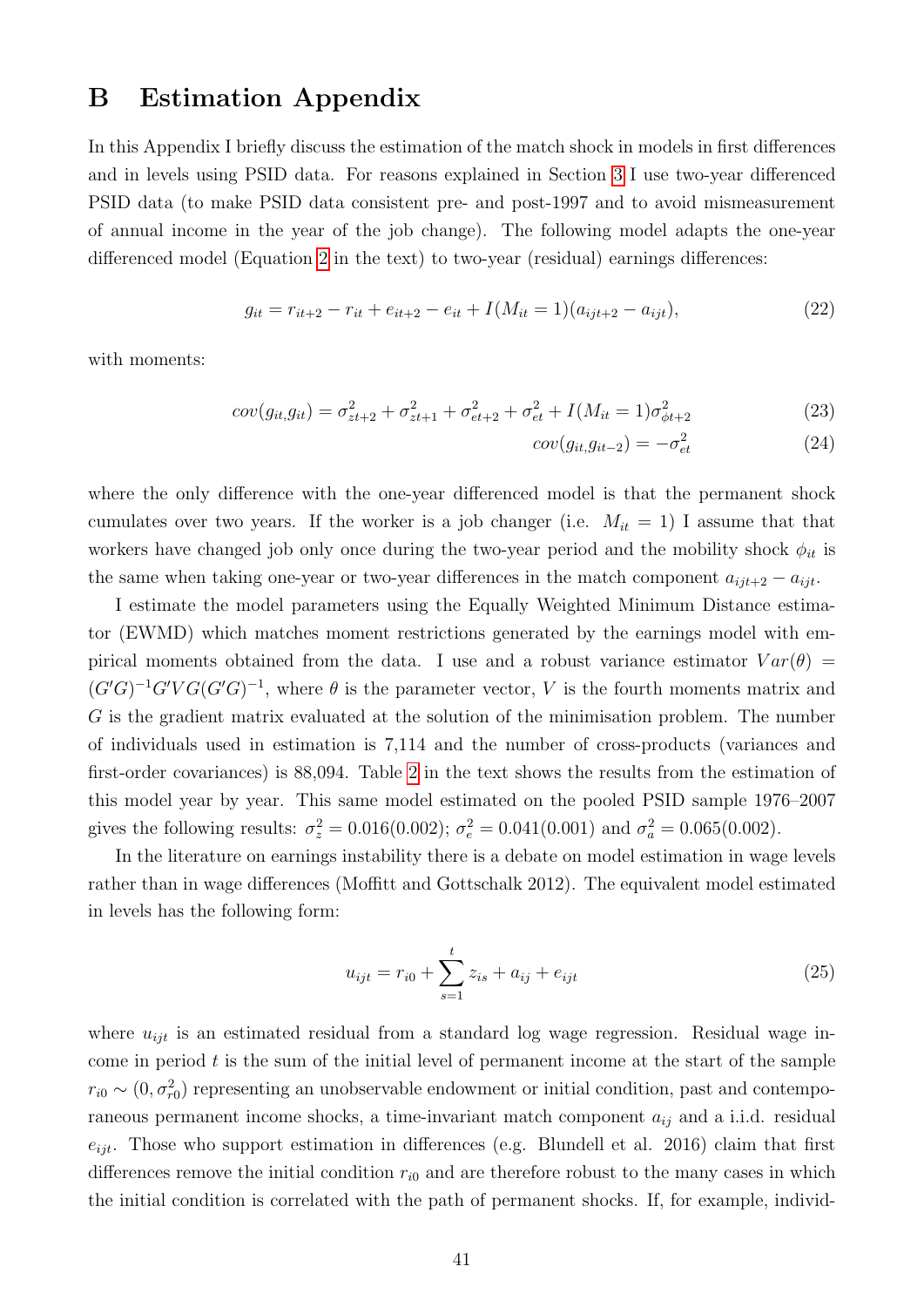uals who invest a lot in human capital early on -and therefore have lower initial conditionsare compensated by a path of permanent shocks that is above average (as in random growth models, see for example Guvenen et al. 2014), then  $cov(r_{i0}, z_{is}) < 0$  for all s and the estimate of the the variance of permanent shocks  $\sigma_z^2$  obtained from level moments would be downward biased.

To avoid the initial condition problem let us take a simpler model in levels which contains a time-invariant worker fixed effect  $r_i$  instead of a random walk (as for example in Parent 2002):

$$
u_{ijt} = r_i + a_{ij} + e_{ijt}.\tag{26}
$$

This model yields the following cross products to fit the covariance structure model:

$$
cov(u_{ijt}, u_{ijt}) = \sigma_r^2 + \sigma_a^2 + \sigma_e^2 \tag{27}
$$

$$
cov(u_{ijt,}u_{ikt-s}) = \sigma_r^2 + I(j=k)\sigma_a^2
$$
\n(28)

where  $I(j = k)$  indicates the same job and is equivalent to the notation  $M_{it} = 0$  used in this paper. This model estimated on the pooled PSID sample 1976–1997 (after 1997 the PSID becomes biannual and the job changer indicator does not identify changers) gives the following results:  $\sigma_r^2 = 0.153(0.005)$ ;  $\sigma_e^2 = 0.069(0.003)$  and  $\sigma_a^2 = 0.021(0.006)$ .

Comparing the results of the two models, the estimate of the variance of the match component  $(\sigma_a^2)$  is larger when the model is estimated in differences (two-year differences). However it is common to estimate parameters of different magnitudes when the specification is in levels rather than changes. Usually models in levels estimate a lower permanent shock and a much higher trasitory shock (Manovskii et al. 2011) and the estimates tend to converge when the first and last observations of each individual are eliminated (as they are more volatile). In my paper there is an substantial reason to estimate the model in differences: since the PSID records annual earnings, the change in earnings consequent to a job change cannot be exactly measured and earnings during the year of the job change are a mixture of the earnings from the old and the new job. For job changers in year  $t$ , the problematic income which mixes earnings in the two jobs is recorded in  $t+1$  (the PSID survey in  $t+1$  records the annual income of the previous year). To avoid this problem, I take two-year differences in log earnings  $(log w_{it+2} - log w_{it})$ .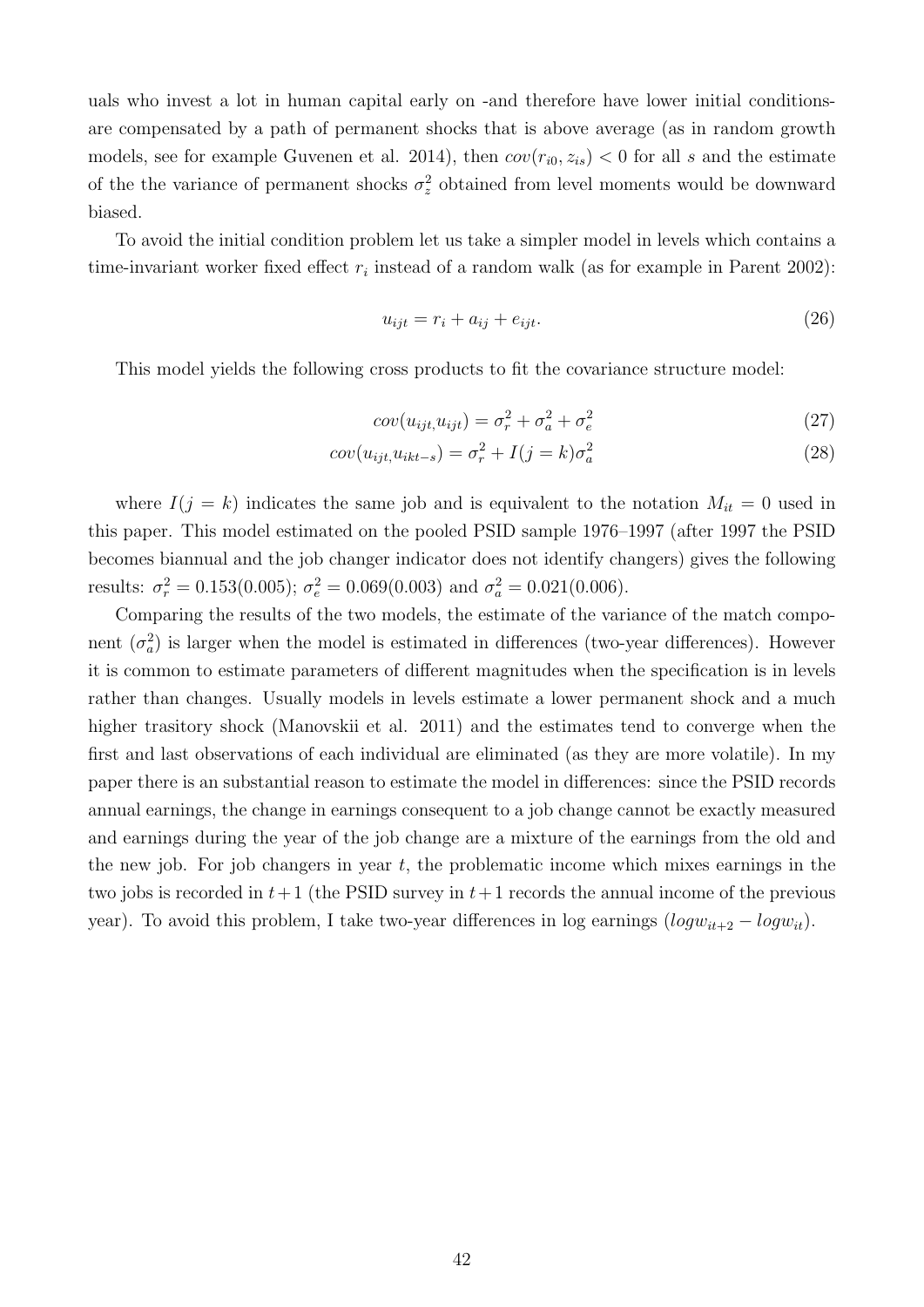## C Model Appendix

This Appendix derives the effects of a mean-preserving spread on the model. The model is solved with a uniform distribution and the mean-preserving spread is a parametric change  $x(h) = x + h(x - \overline{x})$  considering the effect of a marginal dh at  $h = 0$ . This Appendix shows that  $\frac{dS}{dh} - \frac{dR}{dh} > 0$  and  $\frac{d\theta}{dh} > 0$  using the total differential of equations [17,](#page-23-2) [18](#page-23-0) and [19.](#page-23-1)

The total differential of the JD curve Equation [19](#page-23-1) can be written:

<span id="page-43-1"></span>
$$
(1 + \frac{d\Lambda}{dR})\frac{dR}{dh} = \overline{x} - R - \frac{d\Lambda}{dh} - \frac{d\Lambda}{d\theta}\frac{d\theta}{dh}
$$
\n(29)

The mean-preserving spread has three effects on R: it increases R directly if  $\bar{x} > R$ , it increases R through market tightness  $\theta$ , it decreases R by increasing the option value of a job.

The option value of a job can be written:

$$
\Lambda(R,\theta,\sigma,h) = \lambda \int_{R}^{1} \max(J^{ns}(s),J^{s}(s))ds = \lambda \int_{R}^{S} J^{s}(s)ds + \lambda \int_{S}^{1} J^{ns}(s)ds = \tag{30}
$$

$$
= \lambda(1-\beta)(1+h)[\frac{1}{r+\lambda+\theta q(\theta)}\int_{R}^{S} (x-R)ds + \frac{1}{r+\lambda}\int_{S}^{1} (x-R)ds] - \frac{\lambda(1-\beta)}{r+\lambda} \left(\frac{\beta}{1-\beta}c\theta - \sigma\right)(1-S)
$$

$$
\frac{d\Lambda}{dR} = \lambda(1-\beta)(1+h)[-\frac{1}{r+\lambda+\theta q(\theta)}(S-R)-\frac{1}{r+\lambda}(1-S)] < 0
$$
\n(31)

$$
\frac{d\Lambda}{d\theta} = -\frac{\lambda(1-\beta)(1+h)}{(r+\lambda+\theta q(\theta))^2} (q(\theta) + \theta q'(\theta)) \int_R^S (x-R)ds - \frac{\lambda\beta}{r+\lambda} c(1-S) < 0 \tag{32}
$$

$$
\frac{d\Lambda}{dh} = \lambda(1-\beta)\left[\frac{1}{r+\lambda+\theta q(\theta)}\int_{R}^{S} (x-R)ds + \frac{1}{r+\lambda}\int_{S}^{1} (x-R)ds\right] > 0\tag{33}
$$

The reason  $\frac{d\Lambda}{dh} > 0$  is the truncation of the productivity distribution at R. A mean-preserving spread increases the expected rewards from search because it makes productivities above the mean better and productivities below the mean worse, but workers and firms do not consider productivities below R.

The total differential of the JC curve Equation [18](#page-23-0) reads:

<span id="page-43-0"></span>
$$
\frac{(1-R)(1-\beta)}{r+\lambda} - \frac{1-\beta}{r+\lambda}\frac{dR}{dh} = \left[\frac{c}{\theta q(\theta)}\eta + \frac{\beta c}{r+\lambda}\right]\frac{d\theta}{dh}
$$
(34)

substituting [34](#page-43-0) into [29](#page-43-1) we obtain:

<span id="page-43-2"></span>
$$
\frac{d\theta}{dh} \left[ \frac{d\Lambda}{d\theta} - (1 + \frac{d\Lambda}{dR}) \left( \frac{r + \lambda}{1 - \beta} \frac{c}{\theta q(\theta)} \eta + \frac{\beta c}{1 - \beta} \right) \right] = \overline{x} - R - (1 + \frac{d\Lambda}{dR}) (1 - R) - \frac{d\Lambda}{dh} \tag{35}
$$

the sign of  $\frac{d\theta}{dh}$  is positive because both the RHS and the LHS of Equation [35](#page-43-2) are negative since  $-1 < \frac{d\Lambda}{dR} < 0$ . The sign of  $\frac{dR}{dh}$  from [34](#page-43-0) is ambiguous.